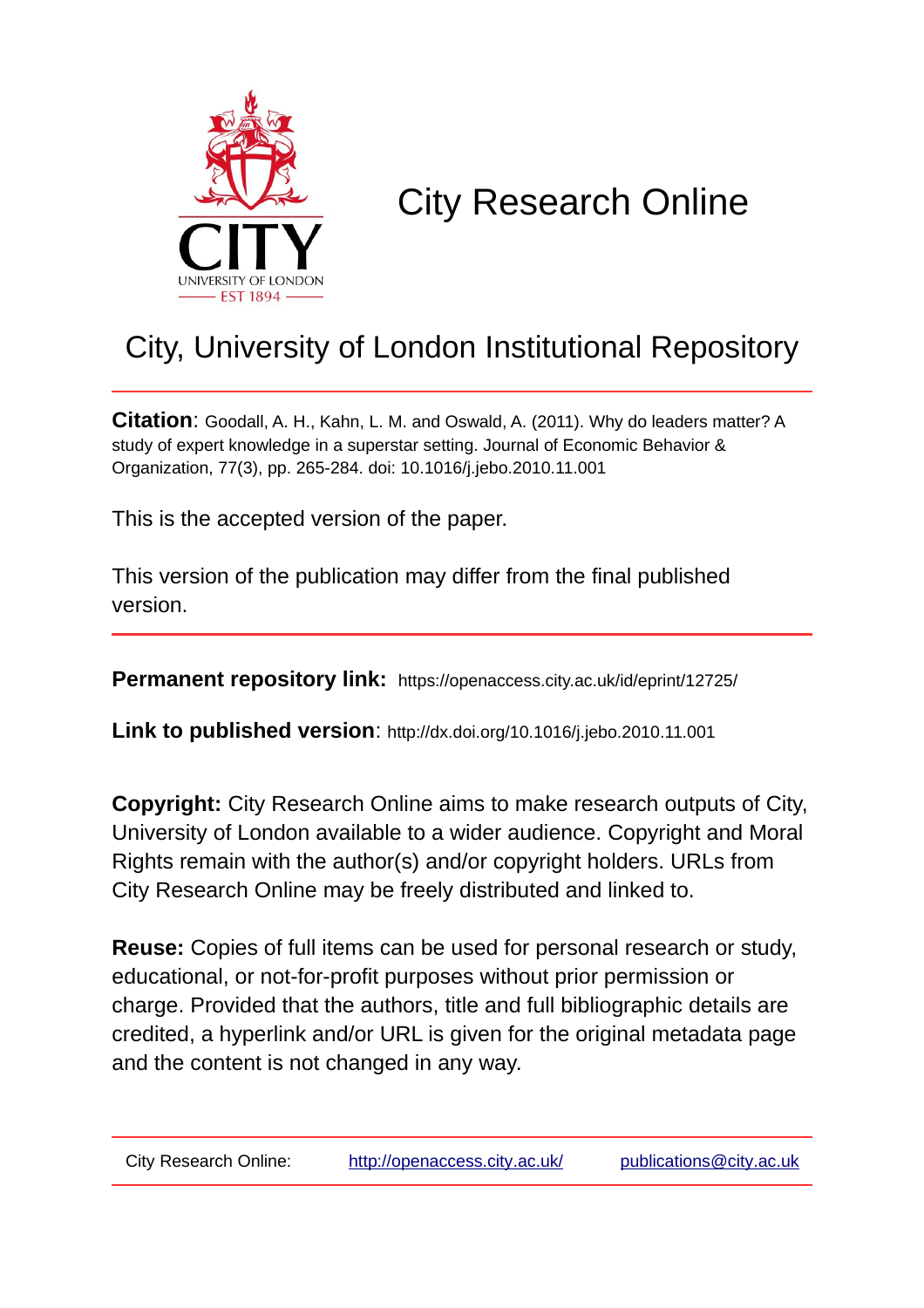#### **Why Do Leaders Matter? A Study of Expert Knowledge in a Superstar Setting**

Amanda H. Goodall Warwick Business School [amanda.goodall@wbs.ac.uk](mailto:amanda.goodall@wbs.ac.uk)

Lawrence M. Kahn ILR School, Cornell University [lmk12@cornell.edu](mailto:lmk12@cornell.edu)

Andrew J. Oswald Warwick Business School [andrew.oswald@warwick.ac.uk](mailto:andrew.oswald@warwick.ac.uk)

Journal of Economic Behavior & Organization 77 (2011) 265–284

#### **Abstract**

This paper provides evidence of the importance of what might be termed "expert leaders". Although it is widely assumed that leaders affect the performance of their organizations, the complexity of this social-science research area has meant that comparatively little empirical progress has been made. We deliberately choose a narrow focus. We examine a high-skill setting in which there are accurate data on performance. We argue that an influential role is played by a leader"s expert knowledge. A strong predictor of a leader"s success in year T is that person"s level of technical attainment, in the underlying activity, in approximately year T-20. Our data are on U.S. professional basketball. The paper documents a correlation between brilliance as a player and the (much later) winning percentage and playoff success of that person as a team coach. The results reveal that leaders" effects on performance are substantial and are visible in the data within the first 12 months of a coach being hired.

Key words: Organizational performance, firms, expert leaders, expert knowledge, fixed-effects, productivity.

JEL Codes: J24, M51.

The first author is indebted to the Leverhulme Trust and the third author grateful to the UK Economic and Social Research Council (ESRC) for financial support. We have benefited from valuable discussions with large numbers of researchers, particularly Ron Ehrenberg, Andrew Gelman, Kirabo Jackson, and Ron Litke. We also thank two anonymous referees and participants at the Society of Labor Economists meetings, Cambridge, Mass., May 2009, for helpful comments and suggestions.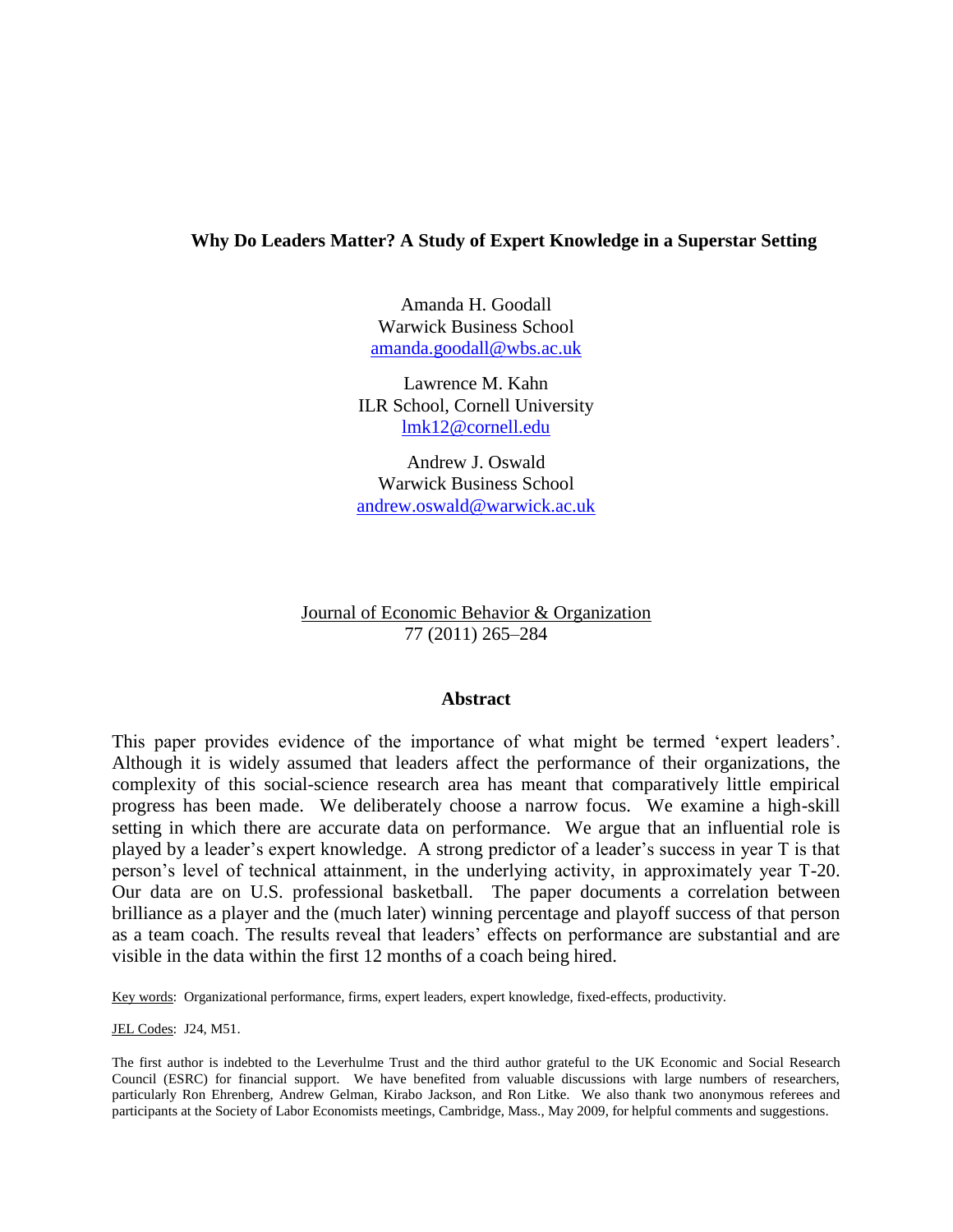#### **1. Introduction**

 $\overline{a}$ 

Comparatively little is known about why some people make successful leaders while others do not. This paper offers longitudinal evidence that leaders draw upon their technical ability in, and acquired expert knowledge of, the core business of their organization. It focuses on a work environment in which there are small teams of highly-paid professionals. In this 'superstar' setting, it is possible to measure individuals' productivity and performance more precisely than in many other kinds of workplaces. The paper documents evidence that how well an organization performs in year T can be traced back in part to the level of attainment -- in the underlying activity -- of its leader approximately 20 years earlier. The focus is highly skilled professional sportsmen (elite basketball players).

There remains a shortage of persuasive evidence about which characteristics of leaders are correlated with later organizational performance. Bertrand and Schoar (2003) demonstrate that CEO identities matter; they show that leader fixed-effects are correlated with firms" profitability. Their study is important because it shows that MBA-trained managers seem particularly productive (in the sense that they improve corporate returns) but cannot reveal the mechanisms by which this happens. Jones and Olken (2005) examine the case of national leaders. By using, as a natural experiment, 57 parliamentarians' deaths, and economic growth data on many countries between the years 1945 and 2000, the authors trace linkages between nations" leaders and nations" growth rates. The authors reject "the deterministic view … where leaders are incidental'. Despite its creativity, the Jones and Olken paper also leaves open the intellectual question: what is it about leaders that makes them effective? Bennedsen, Perez-Gonzalez and Wolfenzon (2007) spans these papers by establishing, in Danish data, that the death of a CEO, or a close family member, is correlated with a later decline in firm profitability<sup>1</sup>.<sup>2</sup> While these studies demonstrate that leadership plays a role, they do not provide evidence on how.

<sup>&</sup>lt;sup>1</sup> Focusing on family businesses, Pérez-González (2006) and Bennedsen et. al. (2007) also show that the firms that select CEOs from among family members, as compared to those hired from outside, are more likely to have poor performance.

 $2^2$  There are also theoretical analyses of leadership. They are offered by Hermalin (1998, 2007), who focuses on the incentives used by leaders to induce followers to follow; by Majumdar and Mukand (2007), who construct a model in which a key role is played by followers" willing to put their faith in the leader; by Dewan and Myatt (2008), who concentrate on the role played by a leader's ability, and willingness, to communicate clearly to followers; by Rotemberg and Saloner (2000), who study the theoretical effects of a visionary leader in setting incentives for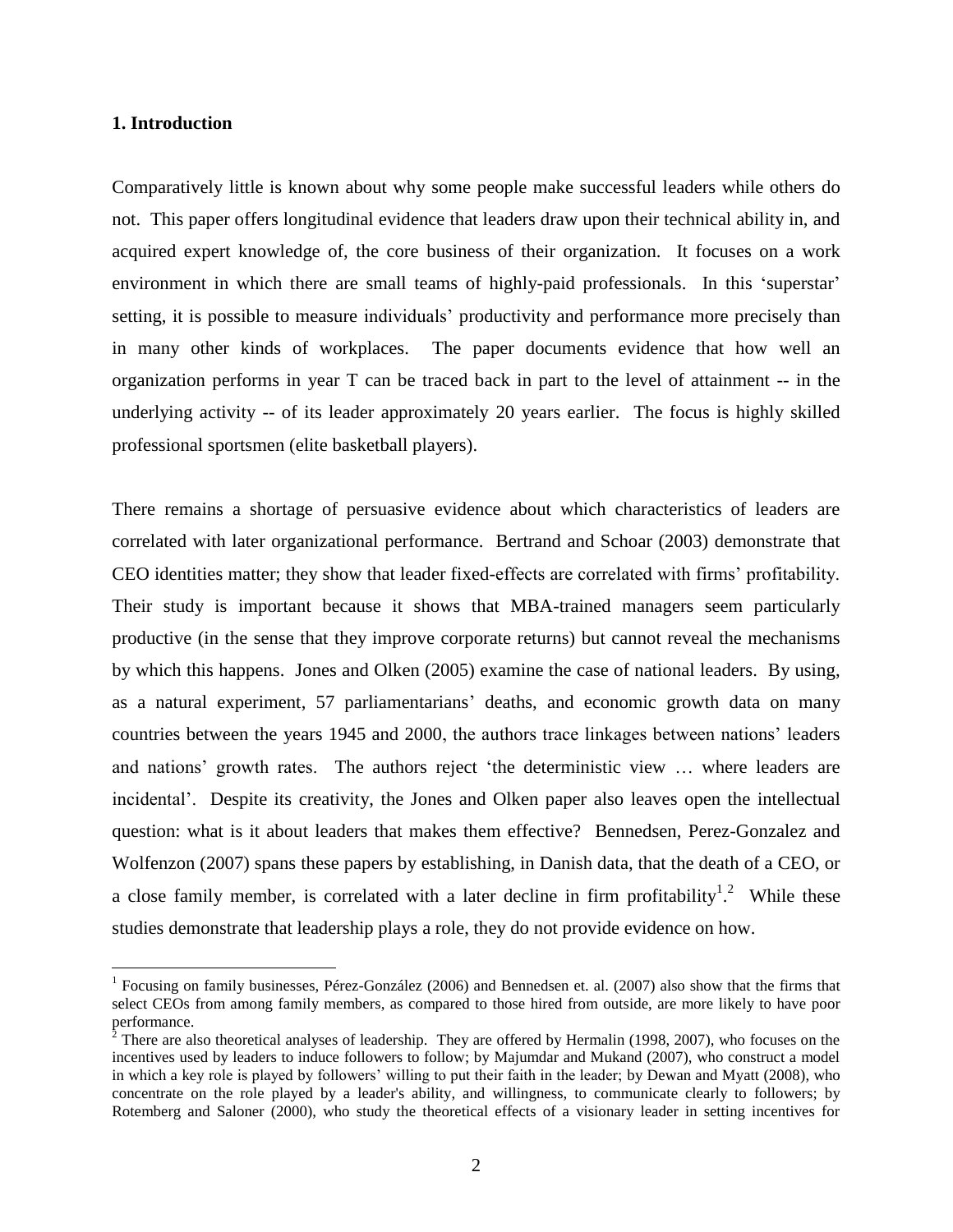Bennis and Nanus (1985) suggest that one requirement of a leader is to generate trust. Using data on basketball teams, Dirks (2000) argues that there is evidence of the role of trust in enhancing group productivity. Although he does not extend the argument to how trust might itself be produced, one possible channel would be by the leader demonstrating to team members that he or she, the leader, has an instinctive level of good judgment that comes from a deep technical understanding. Complementary evidence for such a view comes from Becker and Wrisberg (2008). They record 3296 actions by Pat Summitt, one of the most successful coaches in NCAA basketball Division 1 history. The authors find that the single most common action (happening 48% of the time in their sample) was "instruction" and then "praise" (14% of the time); while praise can be endogenous to success, the majority of the coach"s actions involved instruction, which is arguably a clear indicator of expert leadership. This study thus suggests a way that deep technical experience might run from a leader on to the group"s performance.

Kuhn and Weinberger (2005) are able to document evidence that certain leadership abilities seem correlated with their later remuneration. These characteristics include "directness" ("analyzing, criticizing, directing, judging, instructing, and resisting," as discussed by Borghans, ter Weel, and Weinberg 2008, p. 819) and executive function ability (skills such as "working memory, attention" and an ability to "orchestrate lower-level processes," as discussed by Borghans, Duckworth, Heckman and ter Weel 2008. p. 980). It is also likely that the nature of the good or service being produced, the environment in which it is produced, and the decisionmaking process/culture in the firm or organization may all have a significant impact on the necessary attributes of an effective leader. Hence, across industries, different particular (leader) qualities may carry different weights.

There has been a small amount of work on the impact of a leader"s technical ability upon organizational success. First, Goodall (2006, 2009a,b) finds a positive correlation between the scholarly quality of presidents and the academic excellence of their institutions, and also some longitudinal evidence, for a panel of British universities, that those institutions led by highly

innovation; and by Dai, Lewis and Lopomo (2006), whose theoretical model stresses the superior information held by expert managers. There are also studies in the sports industry that suggest managers can make a difference, including Porter and Scully (1982), Kahn (1993), Ruggiero, Hadley and Gustafson (1996), and Dawson, Dobson and Gerrard (2000), and Dawson and Dobson (2002).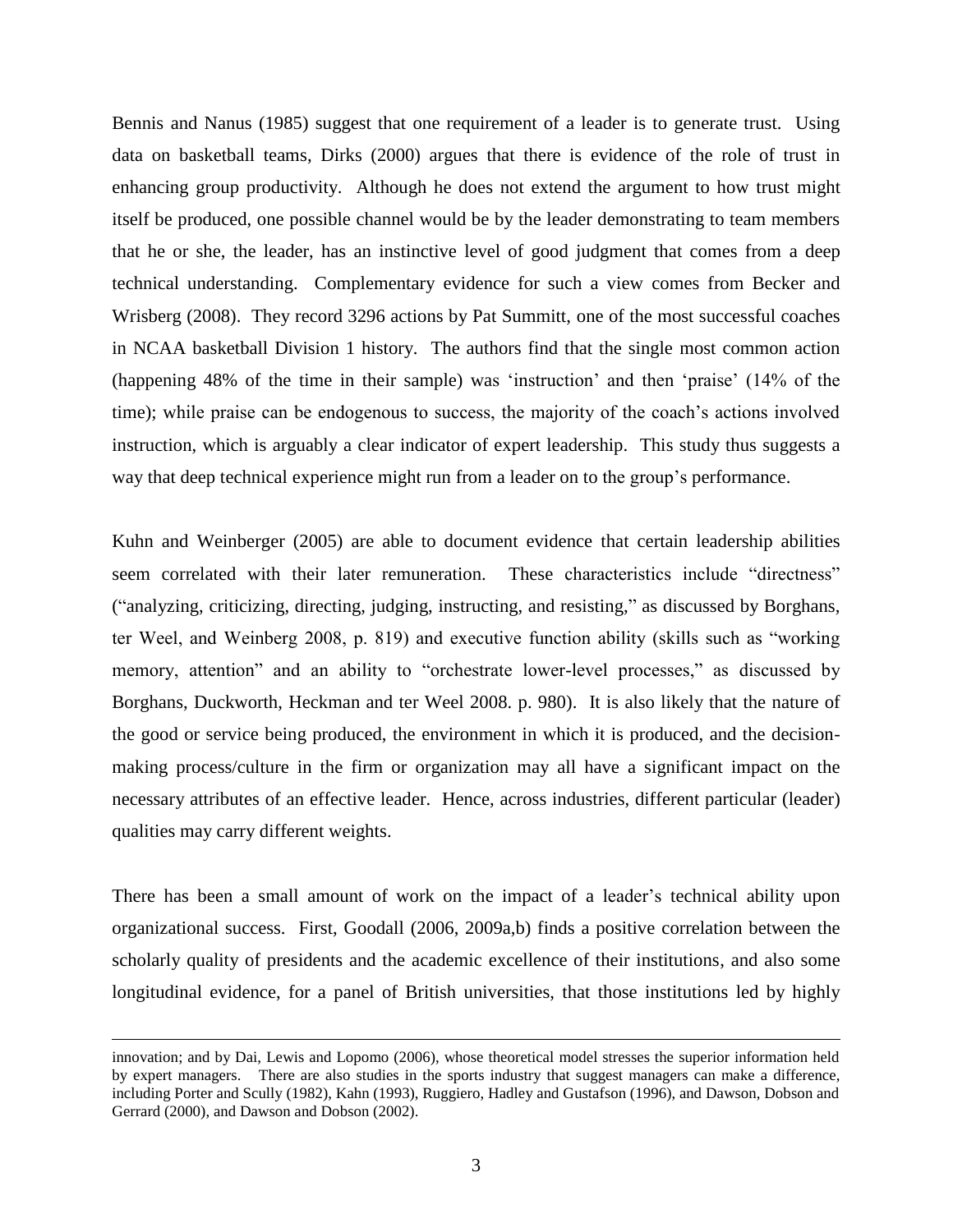cited scholars perform the best over the ensuing decade. Second, Kaplan, Klebanov and Sorensen (2008) study the impact of CEO characteristics on the success of firms in leveraged buyout situations or where venture capital plays a prominent role. They establish that company success is related to both the leader's general execution skills and his/her interpersonal skills. Third, Dvir, Eden, Avolio and Shamir (2002) examine the results of a field experiment in which a treatment group of military officers was given "transformational" leadership training, a type of training in which the leaders are taught how to enhance the development of their followers. The authors find that this training had the intended, positive effect on follower military performance in physical fitness and weapons use, relative to a control group of leaders who did not receive such training. Leaders with more knowledge about motivation performed better. Dawson and Dobson (2002) study British football from 1992 to 1998 and find that having played internationally or having previously played or coached for the current team significantly raises a manager's productivity.

In settings where leaders command thousands or even millions of people, it will be analytically difficult to discern the reasons for leaders' effects. The remainder of this paper therefore takes a deliberately simple, narrow approach. It draws on data for an industry in which team size is small and objective data are plentiful. The setting is that of US professional basketball. We measure the success of National Basketball Association (NBA) teams between 1996 and 2003, and then attempt to work back to the underlying causes. We take data on a sample of games that provides 219 coach-season observations; we compute winning percentages; we also study postseason playoffs. Our work is complementary to a recent study by Frick and Simmons (2008), which, for the case of soccer, also explored the influence of managerial quality. Kahn (1993) found for baseball that managers (who are in an equivalent position to head coaches in basketball) with more highly rewarded characteristics (such as experience and past winning record) raise the performance of teams and individual players. Like the work cited earlier on leader effects, Kahn (1993) does not explore in-depth the possible mechanisms through which successful coaches raise player performance.

This approach makes it possible to exploit data on coaches, some of whom serve on multiple teams through time, with three kinds of backgrounds: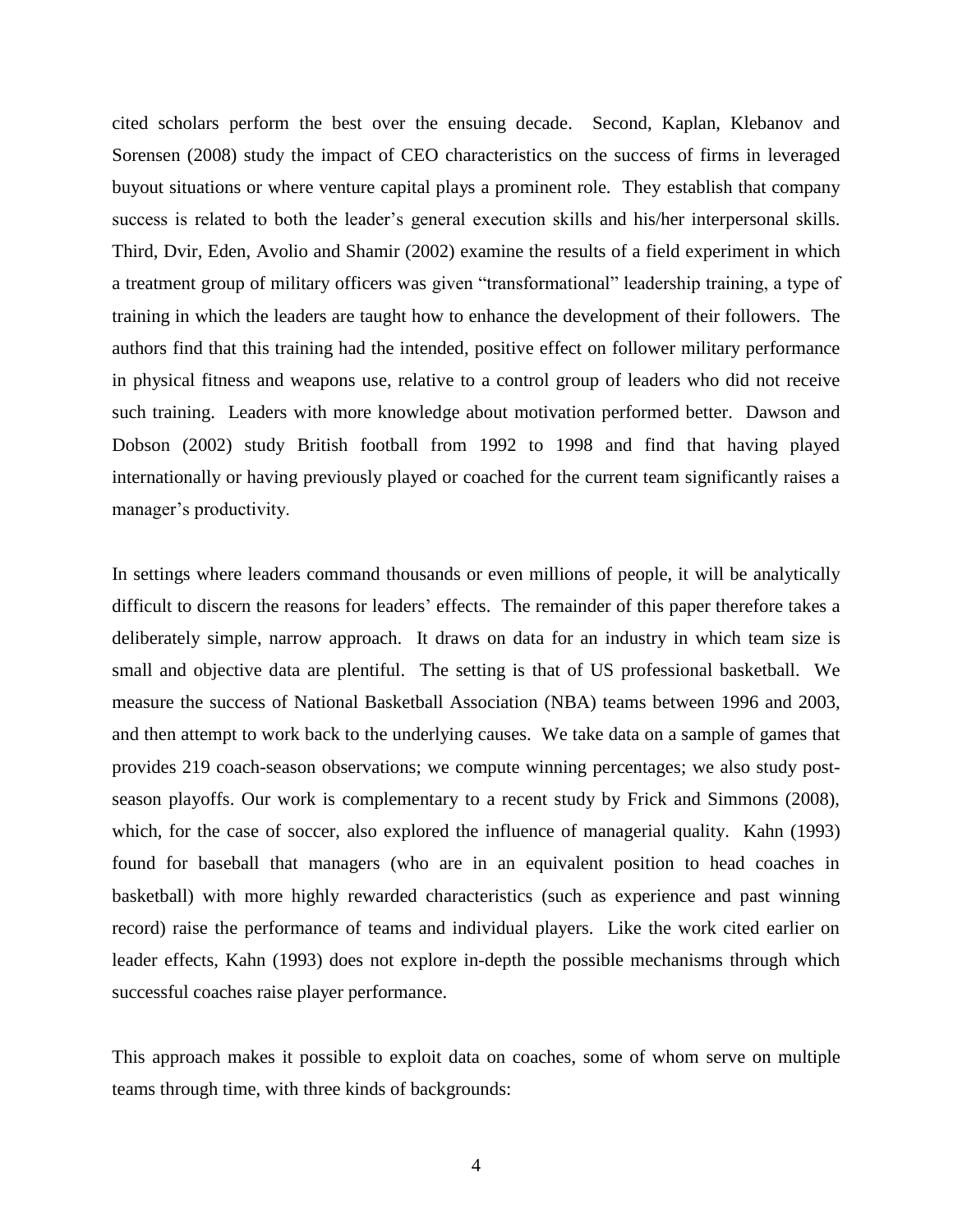- (i) those who never themselves played NBA basketball
- (ii) ones who played NBA basketball but were not "all-star" players
- (iii) ones who played NBA basketball and became 'all-star' players.

The paper tests whether, decades later, these attainment levels have any effect. Teams seem to perform better if led by a coach who was, in his day, an outstanding player -- a result previously debated, and sometimes doubted<sup>3</sup>, in anecdotal discussions about team sports around the world.

The paper attempts to document a correlation between brilliance as a player and the (much later) winning percentage or playoff success of that person as a coach. Nevertheless, such a correlation might be an artefact. When we probe the data, however, there seem grounds to believe in more than a spurious correlation. First, the correlation appears to be robust to the inclusion of team fixed-effects and other (time-varying) inputs that affect a team"s success. Second, once we isolate the exact years in a team"s history in which a new coach arrives, we find evidence consistent with an immediate effect. As is required by the hypothesis, the extent of improvement in a team over the ensuing 12 months is correlated with whether the new appointee had himself once been a top player. Moreover, the size of the effect seems fairly substantial. For the performance of a team, the difference between having a coach who never played NBA basketball and the typical coach who played NBA all-star basketball is perhaps six extra places up in the rankings of NBA team winning percentages. This is a considerable effect (the league"s size was 29 teams in the period). Third, we make efforts to adjust for the possible endogeneity of coaching and playing quality by using an instrumental variables strategy, since factors of production, including the quality of leadership, are chosen by the firm. This potentially leads to endogeneity bias in the estimation of production functions, and our results are robust to using instrumental variables.

#### *Conceptual Framework*

 $\overline{a}$ 

We next sketch a model that offers potential guidance on how expert coaches match with teams - - an issue that later influences our instrumental variables (IV) strategy.

<sup>&</sup>lt;sup>3</sup> We thank Stefan Szymanski for this point.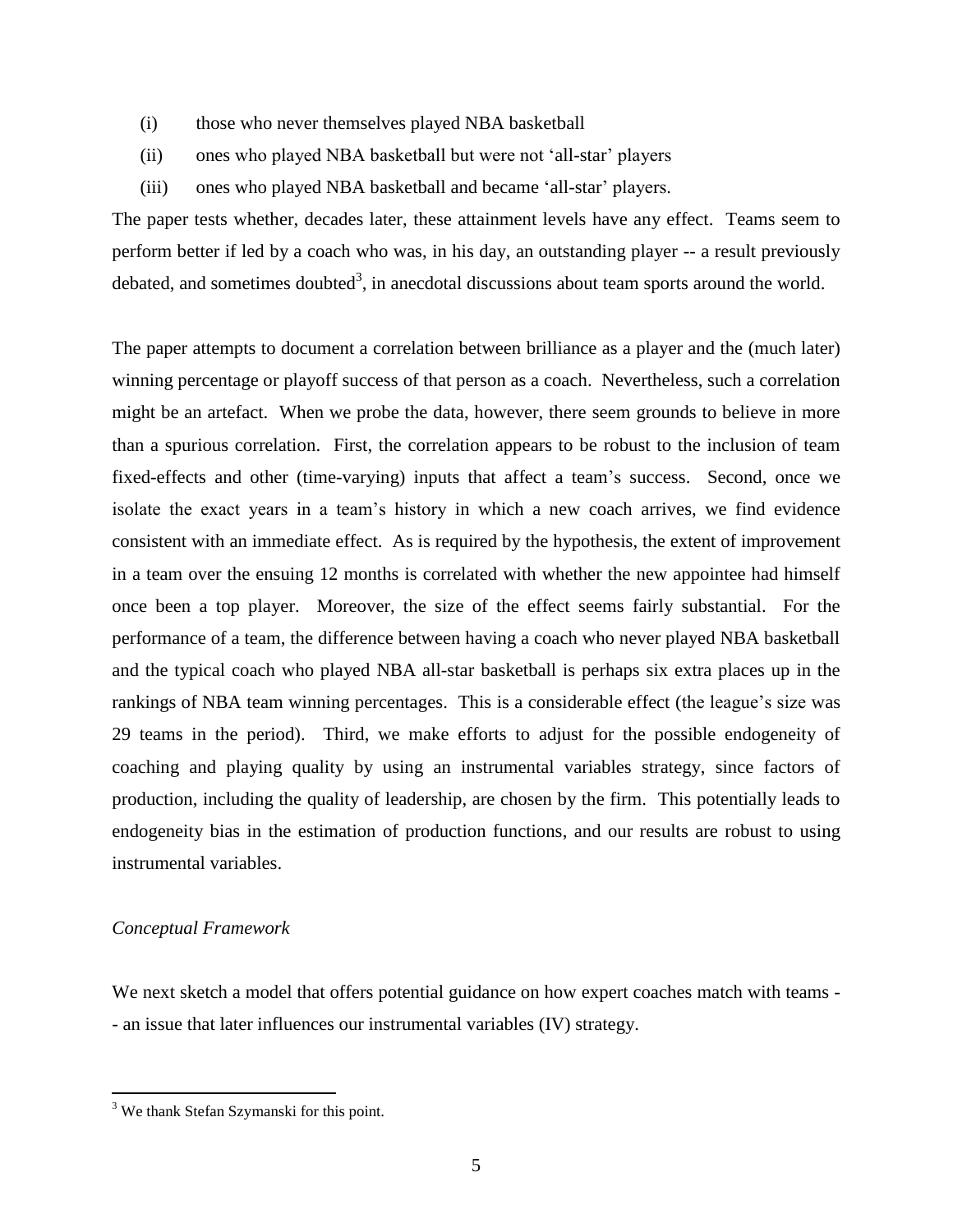Let coaches be indexed by *i*, players by *j*, and teams by  $\tau$ . Teams play in locations that have variable amenity (that is, non-pecuniary) value to everyone. Through the season, luck also matters. There is some random element, *e*, with density function *f(e)*. A team at the outset buys a pool of players with total ability *a*, and buys coaching quality *q*. Players" ability is rewarded at wage *w*; coaching quality is rewarded at rate per-unit-of-quality at salary *s*. The performance of a team is given by function  $p = p(a, q, e)$  which is increasing in players' total ability a, and coach quality *q*, and is affected by the random shock *e*.

Entrepreneur-owners run teams. They have a utility function  $R = r(p) - wa - sq$  where  $r(p)$  is an increasing concave function of performance, *wa* is the player wage bill, and *sq* is the coach salary bill. Ceteris paribus, the entrepreneurs wish to win, but do not like paying the costs of team and coach<sup>4</sup>. Players who play for team  $\tau$  get utility  $v = v(w, \tau)$  where  $\tau$  stands in for amenity factors like the niceness of the local climate in that team"s geographical area. Without loss of generality, we can order teams in such a way that higher  $\tau$  stands for higher utility ceteris paribus. For simplicity only, assume a separable utility function  $v = \mu(w) + \tau$ . Here the utility element  $\mu$ .) is assumed concave in income.

Coaches get utility  $u(s, \tau, i) = \mu(s) + \tau + n(\tau, i)$  where *n* is to be thought of as a small idiosyncratic non-pecuniary preference, by coach *i*, for a particular team *τ*. Assume that these *n(..)* preferences are observable to the entrepreneur owners of the teams; these preferences might be due to nostalgia for a particular area. In many cases the value of *τ* will be zero, meaning that coaches are indifferent across such teams. Coaches as a whole may be a relatively "thin" market, so individual  $n(.)$  preferences may matter.<sup>5</sup> By contrast, the market for players is a thick market.

The *τ* non-pecuniary preferences are known by everyone, and common to coaches and players.

<sup>&</sup>lt;sup>4</sup> This approach has the advantage that it does not impose profit maximization (although that case would follow from the assumption that  $r(p)$  is revenue). Here the function  $r(.)$  might weight winning beyond its implications for sheer revenue.

 $5$  Although some coaches may move between pro and college ranks (for example, Rick Pitino), the number of high profile college jobs may be small enough for us to still consider the coaches" market to be thin.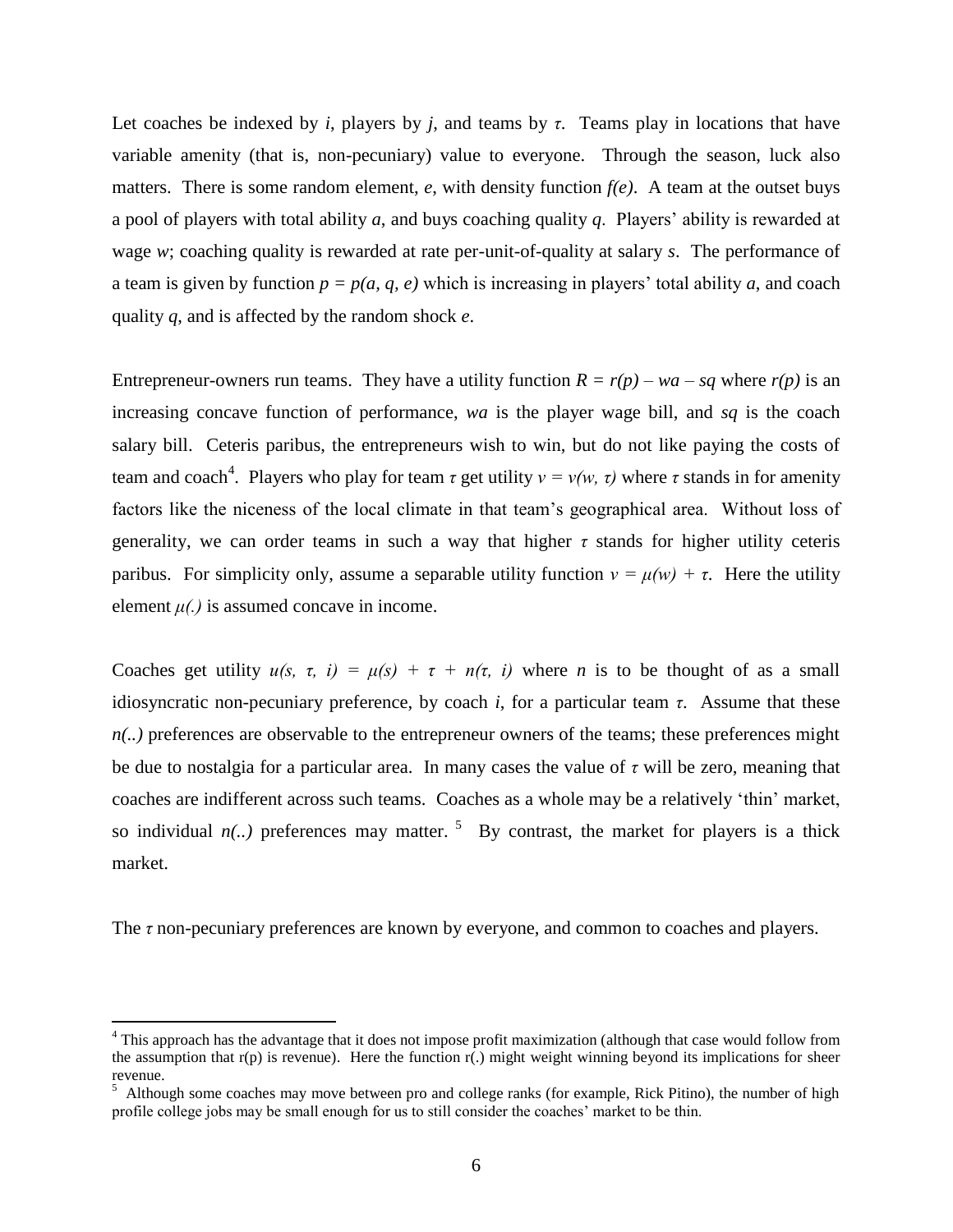While leagues control the number of teams that are allowed to enter (thus potentially producing monopoly profits), we assume that individual entrepreneurs are free to buy and sell their teams (this is approximately true in the case of professional sports, where the league gives approval to team sales). Thus, including the costs of purchasing the team, there will be an equilibrium utility *R\** for potential entrepreneurs seeking to enter the industry. Coaches are mobile and can go anywhere. Thus, there will also be an equilibrium utility *u\** for coaches of a given quality. The same reasoning will apply to free-agent players, who are comprised of those with at least 3-4 years of NBA playing experience (Kahn and Shah 2005). For players who are not free agents, we make the Coasian assumption that, through trades and sales of player contracts, they will be allocated efficiently, after taking into account their preferences for location as well as their playing ability.<sup>6</sup> These assumptions lead to the conclusion that player allocation will be the same as if all players were free agents and had achieved the same equilibrium utility level *v\** given their ability.<sup>7</sup>

The entrepreneur can, if wished, tie wage *w* and salary *s* to the random component *e*. Call these functions  $w(e)$  and  $s(e)$ . Consider the benchmark case where the  $n(\tau, i)$  preferences are zero. The entrepreneur chooses player-pool ability *a*, coach quality *q*, wage function *w(e)* and salary function *s(e)*, to

$$
Maximize \left[ [r(p(a,q,e)) - wa - sq] f(e) de \right]
$$

*subject to*

 $\overline{a}$ 

 $\int u f(e) de \geq u^*(a)$ (1)

<sup>&</sup>lt;sup>6</sup> Our assumption of the separability of player (and coach) utility with respect to income and location implies that there will be no wealth effects on player location. Therefore, free agency, which is expected to raise player wealth, will not affect the willingness to pay to be located in a particular area. Kahn (2000) surveys evidence on the Coase Theorem in sports and concludes that most research indeed finds that the advent of free agency has not affected competitive balance, as the Coase Theorem predicts.

 $\frac{7}{10}$  While coaches' and players' salaries are undoubtedly much greater than those in the outside world, in our sample period, there were only roughly 400 playing and 29 head coaching jobs in the NBA. Thus, an equilibrating mechanism that leads to a relationship between utility in other jobs and in the NBA features the very low probability of entry into the league, counterbalanced by the high earnings in the NBA given entry.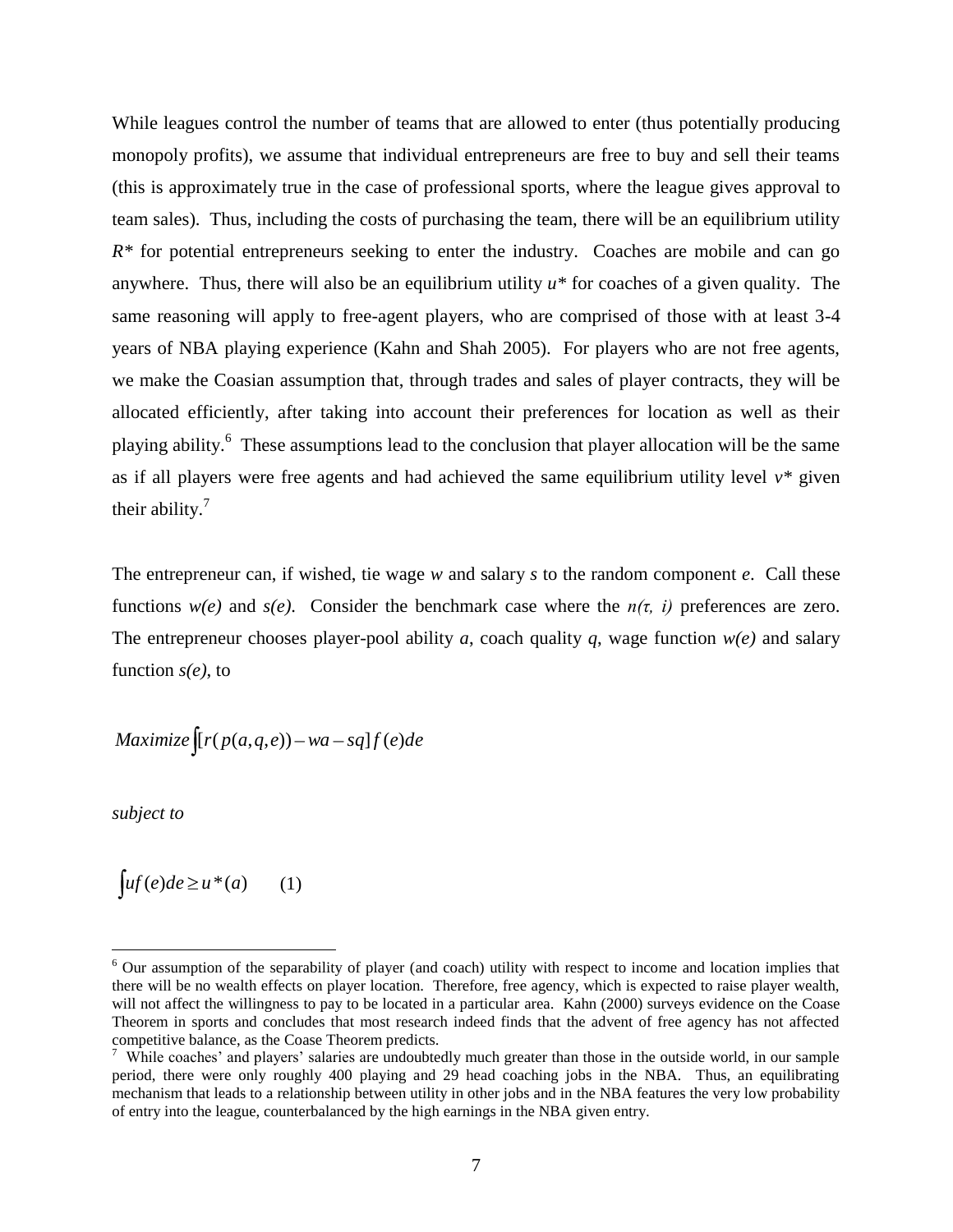$$
\int v f(e) de \ge v^*(q), \quad (2)
$$

where  $u^*$  and  $v^*$  are written as functions of the two kinds of ability, *a* and *q*. These constraints hold for each *a* and *q*. In equilibrium, we have four first-order conditions:

$$
\int [\partial r / \partial q - s] f(e) de = 0 \tag{3}
$$

 $\int [\partial r/\partial a - w] f(e) de = 0$ (4)

 $-q + \lambda \partial u / \partial s = 0$  *for each state of nature e* (5)

 $-a + \rho \partial v / \partial w = 0$ . *for each state of nature e* (6)

Here lambda and rho are multipliers on the two expected utility conditions above.

The optimal wage *w* and the salary *s* will thus not be contingent on *e* in this setup. From the mathematics, *q* and *a* are fixed before the state of nature *e* is revealed, and lambda and rho are independent of *e*, so the last two first-order conditions are independent of *e*. Intuitively, because owners are risk neutral and because our simplified model assumes away problems eliciting effort from players or coaches, compensation will not be state-contingent. There may in principle be rents here that have to be divided between entrepreneurs and coaches. Although everyone has to be rewarded or penalized for the amenity value of the team"s location, rents could flow from the small  $n(.)$  preference of coaches. One route is to assume entrepreneurs get to keep the whole rent. The characteristics of the framework are then as follows. People get hired at the season"s start, before *e* is known. The optimal player wages *w* and coach salary *s* are independent of the state of nature, *e*. There is a version of an expected marginal product = marginal cost condition. Player wages are higher in worse locations. Coach salaries are higher in worse locations. Better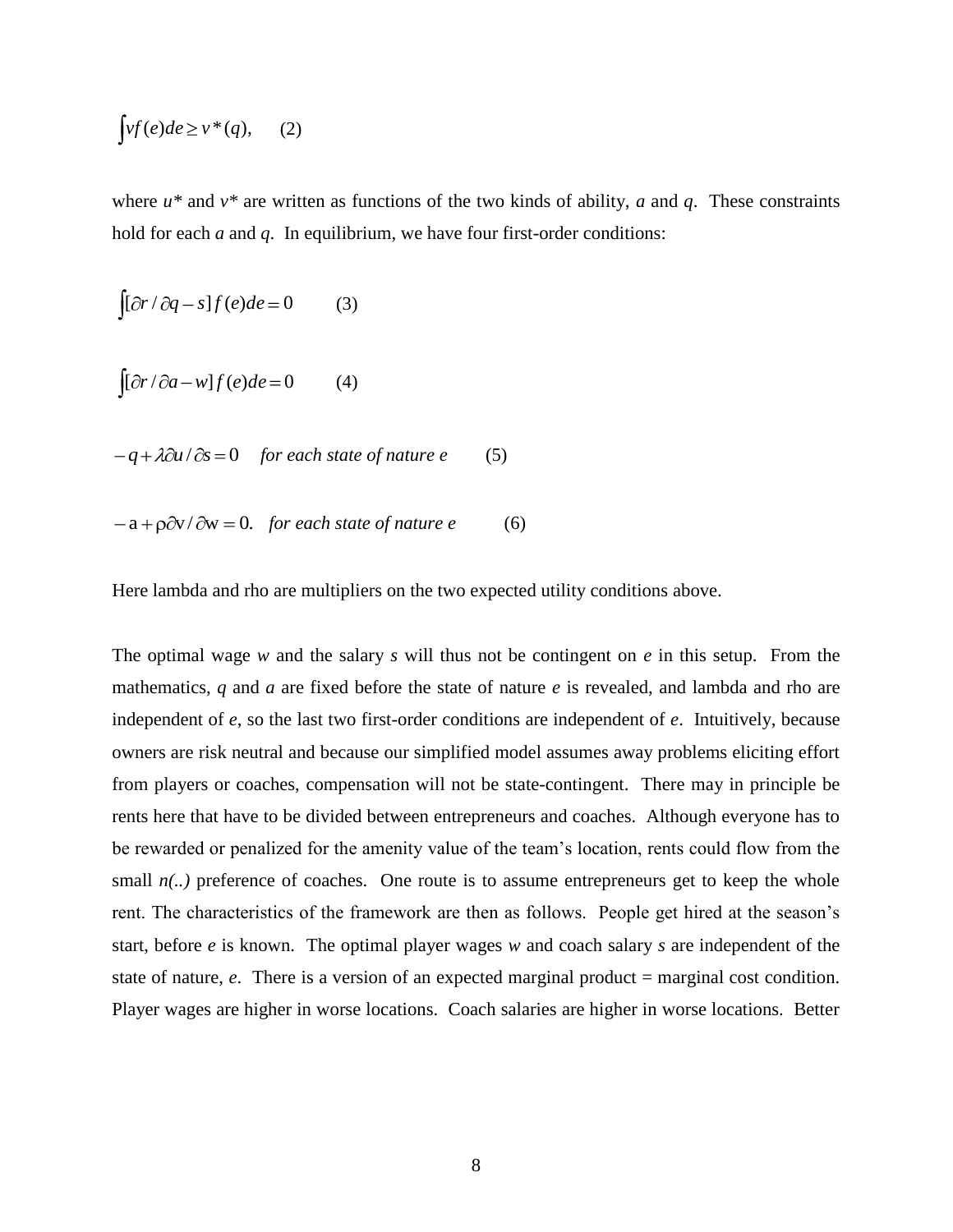players (higher ability *a*) earn more (higher *w*). Better coaches (higher quality *q*) also earn more (higher  $s$ ).<sup>8</sup>

With one exception, coaches spread themselves evenly geographically. The exception is that they have a small non-pecuniary preference for certain teams, and are thus willing to accept a lower salary at a team for which they have a positive non-pecuniary preference, in a way that is determined by the rate of substitution between income and amenities along an iso-utility level in the implicit function:  $\mu(s) + \tau + n(\tau, i) - u^* = 0$ .

These idiosyncratic *n(..)* preferences provide a way to think about how econometrically to identify the *p* equation. Whenever rents are partially divided between the coaches and the entrepreneur owners -- in the spirit of the rent-sharing evidence in other labor markets, such as in Blanchflower et al. (1996) and Hildreth and Oswald (1997) -- then coaches will take jobs disproportionately with the teams for which they have some *n*-preference. These *n*-preferences, by assumption, are features of the utility function alone, and do not directly affect coaches" productivity.

#### **2. Data and Empirical Procedures**

 $\overline{a}$ 

To study the impact of playing ability on coaching success, the paper uses data drawn from *The Sporting News Official NBA Guide* and *The Sporting News Official NBA Register*, 1996-7 through 2003-4 editions for performance data covering the 1996-7 through 2002-3 seasons, as well as the basketball web site: http://www.basketball-reference.com/. These sources have information on coaches" careers as well as current team success and other team characteristics. We supplement this information with data on team payroll, taken from Professor Rodney Fort's website, http://www.rodneyfort.com/SportsData/BizFrame.htm.

<sup>&</sup>lt;sup>8</sup> Since players and coaches are willing to take less money to play in better locations (with a higher  $\tau$ ), teams can make more money there, all else equal. We assume that the league will allow team relocation to proceed to take advantage of the coaches" and players" locational preferences. As more teams enter the favorable locations, the revenues per team there will deteriorate, providing an equilibrating mechanism.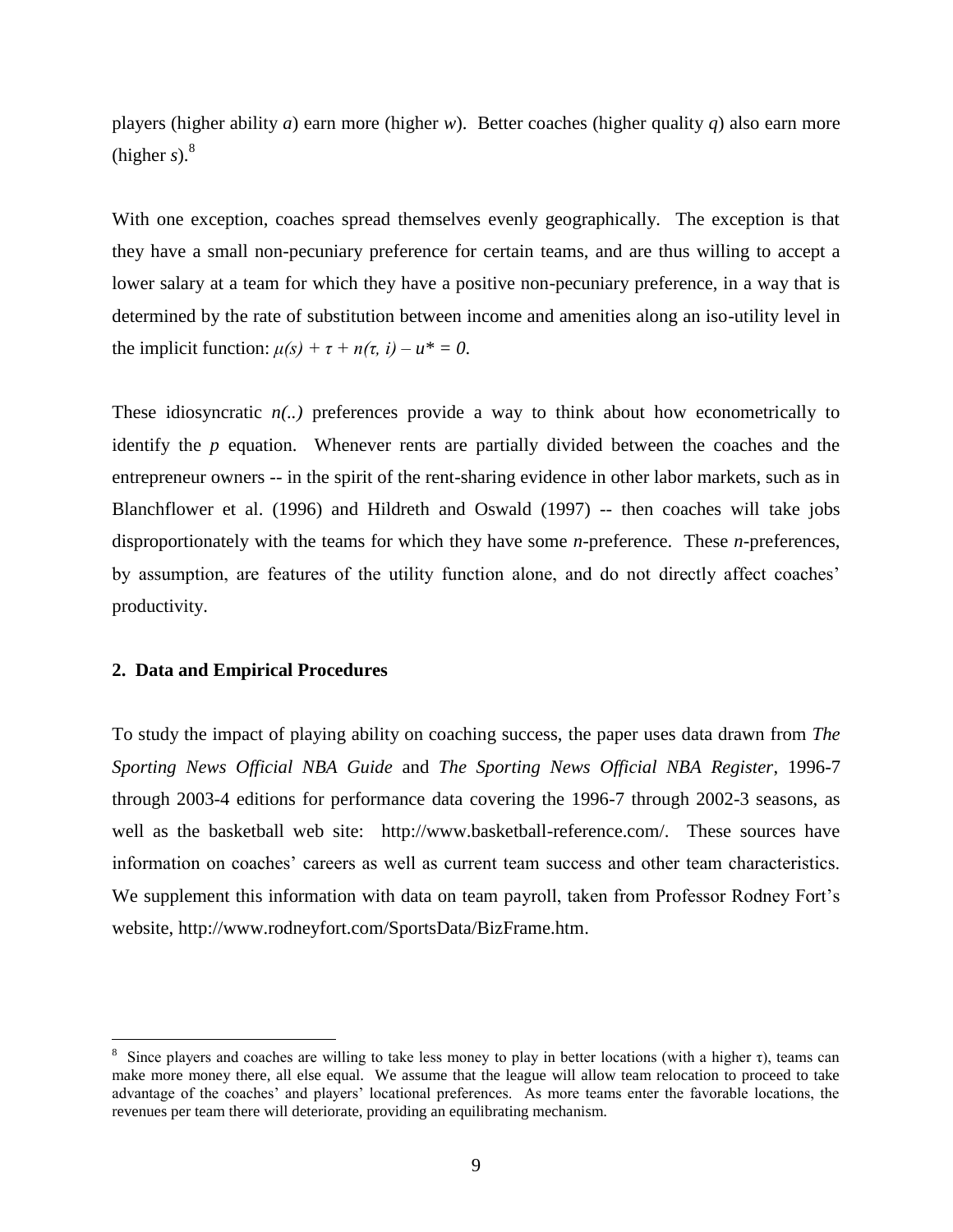#### **A. Basic Approach**

 $\overline{a}$ 

The empirical setup is a production-function approach:

#### $wpct_{\tau} = a_0 + a_1$ *playerpay*<sub> $\tau t$ </sub> +a<sub>2</sub>*coachexpert*<sub> $\tau t$ </sub> +b<sub>*τ*</sub>+*u*<sub>*τt*</sub>, Team-performance equation (7)

where for each team  $\tau$  and year  $t$ , we have: *wpct* is the team's regular season winning percentage, *playerpay* is a measure of the team"s overall player quality given by the log of the team"s salary payroll for players minus the log of the mean team salary payroll for all teams for that season, *coachexpert* is a dummy variable indicating the coach"s own playing experience such as whether he was, say, an all-star player in the NBA minus the mean value for that variable across teams for the year, *b* is a team fixed effect, and *u* a disturbance term.

In equation (7), the team"s regular season winning percentage is a measure of team success (our "output" in this production function). However, as will be discussed below, we also experimented with an alternative measure of output – playoff performance in the current season. Both of these dependent variables are relative measures of success. Specifically, the mean winning percentage for a season must be 0.5. In each season, exactly sixteen teams make the playoffs – which make up a single elimination tournament with four rounds. Inputs include the team"s playing ability and the coach"s playing expertise. Because the dependent variables are defined as within-year relative success (regular season or playoff), we express the inputs in a similarly relative way by defining them as the raw value minus the league average for the year. For example, in some years, many of the coaches who happen to be in the league that year may have had all-star playing careers, while in other years, only a few may have been all-stars. But there is exactly one champion in each year. What counts, therefore, is one coach"s ability relative to the others, leading us to define the inputs relative to within-season averages.<sup>9</sup>

The paper aims to test whether ability as a player leads to greater success for a coach after controlling for other inputs. As was the case for the dependent variable, we also experimented

<sup>&</sup>lt;sup>9</sup> We also estimated some models with raw values of log team payroll and the coach's playing expertise, as well as some models with ratios of these variables and the league within-season means. In these alternative specifications, the results, which are discussed below, were very similar to those of the basic specification described here.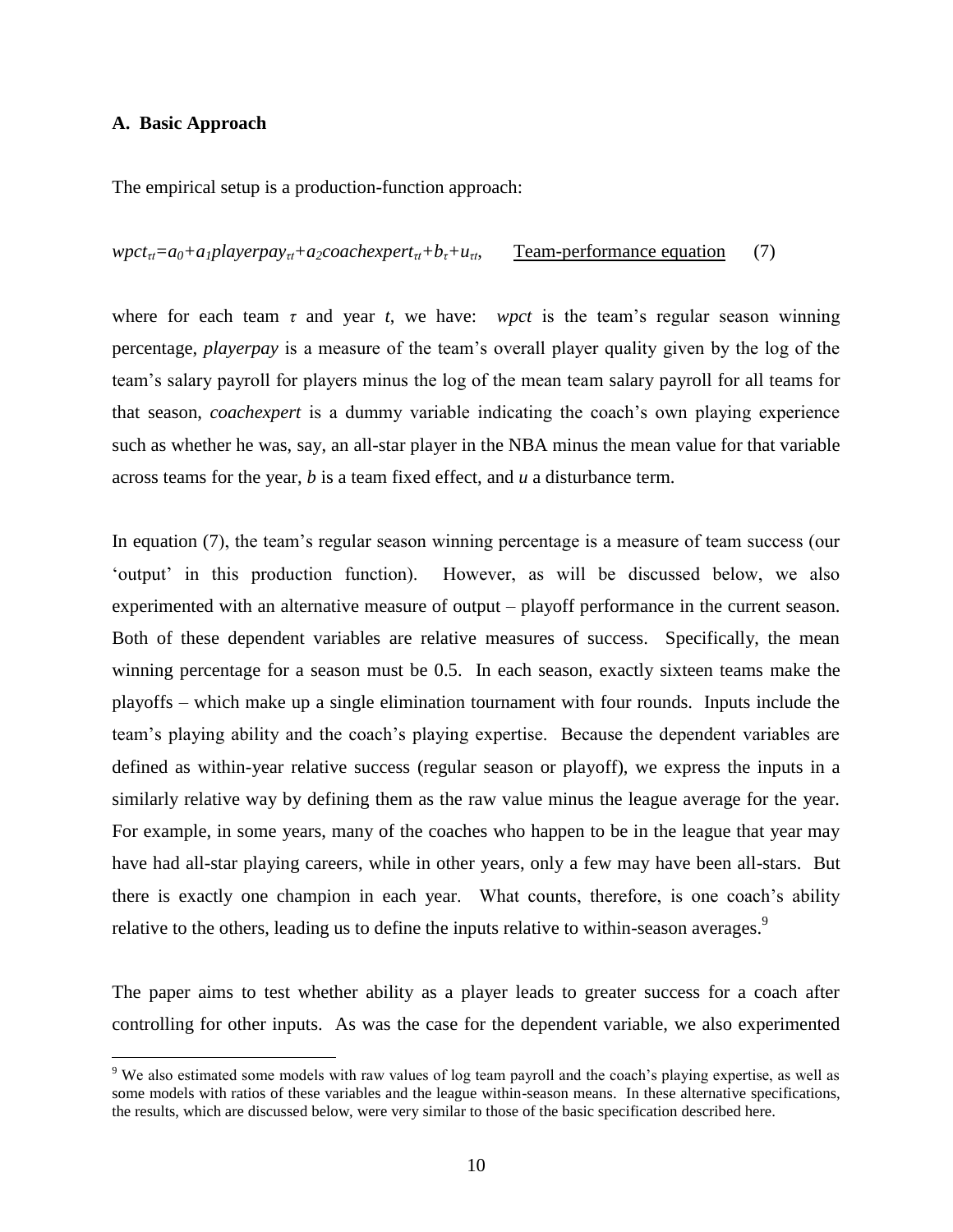with various measures of the coach's playing expertise, including the number of times the coach was named to an NBA all-star team as a player, and also the number of NBA seasons played. In each of these alternative specifications, the coach's playing ability is measured relative to other coaches in that season. The incidence or total of all-star team appearances is one indicator of playing excellence. In addition, the total years of playing experience is likely to be a mark of playing skill because of learning on the job; moreover, only the best players are continually offered new playing contracts and thus the opportunity to play for many seasons. Because of the high level of player salaries relative to other occupations, we can infer that player exit from the NBA is typically caused by injury or insufficient skill rather than by the location of better earning opportunities in other sectors (for healthy players offered NBA contracts). Hence players with longer careers will be positively selected.

We control for player inputs available to the coach by using the team"s relative payroll (compared to other teams) for the given season. Our maintained hypothesis is that better quality players earn higher salaries, which can then be used as an indicator of playing skill.<sup>10</sup> Szymanski (2003) provides evidence for all major team sports in North America as well as European football that team relative payroll is significantly positively correlated with team success, and the relationship is particularly strong for the NBA.<sup>11</sup> Specifically, for each of the four major team sports in North America (baseball, basketball, football and hockey) and European football, team payroll relative to the league average had a positive coefficient in a winning percentage equation that was significant at the 1% level; moreover, the size of the effect was largest for North American football (0.31) and the NBA (0.29) but ranged from 0.07 (Spanish football) to 0.19 (English Premier League football) for the other sports (Szymanski 2003, p. 1154). Thus, player payroll does appear to be a good indicator of playing skill in the NBA, despite the existence of a (soft) team salary cap, team minimum salary, and, since 1999, a team luxury tax on excess

<sup>&</sup>lt;sup>10</sup> Several studies of individual player salaries in the NBA over the 1980s, 1990s and 2000s support the idea that playing ability is amply rewarded. See, for example, Kahn and Sherer (1988), Hamilton (1997), or Kahn and Shah (2005). The classic original article on sport labor markets is Rottenberg (1956); modern analyses are provided by Kahn (2000) and Rosen and Sanderson (2001).

<sup>11</sup> See Szymanski (2000) and Hall, Szymanski and Zimbalist (2002) for further evidence finding a positive correlation between team payroll and performance in sports. There is some question in the literature as to whether causality runs from payroll to team success or vice-versa. Hall, Szymanski and Zimbalist (2002) address this issue by performing Granger causality tests for baseball and English soccer. The authors in fact find (positive) causality from payroll to performance for soccer for 1974-1999 and for baseball from 1995 to 2000. As discussed below, we address the causality issue by using past team payroll as an instrument for current team payroll.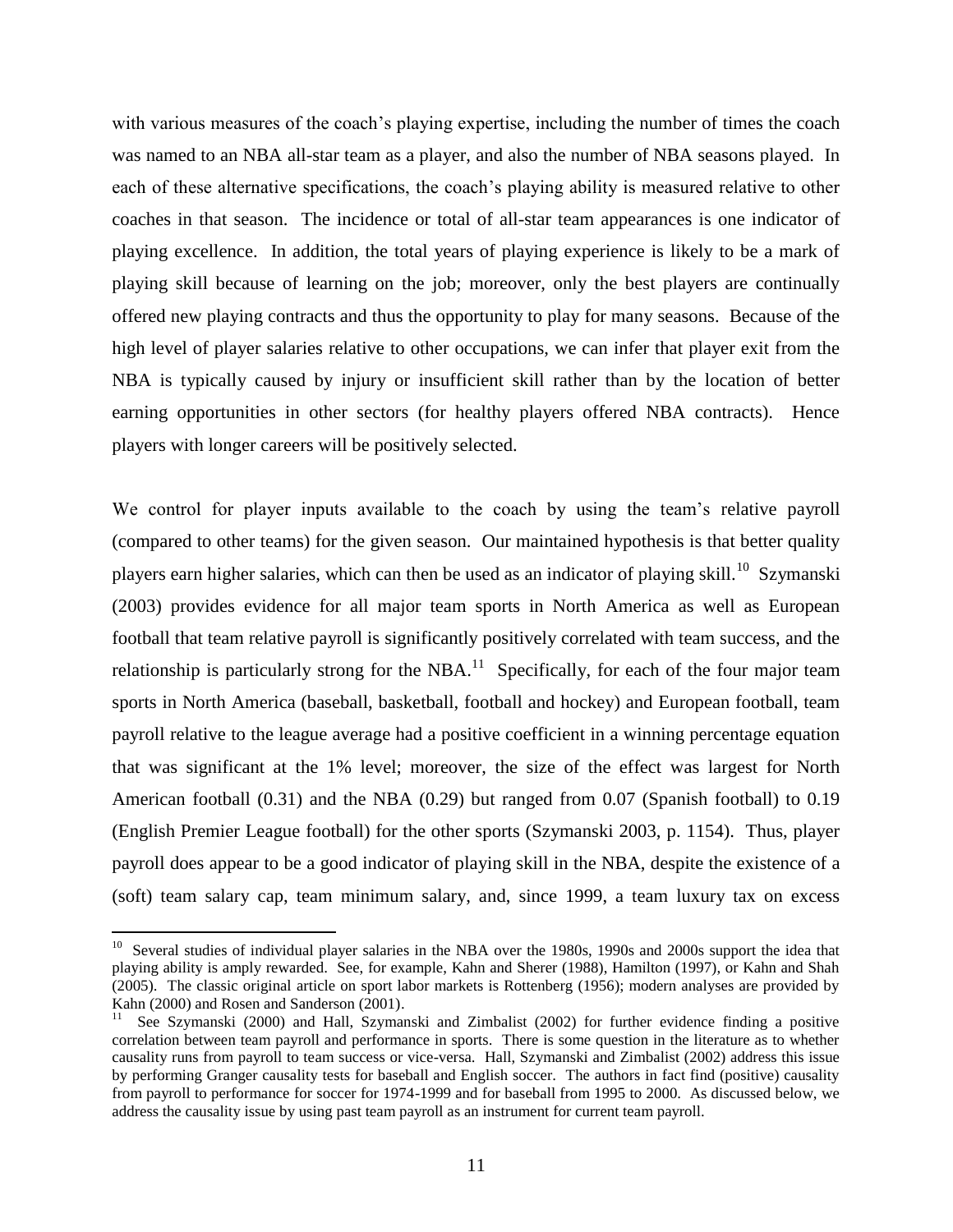payrolls and a maximum individual player salary.<sup>12</sup> The league implemented these constraints on team and individual salaries presumably to improve competitive balance. Even with limits on team salary, there is still room for considerable inequality across teams in payroll, and an individual team"s relative salary will still reflect its relative player talent level. Our method uses team payroll rather than measures of player performance such as the scoring, rebounding, steals and turnover statistics used in studies that attempt to measure the output of individual players (see Lee and Berri 2008, for example). We follow this procedure because these performance measures are potentially affected by the coach, through teaching as well as motivating player performance, and through the coach's substitution patterns, which influence players' opportunities to accumulate playing statistics and also their propensities to be injured. For example, since coaches may decide to rest certain players in order to avoid injuries, we do not control for injuries during the season or playing time of star players. In this way we estimate the full effects of coaching expertise on team success.

While player payroll is a proxy for the talent the coach has at his disposal, by including the value of player payroll, we may in fact be understating the impact of the coach. This is the case since current payroll is a function of past performance, which could have been affected by the coach. As discussed further below, we will also estimate equations that exclude payroll, thereby providing arguably an upper bound estimate of the full effects of the coach"s expertise, and we also estimate some models on a subsample of coaches in their first year with a team. In these latter analyses, the coach presumably has not affected the players' past performance levels.

Equation (7) includes also a vector of team dummy variables. These can be interpreted as measuring other factors of production such as arena type (some arenas may produce a greater advantage to the home team, for example) or the influence of the front office in selecting players, trainers, etc. In addition, team dummies serve to control for the theoretical model"s common locational preferences *τ* and thus help sharpen the interpretation of the player payroll variable.

 12 See, for example, *NBA Collective Bargaining Agreement, September 1995*, Article VII (pp. 40-94) and *NBA Collective Bargaining Agreement January 1999*, Article II (p. 22) and Article VII (pp. 52-136). A new agreement was negotiated in 2005 (*NBA Collective Bargaining Agreement December 2005*), but this took effect after our sample period. For discussion of individual players' negotiation rights under the 1995 and 1999 NBA agreements, see Kahn and Shah (2005). Although we would have preferred to use coach"s salary while he played as an additional indicator of playing skill, these data are not available.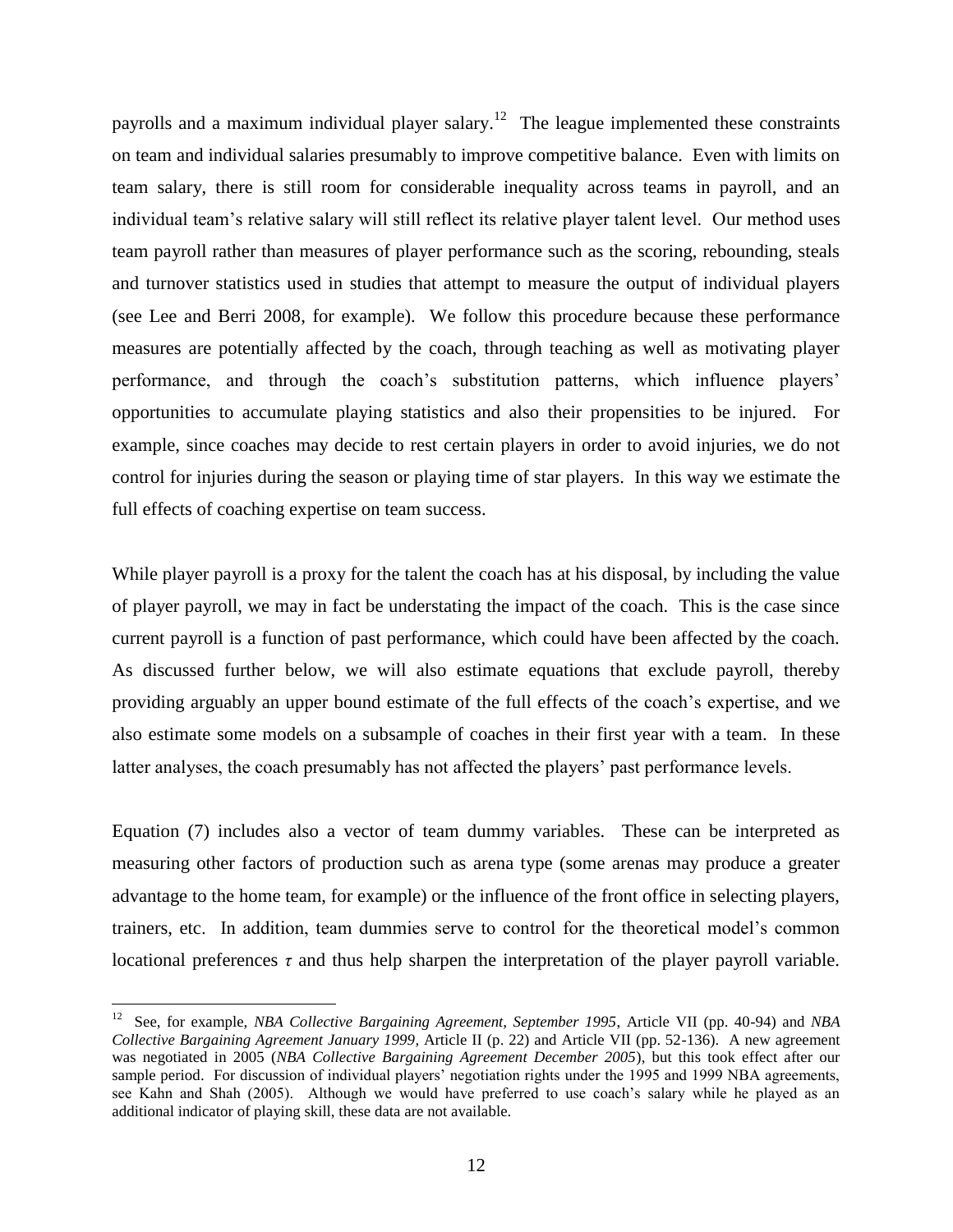Team dummies also absorb the effects of the underlying fan demand for winning, which, as argued below may affect both the level of output chosen, as well as the inputs necessary to achieve that level. $^{13}$ 

As in basic production function analyses, all inputs are endogenous. The firm chooses them, and the output level, and, as suggested in the equilibrium model outlined earlier, there may be nonrandom matching between coaches and teams. In addition, our measure of the coach's playing ability could contain errors. Therefore, in some of the later sections, we provide instrumental variable (IV) estimates, where we use the following instruments for relative player payroll and coaching playing expertise: i) lagged relative payroll, ii) the coach"s height if he played in the NBA (defined as zero for those who did not play in the NBA), iii) a dummy variable for playing guard in the NBA, iv) a dummy variable for having been born in the state where the current team is located; and, v) a dummy variable for having attended college in the state where the current team is located (see also Table A1). As above, these variables are all defined relative to their within-season means.

Lagged payroll may be an indicator of the underlying fan demand for team quality, which will then affect the level of the inputs chosen. Player height and court position together may influence a player"s career length or chance of being named to the all-star game and thus serve to correct measurement errors in relating all-star status or career length to true underlying playing ability. Having been born in, or attended college in, the current team"s state may be one indicator of willingness to supply coaching talent in that particular state. For these locational variables to be good instruments, this supply effect must be stronger for either the all-stars or the nonall-stars. One possible reason why the effect of the location of college attendance might be stronger for all-stars is that they are especially likely to have experienced success at the college level and to have developed ties, and emotional attachment, to the area. An equivalent emotional-attachment effect might operate directly for the geographical area in which an all-star was born. The theoretical model presented above sketches how such preferences can shape an

<sup>13</sup> As discussed below in reviewing the results of alternative specifications, we also experimented with an intermediate specification in which the team dummies were replaced with the area population level and dummies for New York and Los Angeles, the two largest and most glamorous markets. The results were similar to those with team dummies.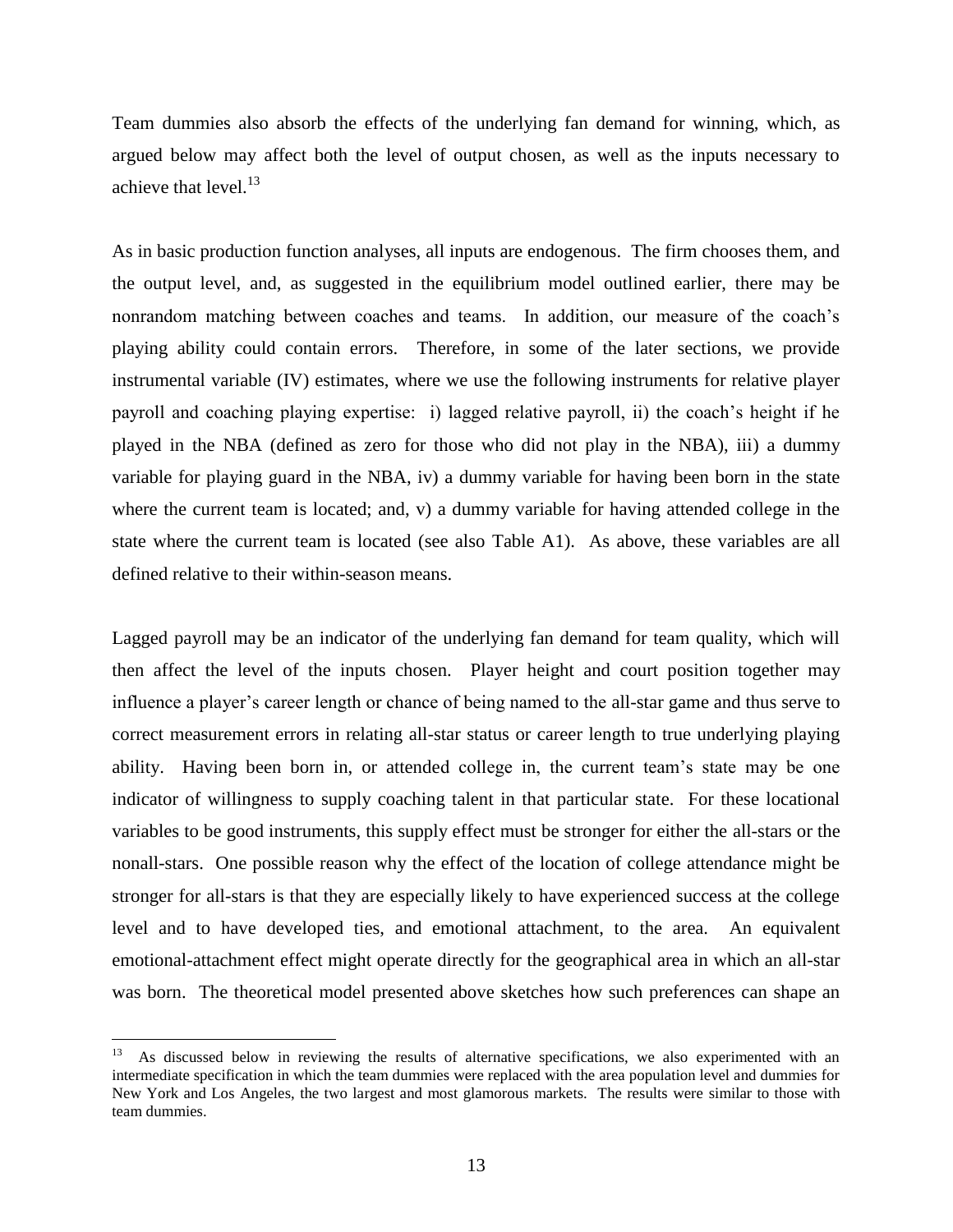equilibrium allocation of coaches across locations in the NBA. $<sup>14</sup>$  These instruments are designed</sup> to reflect locational preferences of coaches that are not directly related to team success and therefore are justifiably excluded from the second stage equation. Coaches may also prefer to go to teams with a higher anticipated likelihood of success: for the example, the Los Angeles Lakers have been a much more successful team than the Los Angeles Clippers, despite being in a similar location. The existence of such preferences would pose no problem if they were equally held by all coaches, controlling for locational preferences. But if former all-stars have a stronger taste for success than non-all-stars, then team success and the coach"s playing ability would be confounded in an OLS framework. However, in principle our instrumental variable design accounts for such a confounding, by removing the asymptotic correlation between unmeasured factors influencing team success and a coach"s locational and team preferences; moreover, the direct inclusion of team dummies in both stages and past payroll as an instrument is likely to help control for differences in anticipated success.

As an extra robustness check, we report in the Appendix (Tables A2 and A3) further results where the list of instruments is augmented with a series of birth-year dummy variables for the coach. The idea here is that changes in league size as well as the opening of new sources of playing talent such as foreign players exogenously affect opportunities to accumulate NBA playing experience. We use a full set of birth-year dummy variables in order to allow such factors to take the most flexible functional form possible. For example, coaches whose prime playing ages occurred when there were more jobs available (relative to the available supply of playing talent) are expected to have longer NBA playing careers, all else equal. In these supplementary analyses, we control in the performance equations for age and age squared so that there may be no direct effect of the birth year dummies on performance through age, although the results were very similar when we did not add these age and age squared controls. League size has a more ambiguous effect on all-star appearances than on NBA career length, since the size of the all-star team has remained constant over time. Thus, on the one hand, as the league grows, individuals may have longer careers (giving them more chances to be an all-star); on the other hand, a larger league size reduces the likelihood of being selected to the all-star team in any

<sup>&</sup>lt;sup>14</sup> Although we adjust for the endogeneity of the coach's characteristics, we take the current set of coaches as given. That is, we do not model the decision to become a coach. For some recent experimental research on the decision to become a leader, see Arbak and Villeval (2007).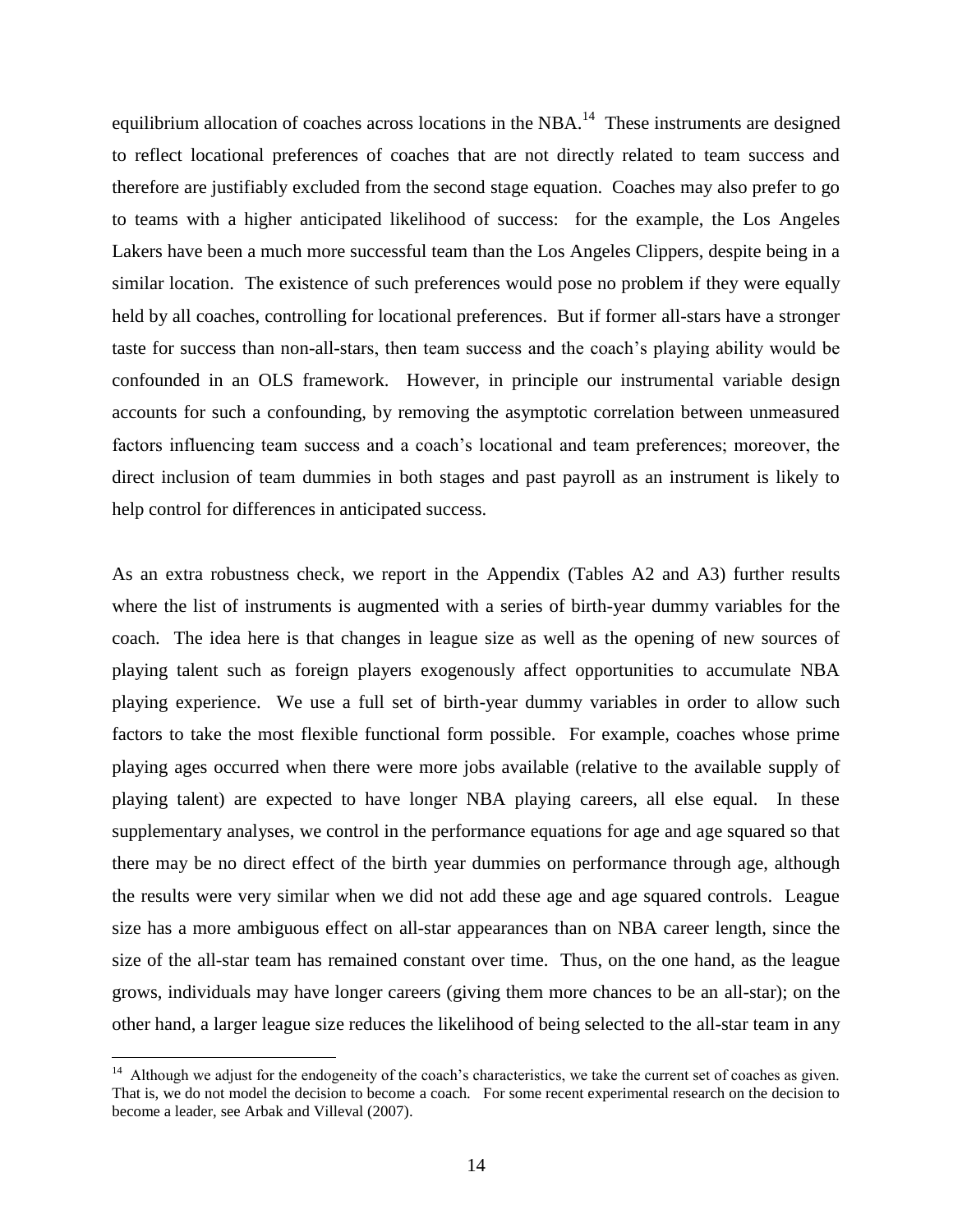given year (reducing one"s chances of being an all-star). Therefore, these birth-year instruments are more conceptually appropriate for the NBA playing career length specification of the coach"s playing expertise. As discussed below, the results were similar with this alternative set of instruments. Our regression design uses multiple observations on the same coach, where the data are available.

The key explanatory variable in our study is the measure of the coach"s playing ability, which of course does not vary for a coach. We therefore cluster the standard errors by coach. This procedure allows the data to determine the degree to which multiple observations on each coach represent truly independent observations. As noted below, we have 219 coach-year observations on 68 coaches. Thus, we have in effect something between 68 and 219 independent observations, and clustering will adjust the standard errors for the likely correlation across years for a given coach.

#### **B. Alternative Specifications**

As earlier noted, regular season winning percentage is our main measure of a team"s success (or output). However, since, ultimately, winning the championship is the highest achievement a team can attain, we also in some models define output as the number of rounds in the playoffs that a team survives.<sup>15</sup> As mentioned, in each season, 16 teams make the playoffs. We therefore define a playoff round variable: *playoffrd* =

*0 if the team did not make the playoffs that year 1 if the team lost in the first playoff round 2 if the team lost in the second round 3 if the team lost in the third round 4 if the team lost in the league finals 5 if the team won the championship.*

<sup>15</sup> An additional reason for analyzing playoffs in addition to winning percentage is that teams eliminated from playoff contention may "tank" at the end of a regular season in order to increase their chances of obtaining a good draft pick for the next season. Such strategic behaviour is less likely to affect our playoff success variable.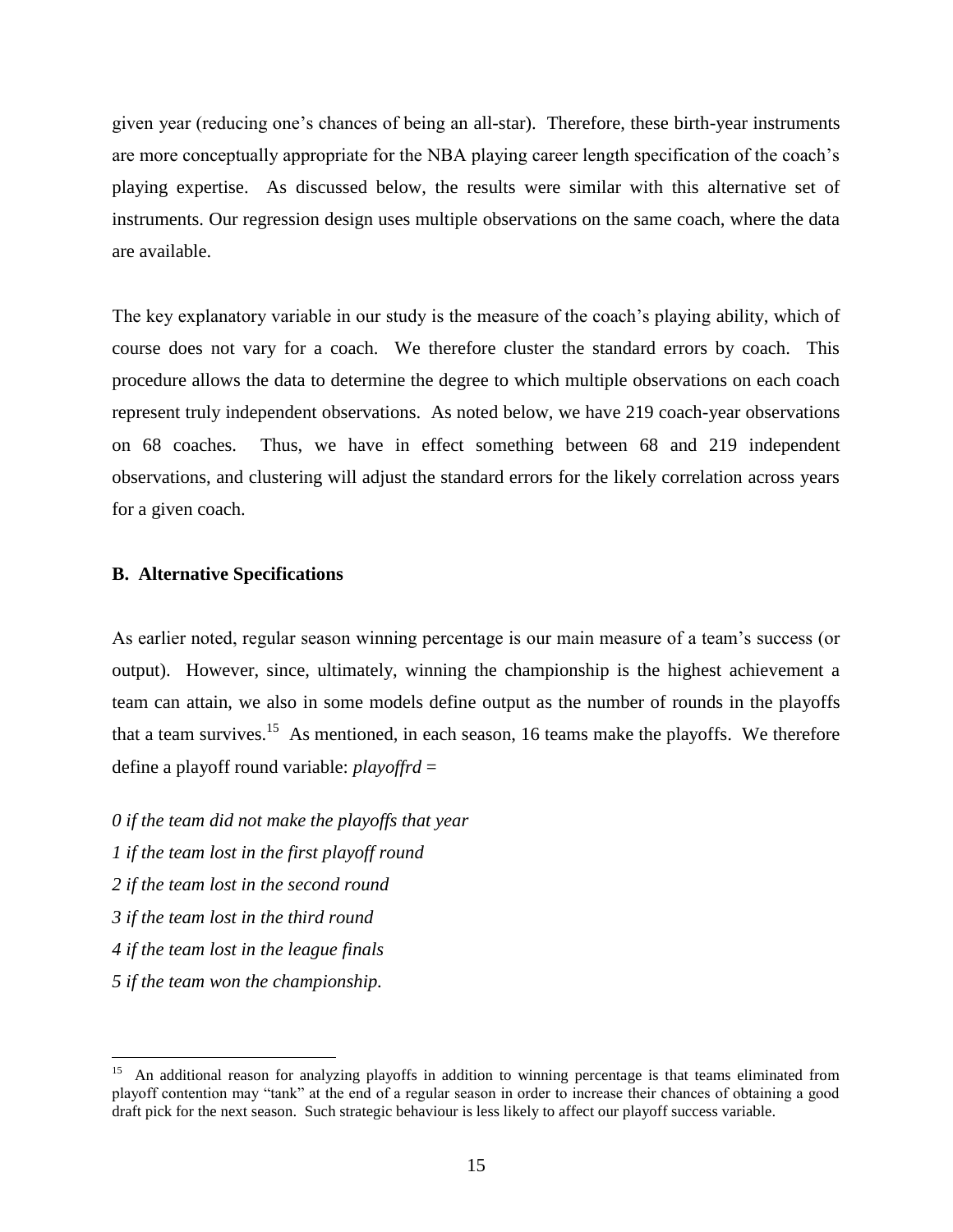Because of the ordinal nature of the playoff-round variable, we estimate its determinants using an ordered logit analysis. For the instrumental variables analysis with the playoff-round dependent variable, the predicted values of team relative payroll and coach"s playing expertise are calculated. We then use these predicted values in the ordered logit, and construct bootstrapped standard errors, with 50 repetitions.

Our basic two-factor production function model assumes that all information about coaching expertise is contained in the *coachexpert* (or playing experience) variable. However, we have a variety of information on coaches' careers that in some analyses we use as controls. These include coach's race (a dummy variable for white coaches), age, age squared, years of NBA head coaching experience and its square, years of college head-coaching experience, years of headcoaching experience in professional leagues other than the NBA, and years as an assistant coach for an NBA team, all measured as deviations from the within-season mean. We do not include these in the basic model because they are also endogenous in the same way that the other inputs are. Moreover, since playing occurs before coaching, these additional controls themselves can be affected by the coach's playing ability. Their inclusion, therefore, may lead to an understatement of the full effects of the coach"s playing expertise. On the other hand, to the extent that such measures of pre-NBA coaching experience are exogenous, then their exclusion may lead to biased estimates of the impact of the coach"s playing ability. Therefore, we present our results with both types of specification. As shown below, however, our results for the coach"s playing ability hold up even when we add these detailed controls for coaching experience, although with such a large number of potentially endogenous variables, IV estimates cannot be implemented.

We also experimented with alternative specifications of the explanatory variables in the winning percentage equations including using the raw variables rather than deviations from the mean, as well as ratios to the mean instead of deviations. Further, in addition to replacing in some specifications the team dummies with a more parsimonious set of team controls (1997 population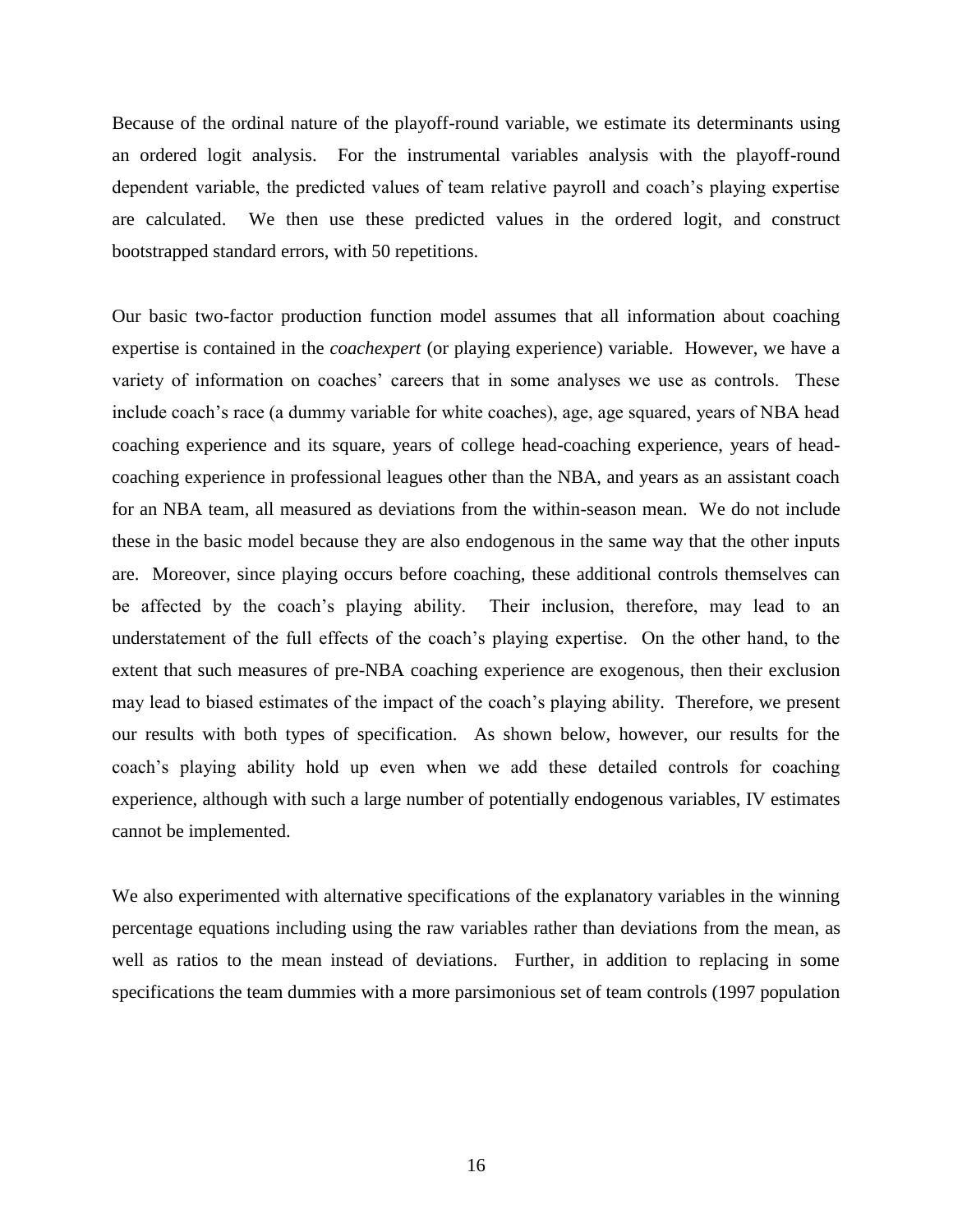and dummies for New York and Los Angeles),  $16$  we also deleted observations on some key coaches who were either long time all-stars or highly successful coaches, in order to see whether the results were being driven by potentially influential observations. We also experimented with alternative corrections of the standard errors in the winning percentage equations. These results are discussed below, and in all cases, our basic conclusions hold up. Finally, we also estimate some models on the subsample of coaches in their first year with the team. One might view such analyses as a study of the short run effects of hiring an expert leader. As discussed below, our results hold for this subsample as well, suggesting that the effect of a former great player is felt relatively soon after he is hired.

#### **3. Empirical Results**

 $\overline{a}$ 

As noted, our data consist of 219 coach-season observations on 68 NBA coaches over the 1996-7 to 2002-3 seasons. We include partial seasons in part because a coach leaving after an unsuccessful partial season is still an observation on coaching success (as discussed below, results were robust to weighting by the number of games coached in a given year). Table 1 shows descriptive statistics for regular season and postseason coaching success by coach"s playing ability. The latter is summarized in three categories: never played in the NBA; played in the NBA but was never an all-star; was an NBA all-star player. Twenty six of the coaches never played NBA basketball, and these accounted for 75 (34%) of the observations; another 26 played at less than an all-star level, accounting for 87 (36%) of the observations, while there were 16 former NBA all-star players coaching in the NBA in our sample, comprising 30% of the coach-season cases. For the full sample, Table 1 shows higher mean winning percentages the more skilled the coach was as a player: former all-stars' teams won 53.3% of their games, compared to 48.8% for teams coached by former NBA players who were not all-stars, and only 44.5% for teams coached by those who never played in the NBA.<sup>17</sup> The difference in the mean winning percentage of the former all-stars and former nonplayers (0.088) is slightly more than half of a standard deviation (0.17). Average playoff success is roughly comparable for the two

<sup>&</sup>lt;sup>16</sup> Population data were taken from United States Department of Commerce (1998) and the Statistics Canada web site: http://www12.statcan.ca, accessed April 15, 2010. Population is measured as of 1997 for US metropolitan areas and, due to Census data availability, 1996 for Canadian metropolitan areas.

<sup>&</sup>lt;sup>17</sup> The minimum values of zero for some winning percentages reflect partial seasons.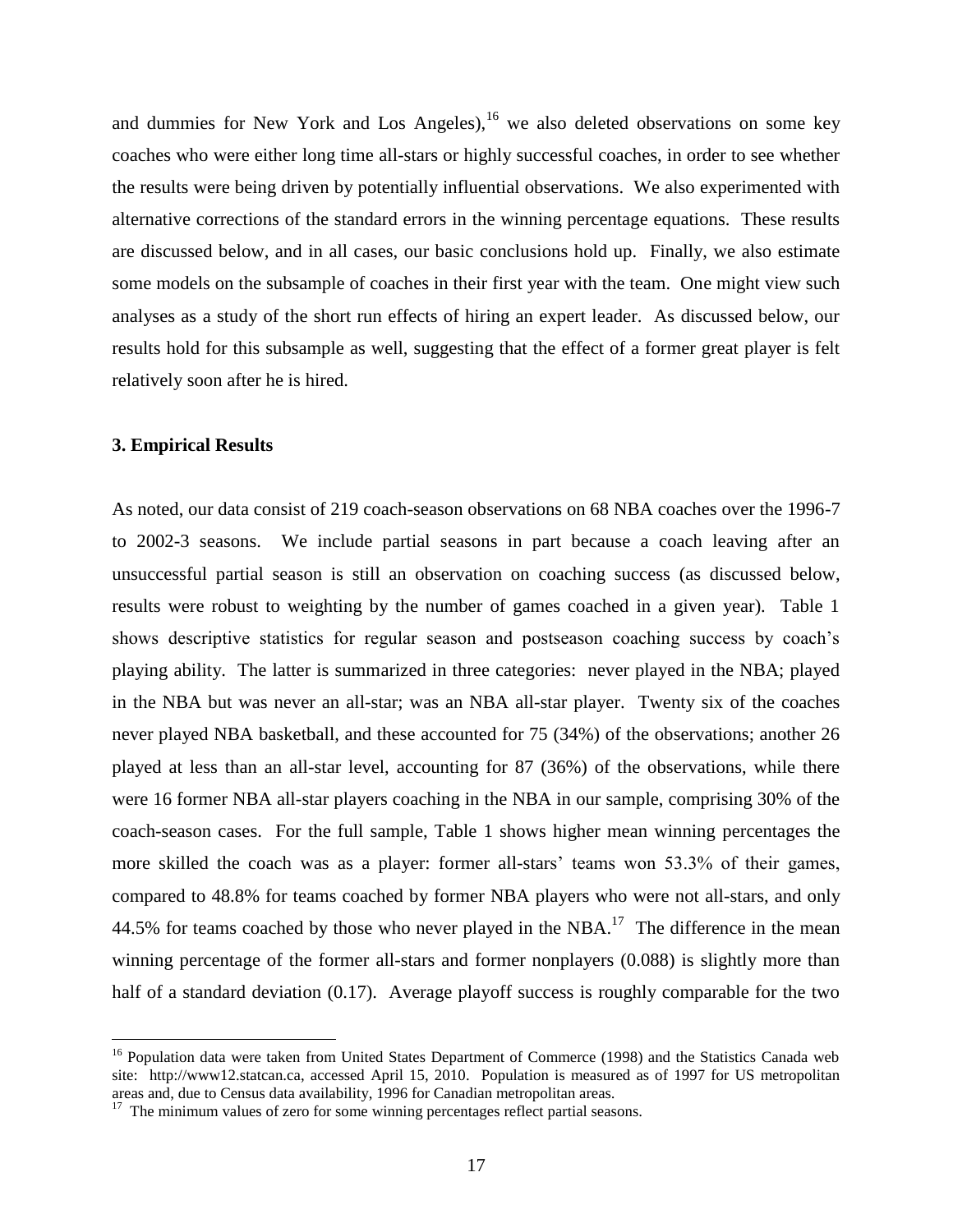categories of former NBA players and much higher than that of nonplayers. The difference in playoff success between former players (the former all-stars and nonall-stars averaged together) and nonplayers is about 0.4 rounds in the playoffs, or almost one extra round every two years.

When we study coaches in their first year with the team, the differences in success across different levels of the coach"s playing ability are even more striking than for the sample as a whole (panel B of Table 1). Former NBA all-stars have much average higher winning percentages and more playoff success than the other groups, and nonplayers have the least success of the three groups. In particular, the nonplayers never made the playoffs in their first year in our data, averaging 0.6 fewer rounds in the playoffs than former all-stars, and the difference in their mean winning percentages is  $0.141$ .<sup>18</sup>

Table 2 shows some detailed information on the evolution of team success before and after hiring a new coach, disaggregated by the same three categories of the coach's playing ability used in Table  $1.^{19}$  While the year-to-year patterns can be volatile in some instances, particularly for a discrete outcome such as playoff success, the overall patterns are similar in most respects to the averages shown in Table 1. Specifically, on average, winning percentage declines 2.2 percentage points for teams taken over by nonplayers, with increases of 3.0-3.5 percentage points for teams taken over by former NBA players. Playoff success falls by roughly 0.3 rounds for teams with new coaches who were not NBA players, with an increase of 0.4 rounds for teams taken over by former players who were not all-stars and stability for teams taken over by former all-stars.

Finally, Figures 1 and 2 contrast team winning percentage (Figure 1) and playoff success (Figure 2) before and after the arrival of a new coach by the coach"s playing experience by comparing teams taken over by nonplayers with those taken over by former NBA players. In order to smooth out the annual data, which were shown in their entirety in Table 2, we present two-year

<sup>&</sup>lt;sup>18</sup> The sample sizes of coaches in their first year are slightly smaller than the total number of coaches because in some cases, we are unable to construct a full set of explanatory variables for the first year of a coach's tenure (because it occurred relatively long ago).

<sup>&</sup>lt;sup>19</sup> Table 2 shows winning percentages and playoff success for each team for 3-4 years after the coach's hiring regardless of whether the new coach stayed with the team. We follow this procedure because the coach"s future tenure with the new team is endogenous to the team"s success.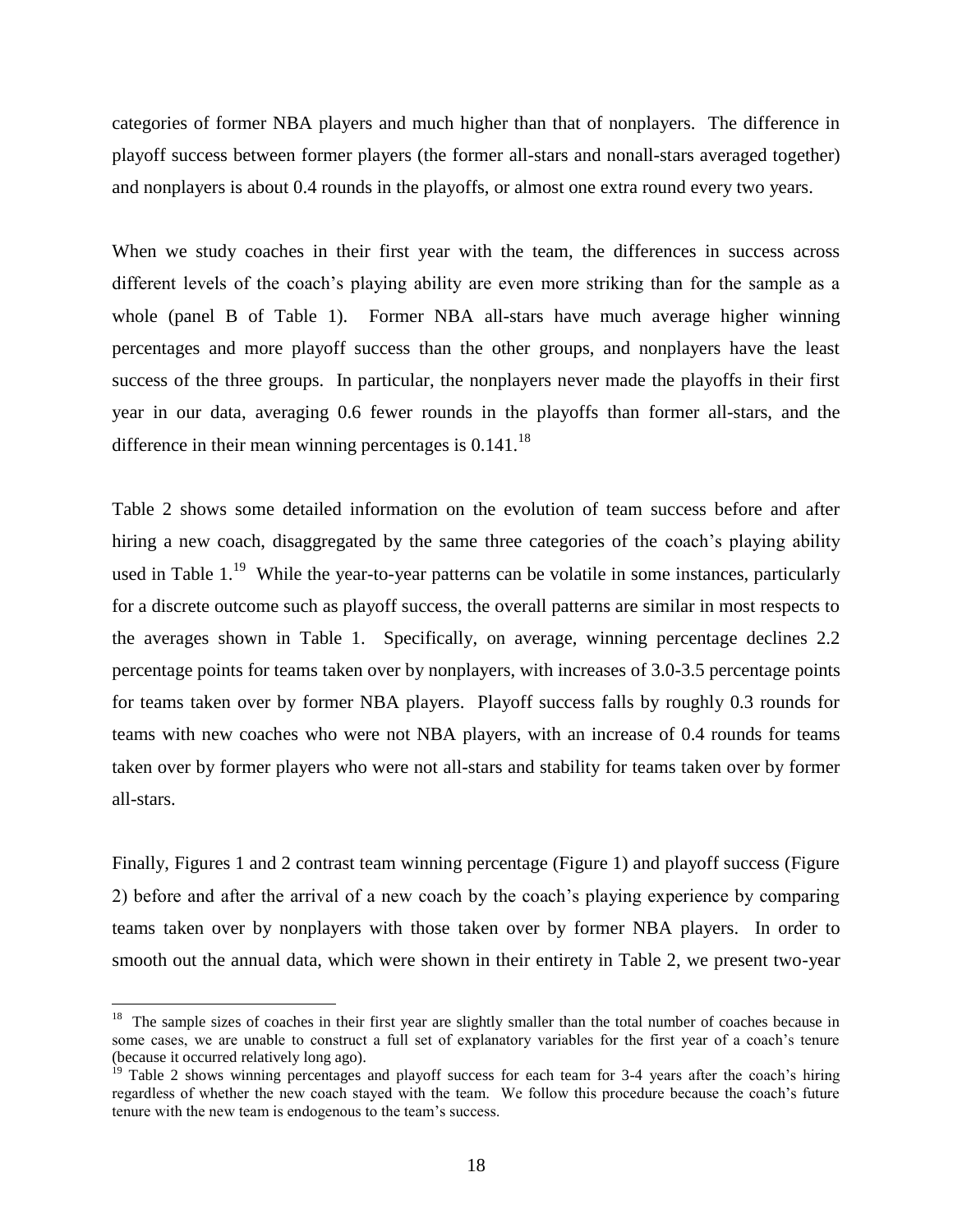moving averages in Figures 1 and 2. For example, the values for 2 years before the arrival of the new coach ("-2") are the average outcomes for 2 and 3 years before the coach's arrival. The values for year 1 are the average outcomes for one and two years after the coach"s arrival. Figure 1 shows that before the new coach arrived, the team winning percentage was similar for teams that were about to hire non-players (0.42-0.45) vs. teams that were about to hire former NBA players (0.43-0.46). After the coach arrived, the team's winning percentage rose steadily over the next 3-4 years from an initial pre-arrival level of 0.43 to a level of 0.51 if the coach was a former NBA player; however, if the new coach was not a former NBA player, winning percentage initially fell by one percentage point to 0.41, with no apparent trend over the next 3-4 years. While one might expect some regression to the mean if teams with poor records seek out high profile coaches, Figure 1 suggests that past records among teams that were about to hire experienced former players were similar to those about to hire non-players.

Figure 2 provides further complementary evidence. It shows that before the coach"s arrival, the teams that were about to hire non-players actually had slightly higher playoff success (0.71-0.79) than teams that were about to hire former NBA players as their coach (0.56-0.72). After the coach"s arrival, playoff success rose steadily to 1.09 for teams hiring former NBA players; in contrast, for teams hiring coaches who never played in the NBA, playoff success initially plummeted to 0.29 in the first two years before rising to roughly 0.6 in years 2-4. Both Figures 1 and 2, then, indicate that teams hiring former NBA players show steady improvement in the 4 regular seasons and playoff competitions after the new coach"s arrival relative to their performance before hiring the new coach. But when a team hires a coach who never played in the NBA, team performance immediately deteriorates, and even after 3-4 years does not reach the levels attained before the coach"s arrival. While Tables 1-2 and Figures 1-2 show evidence suggesting that expert players make better coaches, the figures do not control for other influences on team success or for the endogeneity of matching between coach and team. We now turn to regression evidence that accounts for these factors.

Table 3 sets out ordinary least squares (OLS) results for team winning percentage. The top portion of the table measures the coach"s playing ability as the total years as an NBA player, while the next portion uses the number of times he was an NBA all-star player, and the last panel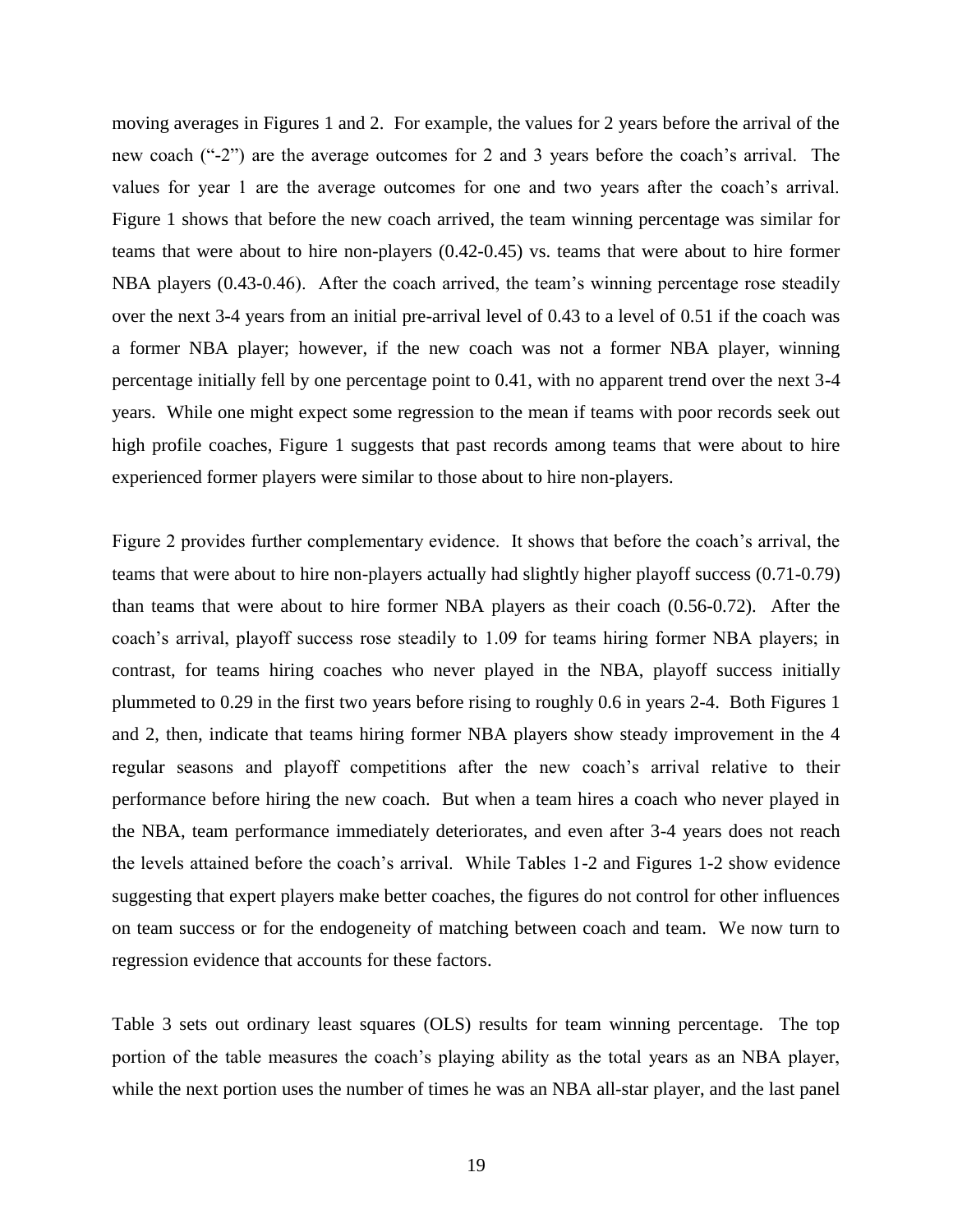uses a dummy variable indicating that he was ever an NBA all-star player. For each of these definitions of playing ability, there are five models shown: one model with only the coach"s playing ability and four including this variable and team relative payroll for players -- i) excluding other coach characteristics and excluding team dummies; ii) excluding other coach characteristics and including team dummies; iii) including other coach characteristics and excluding team dummies; iv) including both.

For the two all-star specifications, greater playing ability among coaches is associated with a raised team winning percentage, usually by a highly statistically significant amount. For example, hiring a coach who was at least once an NBA all-star player, raises team winning percentage by 5.9 to 11.4 percentage points. To provide a rough idea of the magnitude of these effects, we analyzed gate revenue (including that from club seats) data from 2003-4, the first year not in our sample of coaches, which we collected from Professor Rodney Fort's web site: http://www.rodneyfort.com/SportsData/BizFrame.htm (data were originally taken from *Forbes Magazine*). We then estimated a simple regression of 2003-4 gate revenue (millions of dollars) on team winning percentage (ranging from 0 to 1) and obtained a coefficient of 46.5 (standard error 15.3).<sup>20</sup> According to this estimate, hiring a coach who was an all-star player at least once raises team revenue by \$2.7 million to \$5.3 million, all else equal, relative to one who was never an NBA all-star. This estimate of the marginal revenue product of the coach"s playing ability of course does not control for other potential influences on revenue such as arena size (which may of course be endogenous in the long run) and other aspects of the local market for NBA basketball. However, it does illustrate the size of the estimates. In addition, a 5.9-11.4 percentage point effect on winning percentage is sizeable relative to the standard deviation of winning percentage in our sample, which as noted is 17 percentage points. In our data, the raw differential in winning percentage between all-stars and non-all-stars (i.e. nonplayers plus former NBA players who never made an all-star team as players) is about seven percentage points. The 5.9-11.4 range of regression estimates in Table 3 implies that the raw differential is not caused by spurious correlation with other variables.

 $20$  We used gate revenue only (i.e., we excluded media and other revenues) on the idea that this portion of revenue would be the most responsive to how a team does relative to other teams, in contrast to shared national television revenues.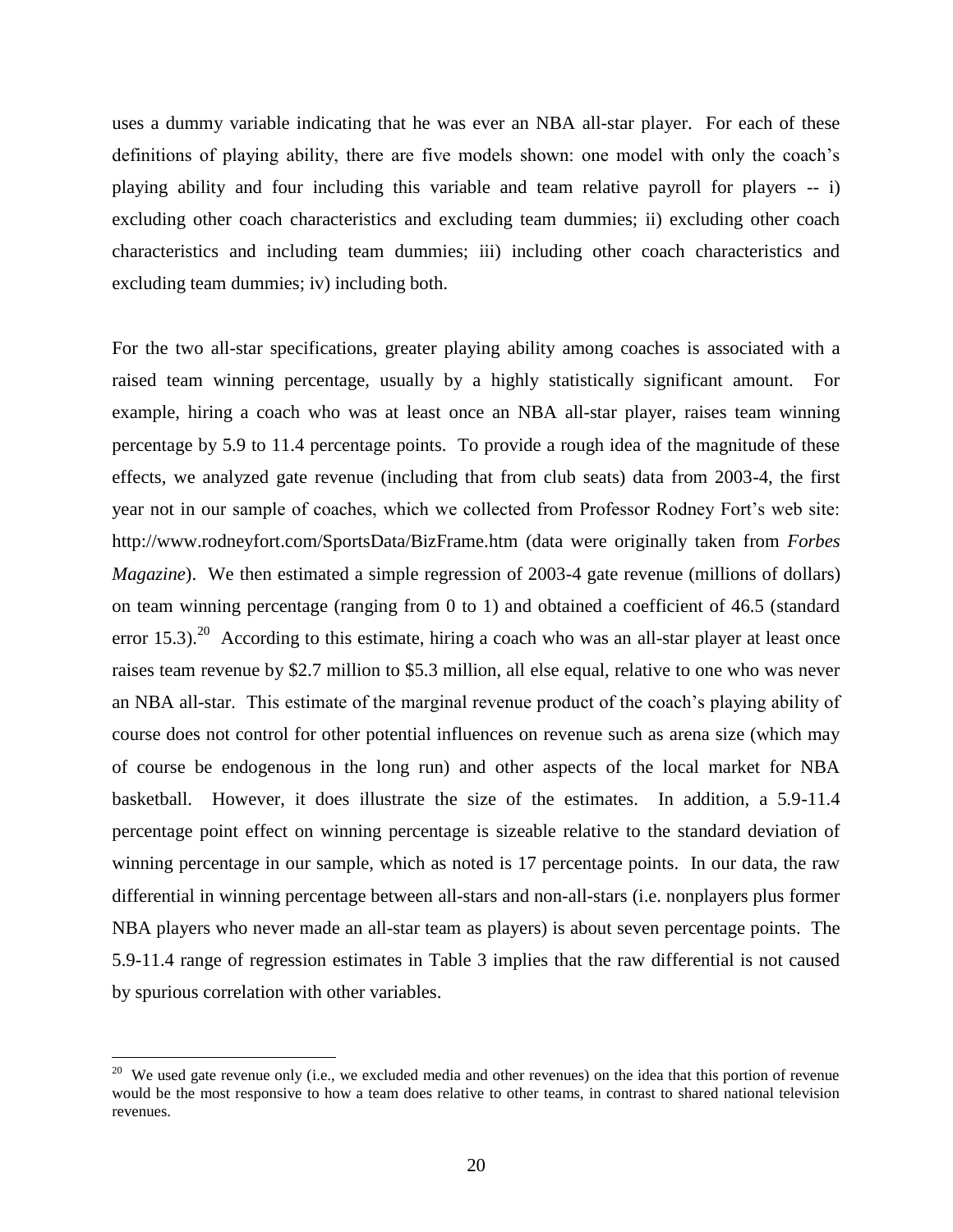In the specifications in Table 3 using total years as an NBA all-star player, the effects range from 0.7 to 2.3 percentage points and, as mentioned, are usually statistically significant. Compared to hiring a coach who was never an NBA all-star player, hiring a coach who was an NBA all-star player for the average number years among all-stars (4.9) appears to increase the winning percentage by 3.4 to 11.3 percentage points. The implied marginal revenue products of a coach who was an NBA all-star player for the average number of all-star appearances among this group are \$1.6 million to \$5.3 million, relative to a non-all-star.

Finally, using total years as an NBA player, we find coefficient estimates in Table 3 ranging from 0.003 to 0.009, effects which are significant twice, marginally significant once, and insignificant twice. The average playing experience among former players is 10.5 years. Thus, Table 1 implies that hiring a former player with average playing experience raises winning percentage by 3.15 to 9.4 percentage points relative to hiring a non-player.

In other results in Table 3, a higher team payroll has significantly positive effects on winning percentage. The implied marginal revenue products of a 10 percent increase in team relative payroll are \$539,400 to \$1.288 million. Since the mean payroll is about \$44 million, this result could imply that teams overbid for players. Potentially, players may have entertainment value beyond their contribution to victories. Among other results in Table 3, prior coaching experience at the professional level appears to contribute positively to victories. This may be due to actual on-the-job learning or to selectivity effects in which the good coaches are kept in the league. In either case, the impact of the coach's playing ability is robust to inclusion of these other controls. Controlling for the team"s payroll implicitly takes account of a possibly spurious relationship between hiring a coach who was an all-star or a former NBA player and team success. Specifically, it is possible that a coach who was a famous player attracts new fans who have a high demand for winning. The team may then find it profitable to hire better players than otherwise. However, since we have controlled for team payroll, our findings for the coach"s playing expertise cannot be explained by this possible phenomenon. On the other hand, as mentioned, the coach can affect team payroll by influencing the past performance of the players, implying that controlling for team payroll may lead to an understatement of the coach"s influence. The first column of each model in Table 3 shows what happens when we exclude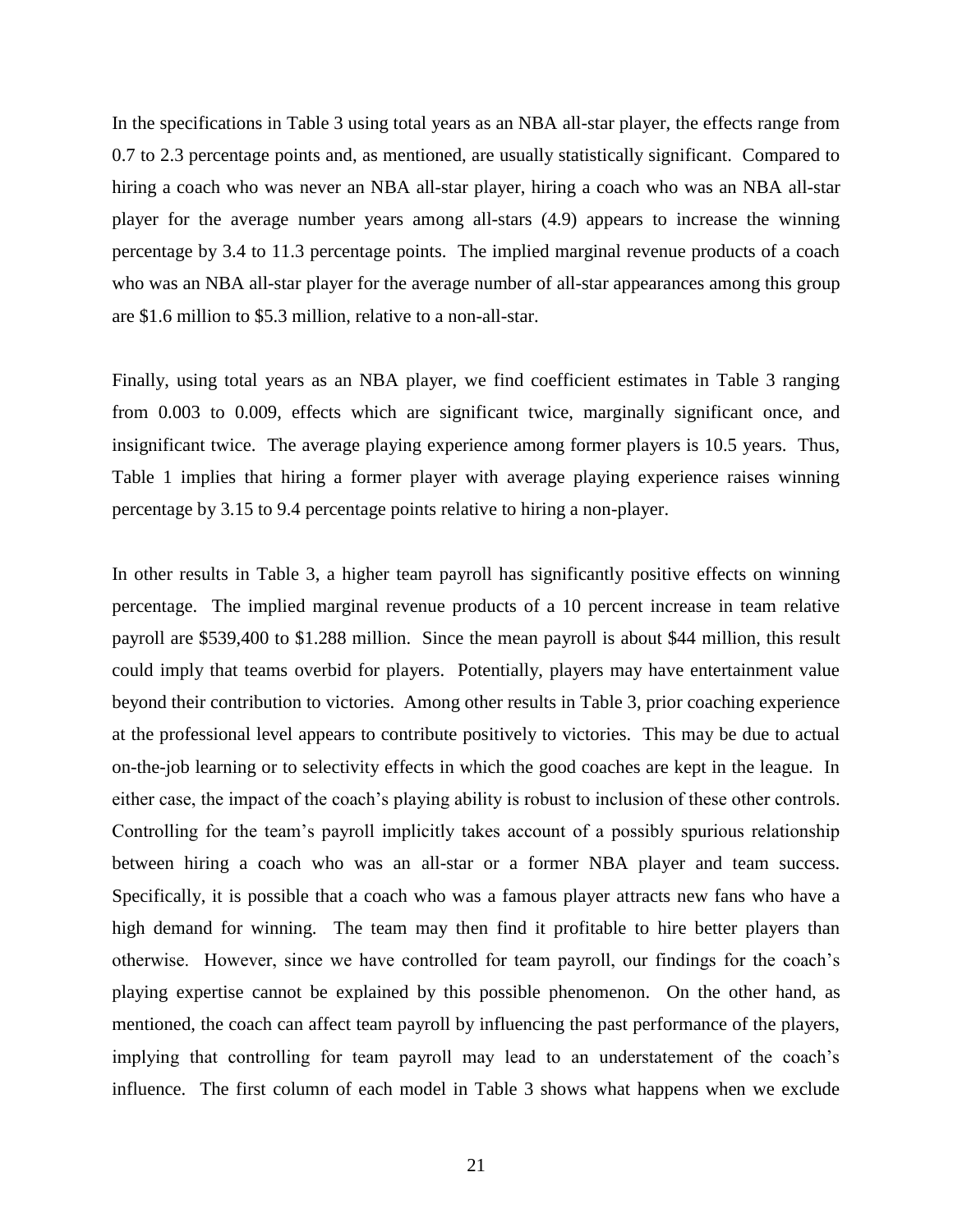team payroll, allowing such indirect effects to be observed. The results are similar to those controlling for team payroll, suggesting that these effects are small.

In our basic setup, we enter only one measure of the coach"s playing ability at a time. Attempts to distinguish both playing time and number of all-star appearances in the same regression were unsuccessful, presumably because the two variables are highly related. Nonetheless, in Table 3, the impact of all star appearances seems stronger than the impact of playing experience, suggesting that excellence as a player counts more than mere longevity as a player. Below, we summarize the results of all of the various specifications and conclude that indeed, overall, the number of all star appearances performs the best, a pattern that supports the idea that playing excellence rather than playing experience is what counts.<sup>21</sup> In addition, the results with the additional controls in the last two models shown in Table 3 are stronger than when we do not control for these additional factors (age, race, experience, etc.). In supplementary regressions (available on request), we found that number of years as an all-star player was significantly positively related to a coach"s age and significantly negatively related to his NBA coaching experience all else equal. Table 3 shows that age generally lowers success, while experience raises it. Thus, failure to control for these factors leads to a smaller effect of all star appearances, for example. A similar analysis applies to the other two measures of the coach"s playing ability. As noted above, it is not obvious that variables such as coaching experience should be controlled for, if we are interested in the full effects of playing expertise. For this reason, we treat the array of estimates in Table 3 as bounds on the true effect of the coach's playing expertise.<sup>22</sup>

Table 4 contains instrumental variables (IV) estimates for the effects of the coach"s playing ability and team payroll on victories. Whether or not we control for team fixed effects, the impact of the coach"s playing ability is larger than in the OLS results. When we do not control for team fixed effects, the impact of the coach"s playing ability is significantly different from zero at all conventional confidence levels; when we do control for team fixed effects, the positive

<sup>&</sup>lt;sup>21</sup> As noted earlier, playing experience itself is likely to be positively correlated with playing excellence, since only the best players are asked to sign new contracts.

 $22$  Table 3 also shows that white coaches have better winning percentages, all else equal, and supplementary regressions show that former all-stars or former NBA players were less likely to be white than black, although these differences were not always significant. Nonetheless, the combination of these correlations also implies a larger effect of the coach"s playing expertise controlling for race than not controlling for race. For a detailed analysis of racial productivity differences among NBA coaches, see Kahn (2006).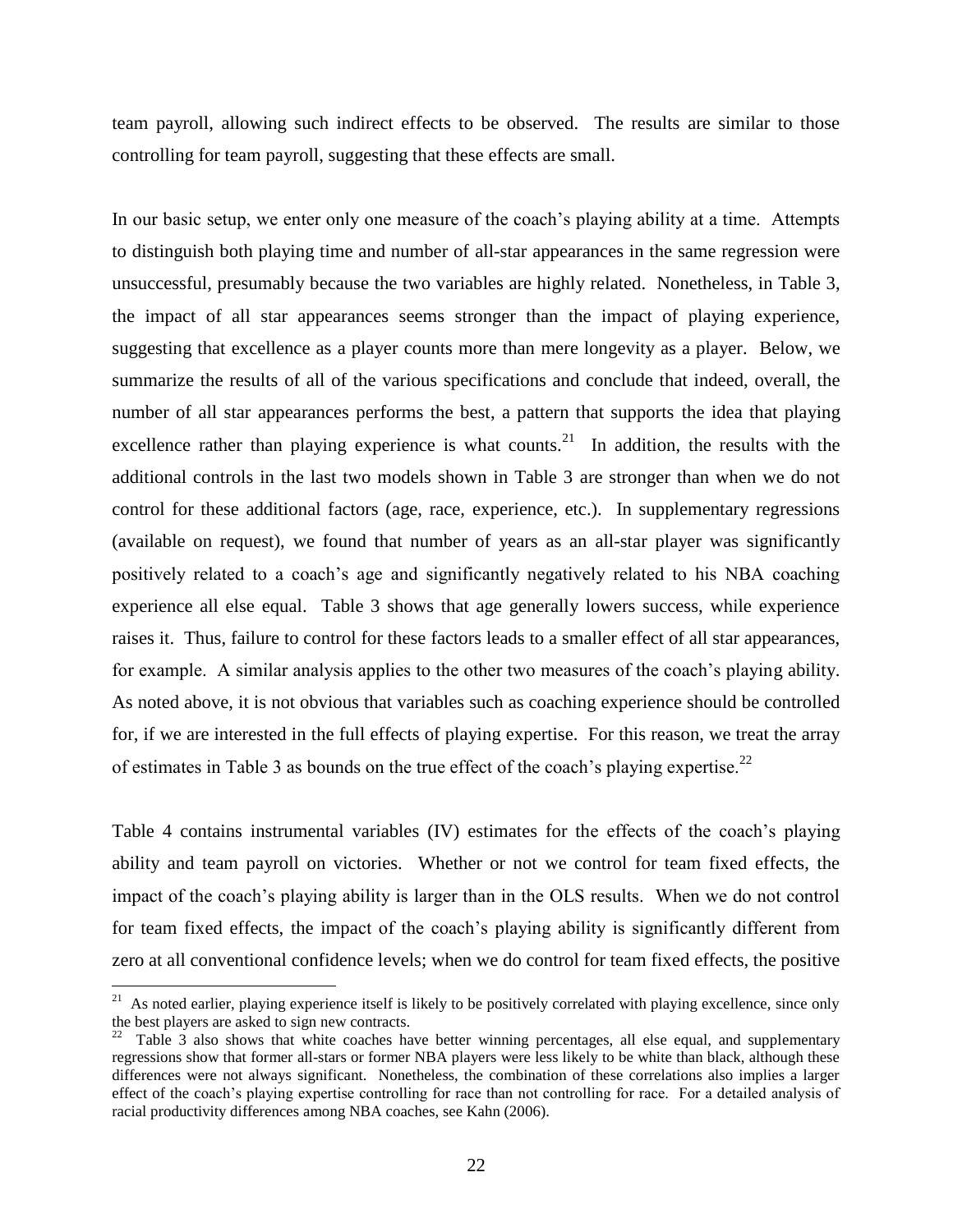impact of the coach"s playing ability is significant at levels between 3.6 and 9.1%. Team payroll effects are positive in each case and are larger than in the OLS results. They are significant in each case except for the specification which includes team fixed effects and total years as an NBA all-star player, in which case the coefficient is about the same size as its asymptotic standard error. Overall, Table 4 suggests that the positive point estimates for the impact of the coach"s playing ability on team winning percentage are robust to the possible endogeneity of the team's inputs. $^{23}$ 

Table 5 provides ordered logit estimates for playoff performance, an alternative indicator of team output. As mentioned earlier, the dependent variable has a minimum value of 0 (not making the playoffs), and increases by 1 for each round a team survives, up to a maximum of 5 for the league champion. The effects of the coach's playing ability are always positive, and they are usually statistically significant for the number of all star teams specification. When we measure coaching ability by number of seasons played, the impact on playoff success is highly significant twice and marginally significant twice, but the impact is only marginally significant twice in the "Coach Ever an NBA All-star Player" specification. To assess the magnitude of the coefficients, it is useful to note the cutoffs for the ordered logit function. Looking at the first column, the effect on the logit index of being on at least one NBA all-star team is 0.575. The difference in the cutoff for making it to the league finals (2.868) and losing in the semifinals (2.055) is 0.813. Therefore, this estimate of the impact of coaching ability implies that adding a coach who was an NBA all-star player at least once is enough to transform the median team that loses in the semifinals (i.e. is at the midpoint of cutoffs 3 and 4) into one that makes it to the finals and then loses. In general, this effect is large enough to increase the team"s duration in the playoffs by at least one half of one round. The other point estimates in Table 5 are qualitatively similar to this one: adding a coach who was an all-star player (or one who has the average number of all-star appearances among the all-stars) is sufficient to raise the playoff duration usually by at least one half round, and in the last specification, by one round. Hiring a former player at the mean years of playing time usually is enough to increase one"s playoff success by a full round.

 $^{23}$  Table A1 shows first stage regression results for the determinants of coach playing ability and team relative payroll. It shows that coach height and lagged relative payroll are especially strong instruments.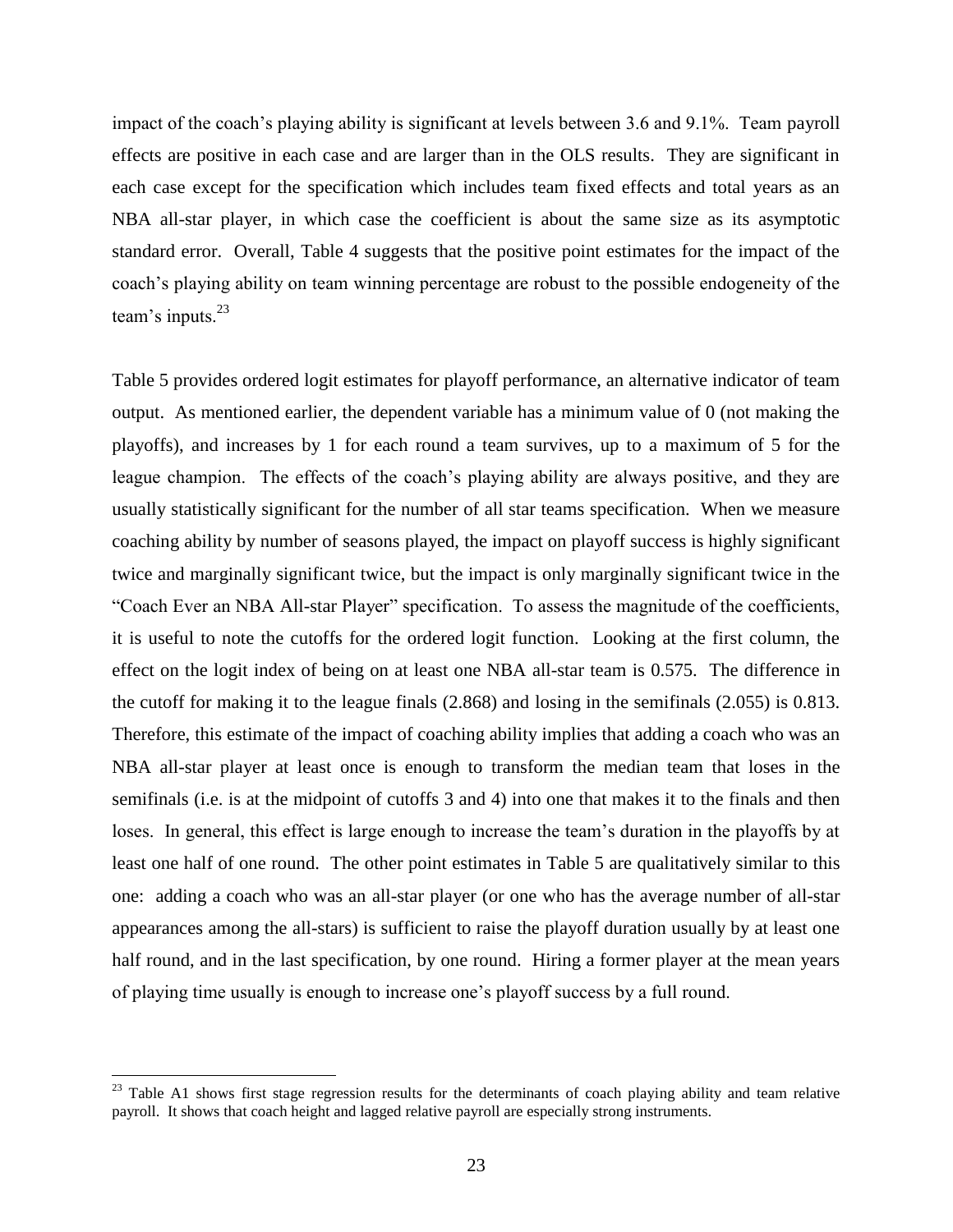Table 6 shows IV results for the determinants of playoff success. The point estimates are considerably larger than Table 5"s ordered logit results. Moreover, the effects are statistically significant whether or not we include team dummy variables. Overall, the point estimates in Table 6 show that adding an all-star coach or adding a coach who played in the NBA is associated with a longer expected duration in the playoffs, usually by at least one full round, with larger effects for former all-stars than former players. Thus, in comparing the effects of playing excellence and playing longevity for playoff success, the IV results show larger effects for former all-stars than former players, while the non-instrumented results (Table 5) show the opposite. In contrast, for winning percentage, the effects of having been an all-star were larger than that of being of former NBA player in both the OLS and IV estimates.

As noted, we also in some analyses used individual birth year dummy variables as additional instruments for the coach's playing ability. The results are shown in Appendix Tables A2 (current winning percentage) and A3 (playoff success). The results are very strong in each case where we do not control for team dummy variables: specifically, they reveal a sizable and highly significantly positive effect of the coach's playing ability on team performance. When we control for team dummies in Tables A2 and A3, we obtain qualitatively similar results, although the coefficients are now only about 1.5-2.1 (winning percentage in Table A2) or 1.28-1.68 (playoff success in Table A3) times their asymptotic standard errors. But the basic findings are robust to this alternative set of instruments, although the average effects of playing experience are comparable to those of being an all-star.

While Tables 3-6 enter the coach expert and player payroll variables separately, it is possible that they interact in affecting team success. For example, more expert coaches may have a larger effect on better players by commanding their respect; alternatively, more expert coaches may help lesser players more by teaching them skills. We examined these issues by estimating models with interactions between the coach expert indicators and the team"s relative payroll. The results did not suggest the presence of interaction effects. Specifically, adding these to the specifications in Tables 1 and 3, we found positive interaction effects 12 times and negative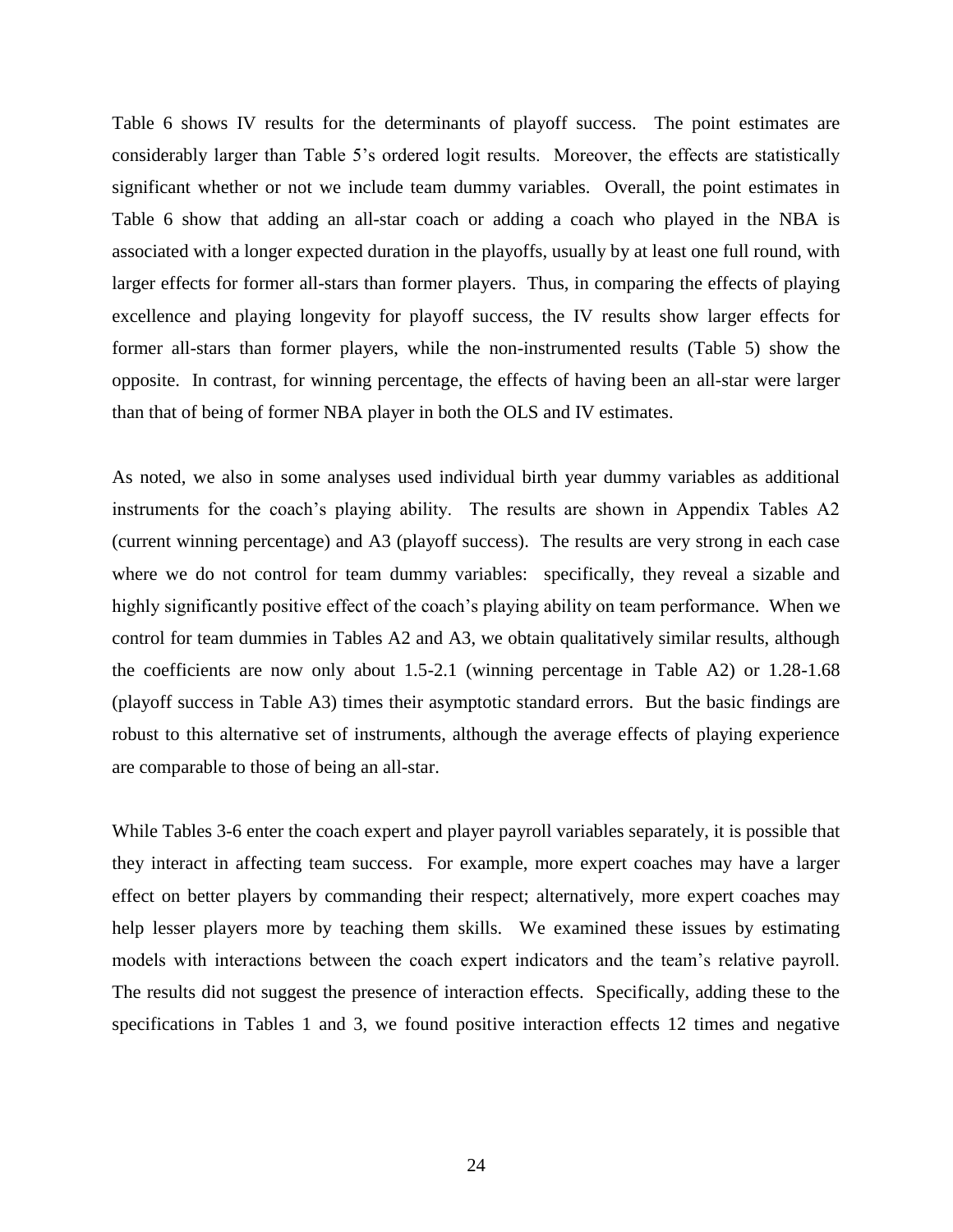effects 12 times, with only one of the 24 estimates significant.<sup>24</sup> It is possible that more expert coaches help players at all parts of the salary distribution, given the strong overall positive effects that expert coaches have.

The results in Tables 3-6 use the entire sample of coach-year observations and therefore estimate the average effects over a coach"s current, uncompleted tenure of having been a great player. It is also of interest to determine whether this effect is felt immediately, and to this end, we present in Tables 7 and 8 analyses of team success in the first year of a coach"s tenure. In our data, we have 56 coach-season observations on coaches who are in their first year with the team (Table 1). This sample size limits the degree to which we can control for other influences on team success. Nonetheless, it is instructive to study the impact of the playing ability of the new coach on these teams in the first year of the team-coach match. We show the results of regression models for team regular season winning percentage (Table 7) and playoff success (Table 8) during these seasons. Because average winning percentage among this sample is no longer 0.5 and because playoff success among this group can vary across years, we include raw variable values for the coach"s playing ability (i.e. not differences from the within-year mean) and include year dummies in the statistical models. In addition to these, we control for the previous season's winning percentage (top panel) or this variable plus the current season's relative payroll for players (bottom panel). By holding constant the team"s past success and its current relative payroll, we effectively correct for the resources the new coach has to work with when he takes over. When we do not control for current payroll, we allow the coach to influence the quality of players through trades, drafting of rookies and free-agent signings. In addition, controlling for the previous season"s winning percentage to some degree controls for a possible regression to the mean. Specifically, teams which temporarily perform badly may hire expert leaders and then revert to their normal winning patterns. The previous year's winning percentage helps control for this possibility under some circumstances, as discussed in more detail below.

Table 7 shows that adding coaches who were all-stars seems immediately to improve the winning percentage over what the team had accomplished in the previous year, whether or not

 $24$  The 24 estimates come from the fact that there are two dependent variables, three measures of the coach's playing skill, models with and without team fixed effects, and models with and without the additional controls for coaching characteristics (race, experience, etc.). This breakdown yields  $2 \times 3 \times 2 \times 2 = 24$  possible interaction coefficients.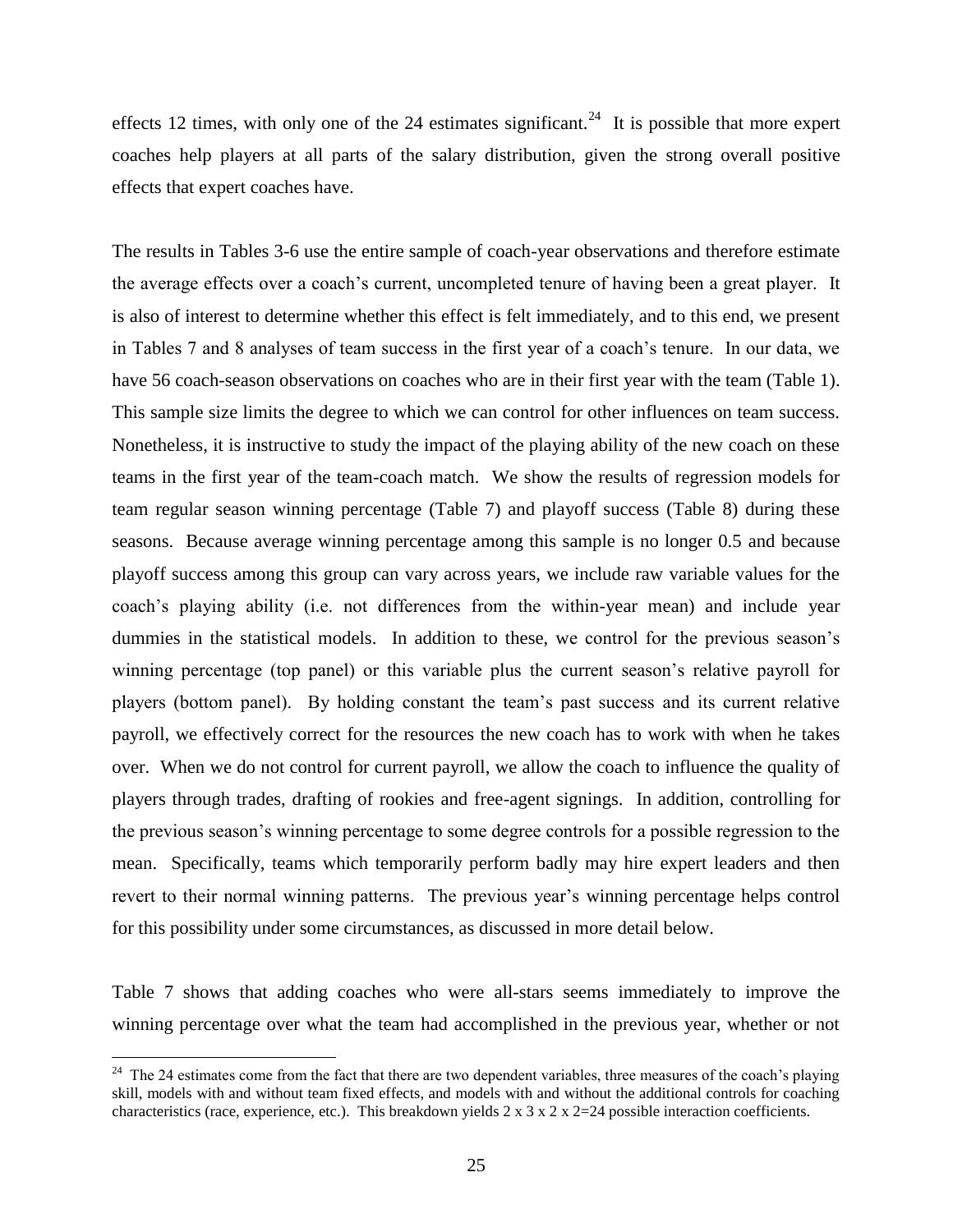we control for current payroll.<sup>25</sup> Adding a former player as the coach also has a positive effect, although it is only slightly larger than its standard error. Finally, Table 8 reveals that adding a coach who was an all-star player or who had played in the NBA previously is always associated with a positive effect on playoff success in the first year, although this effect is significantly different from zero only when we measure playing ability as the number of years the coach was an NBA all-star.<sup>26</sup> Tables 7 and 8 together provide evidence that adding a coach who was an expert player is correlated with improved team performance in the first year, all else equal, as also suggested in the raw data shown in Figures 1 and 2.

An alternative interpretation of the results in Tables 7 and 8 is that teams having temporarily bad results deliberately hire a former all-star player as their next coach, even controlling for the previous year"s winning percentage. In the following year, the team"s success reverts to its long run trend, and this produces a potentially positive, spurious correlation between having a former all-star player as one"s new coach and the team"s improvement. However, our earlier IV analyses control for the endogeneity of the coach's playing ability. Moreover, even this scenario in which the correlation in Tables 7 and 8 is spurious requires that the team believes that hiring an expert will rectify the team's poor performance. $27$ 

The models shown in Tables 3-8, A2 and A3 test our basic hypothesis about expert leadership under a variety of alternative specifications, including: two dependent variables, three measures of the coach"s playing ability, alternative sets of controls, individual team fixed effects, instrumental variables with alternative sets of instruments, and the use of the first year subsample. We also implemented several other robustness checks on the basic winning percentage model, as shown in Table A4, although results for playoff success were similar. Table A4 uses the fully specified model with all controls and team dummies and reproduces the results from Table 3 to facilitate comparisons. The alternative specifications include the use of

 $25$  Estimating the basic regression models in Tables 3 and 5 but excluding the current payroll variable yields very similar results.

<sup>&</sup>lt;sup>26</sup> None of the new coaches led a team that lost in the finals in his first year. There are therefore only four possible playoff rounds achieved in this sample in addition to the no-playoff outcome. Further, results for the coach"s playing ability were virtually identical when we replaced past winning percentage with past playoff success.

 $^{27}$  It is also possible that differences in the owner's desire for a winning team can lead to alternative choices of a coach. But even under such a scenario, the coefficient on the coach"s playing ability is a valid indicator of the effect of expert leadership unless the owner directly enhances the players" performance in ways not measured by payroll.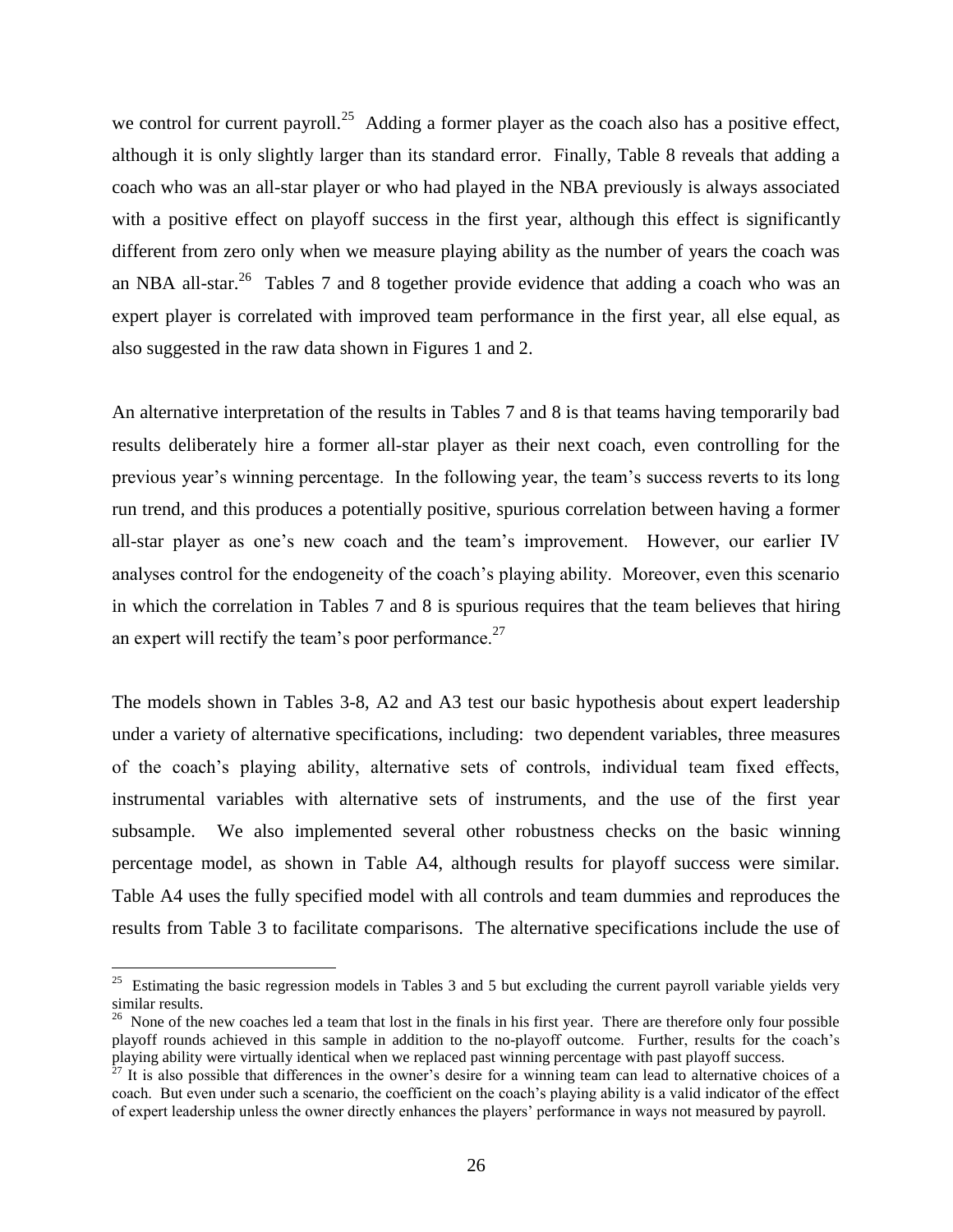raw values of the explanatory variables instead of deviations from the within season mean (plus year dummies), using ratios to the within season mean rather than deviations, dropping some potentially influential observations on long time all-stars Larry Bird and Isiah Thomas or singularly successful coaches such as Phil Jackson, using area population and New York and Los Angeles dummy variables instead of team dummies, using bootstrapped standard errors instead of clustering, and weighting the observations by the number of games the coach was on the job in a given season. $^{28}$ 

The results appear to be robust to these alternatives, particularly for the all star specifications. Specifically, for the "Ever an NBA All Star Player" and "Total Years as NBA All Star Player" specifications, the results are all positive and of comparable magnitude to the basic model's results.<sup>29</sup> Moreover, the findings for these two variables in Table A4 are highly statistically significant: of the 16 alternatives to the basic model for the all star measures of coach"s expertise, 15 range in significance level from 0.3-4.8%, and the sixteenth is significant at the 7.5% level, all on two tailed tests. The results for the playing experience specification are qualitatively similar to those in the basic specification, but they are weaker than those in the all star specifications, reaching significance twice in the 4.9-5.5% range.

Considering all of the results in Tables 3-8 and A2-A4, the most consistent findings are the positively, large and statistically significant effects of the number of all-star teams the coach was named to as an NBA player. Of the 29 coefficients for this variable reported in Tables 3-8 and A2-A4, its effects were significantly different from zero at better than the 5% level 24 times and the 10% level 27 times on two tailed tests. Thus, this variable yields some consistently strong results. Corresponding figures for the "ever an all-star" variable were 19 (5% significance level) and 23 (10% significance level), while those for the playing longevity variable were 11 (5% significance level) and 15 (10% significance level). The superior performance of the number of

<sup>&</sup>lt;sup>28</sup> Using bootstrapped standard errors addresses the possibility that there are multiple causes of correlations across observations in our sample, as our discussion of matching coaches and teams might suggest.

<sup>&</sup>lt;sup>29</sup> To assess the magnitude of the coefficients in the "ratios to mean" specification, for the average all-star, we multiply the ratio of the conditional value of the all-star variable (1 for "ever an all-star" and 4.9 years as an all-star) to the unconditional values for these variables (0.30 for ever an all-star and 1.5 for years as an all-star) by the associated coefficient. We obtain effects of 0.14 for the ever an all-star specification and 0.13 for the years as an all star specification. These are of comparable magnitude to the effects we reported in discussing Table 3"s results, which were both 0.11.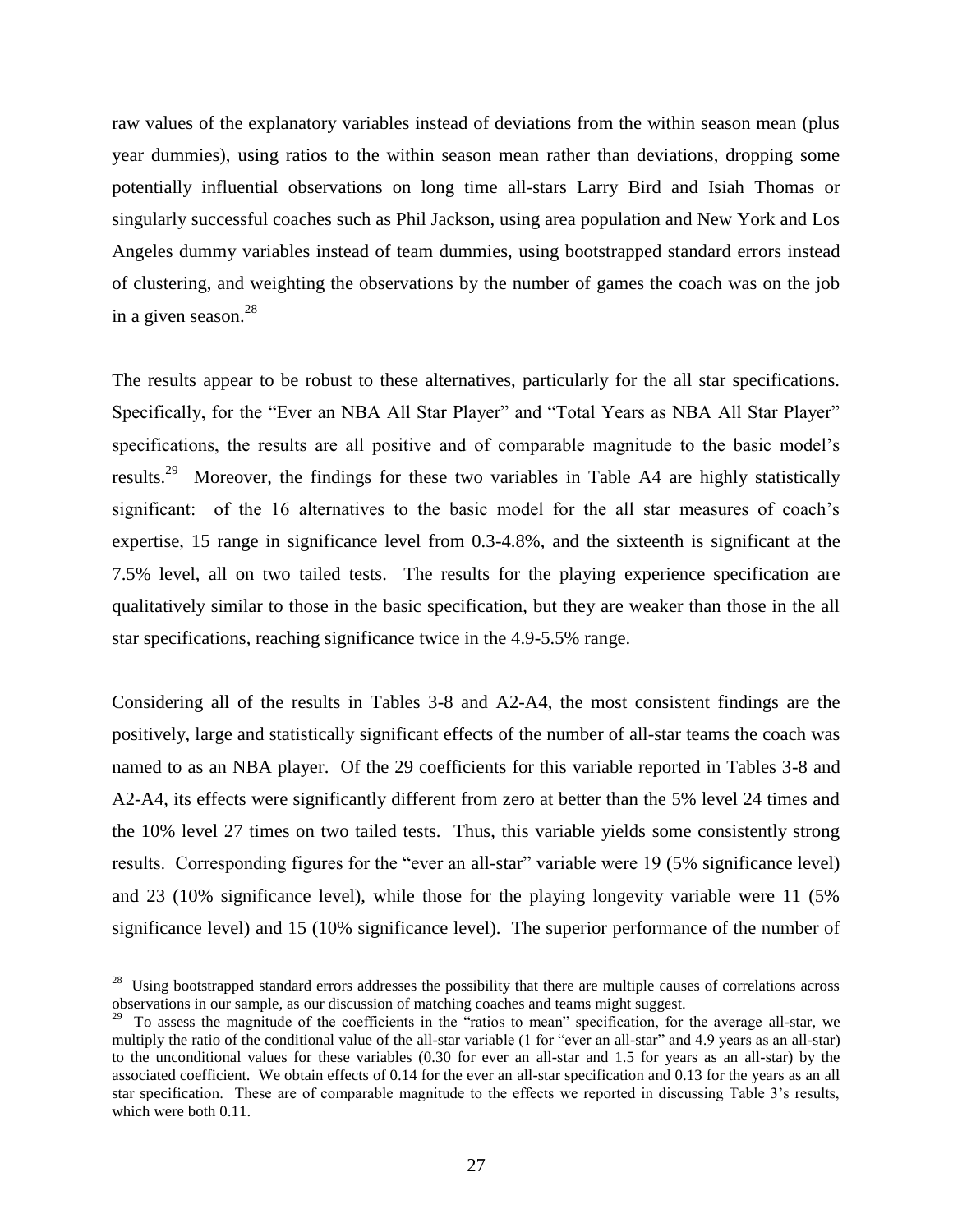all-star teams variable suggests that this is the best measure of the coach"s playing expertise and that playing excellence matters more than playing longevity.

#### **4. Conclusion**

 $\overline{a}$ 

The paper provides evidence of the importance of what might be termed "expert leaders". Our analysis finds that one predictor of a leader"s success in year T is that person"s level of attainment (their "expert knowledge"), in the underlying activity, in approximately year T-15 to  $T-20$ <sup>30</sup> Our study draws on data from a high-skill setting in which there are small teams of employees and clear measures of leaders" characteristics and organizational performance. It is found that leader fixed-effects are influential. The principal contribution of the paper, however, is to try to look behind these fixed effects. Ceteris paribus, in the professional basketball industry it is top players who go on to make the best coaches. According to the paper's estimation, the "expert knowledge" effect appears to be fairly large. Moreover, it is visible in the data within the first year of a new coach arriving. For the typical team, the difference between having a coach who never played NBA basketball, and one who himself played 5 years of allstar basketball (approximately the average among coaches who were former all-star players), is estimated to be six extra places up the league table.<sup>31</sup>

It might be argued that the level of a coach"s acquired knowledge is not the driving force behind these results, but rather merely that some "tenacious personality" factor (or even a genetic component) is at work here, and this is merely correlated with both a person"s success as a coach and having been a top player in his youth. This remains a possibility. Nevertheless, there are reasons to be cautious of such a claim. One is that it is hard to see why mystery personality factor X should not be found equally often among those particular coaches -- all extraordinarily energetic individuals -- who did not achieve such heights as players. A second is that most

 $30$  In our data, coaches who were NBA all-star players averaged 51 years of age in the current season of observation and played for an average of 12 years in the NBA. Assuming the coach left school at age 22 (a likely overestimate for coaches, such as former all-star Isiah Thomas, who left college early), this would imply an average of at least 17

years' elapsed time between the end of a former all-star's playing days and the present.<br><sup>31</sup> The conclusion is based on the following computation. From Table 1, a team with a coach who was an all-star player 5 times has a winning percentage that is up to 11.5 percentage points than with a non-all-star coach, all else equal (i.e. the point estimate 0.023 times 5). At the mean winning percentage, this gain is approximately 20 percentile points up the distribution, or about 6 places out of 29.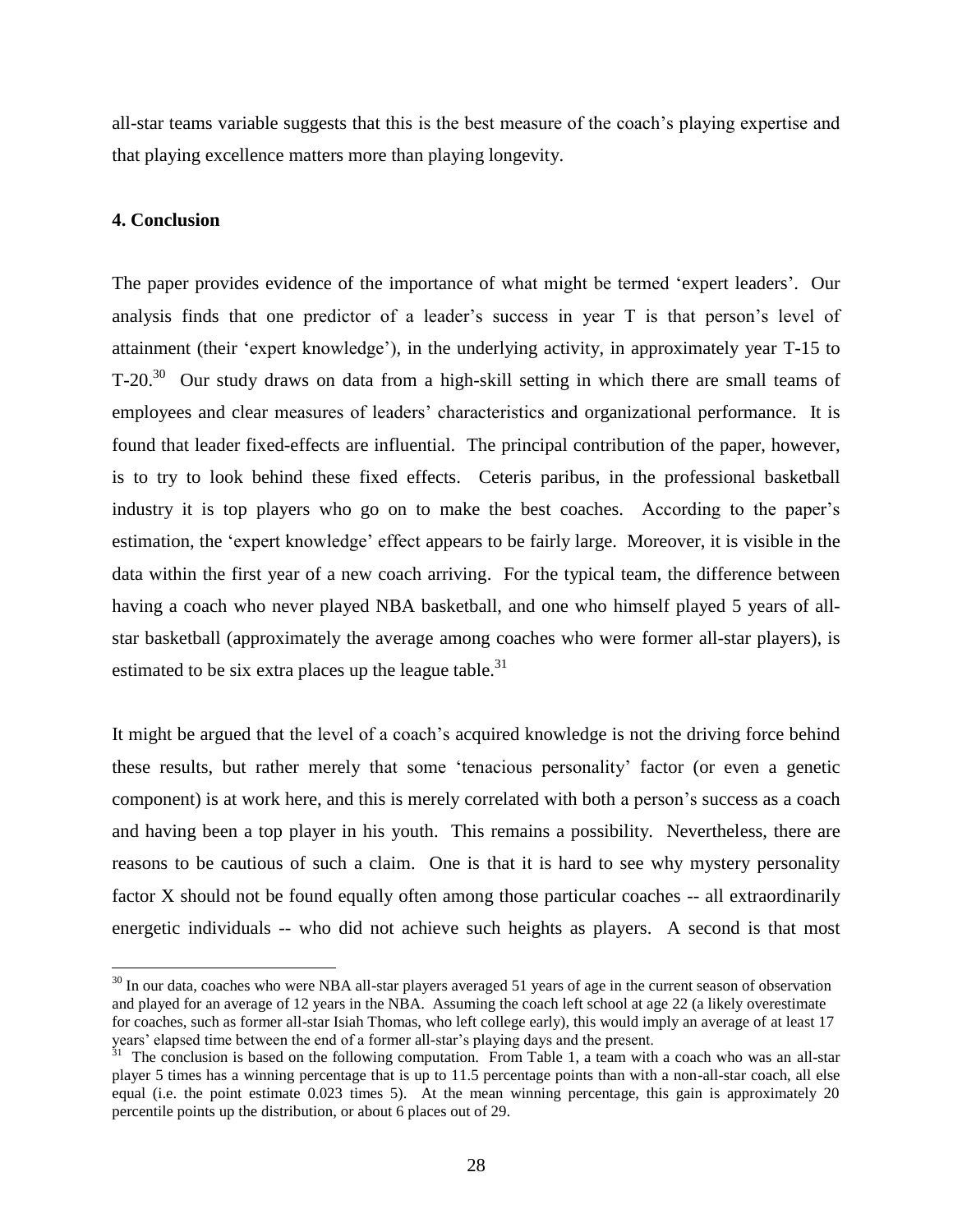social-science discoveries are subject to some version of this -- almost unfalsifiable -- claim. A third is that it seems, in a way reminiscent of the education-earnings literature in economics, that extra years of the 'treatment' are apparently related in a dose-response way to the degree of success of the individual.

If the coach's skill as a player is the driving force behind our finding, there are different routes through which this effect could operate. First, it is possible that great players have a deep knowledge of the game and can impart that to the players they coach. It is also possible that this expert knowledge allows coaches who were better players to devise winning strategies since they may be able to "see" the game in ways that others cannot. Second, formerly great players may provide more credible leadership than coaches who were not great players. This factor may be particularly important in the NBA where there are roughly 400 production workers recruited from a worldwide supply of thousands of great basketball players. These 400 earn an average of \$4-\$5 million per year.<sup>32</sup> To command the attention of such potentially large egos, it may take a former expert player to be the standard bearer, who can best coax out high levels of effort. Third, in addition to signaling to current players that the owner is serious about performance by hiring a coach who was a great player, there may also be an external signaling role for such a decision. Having a coach who was a great player may make it easier to recruit great players from other teams.

These general mechanisms are not specific to basketball. It may be that this paper"s ideas and results -- although explored here for only one special sector -- will prove to be relevant to a range of high-skill work settings.

<sup>32</sup> See, for the example the *USA Today* salaries database at:

http://content.usatoday.com/sports/basketball/nba/salaries/default.aspx , accessed April 19, 2010.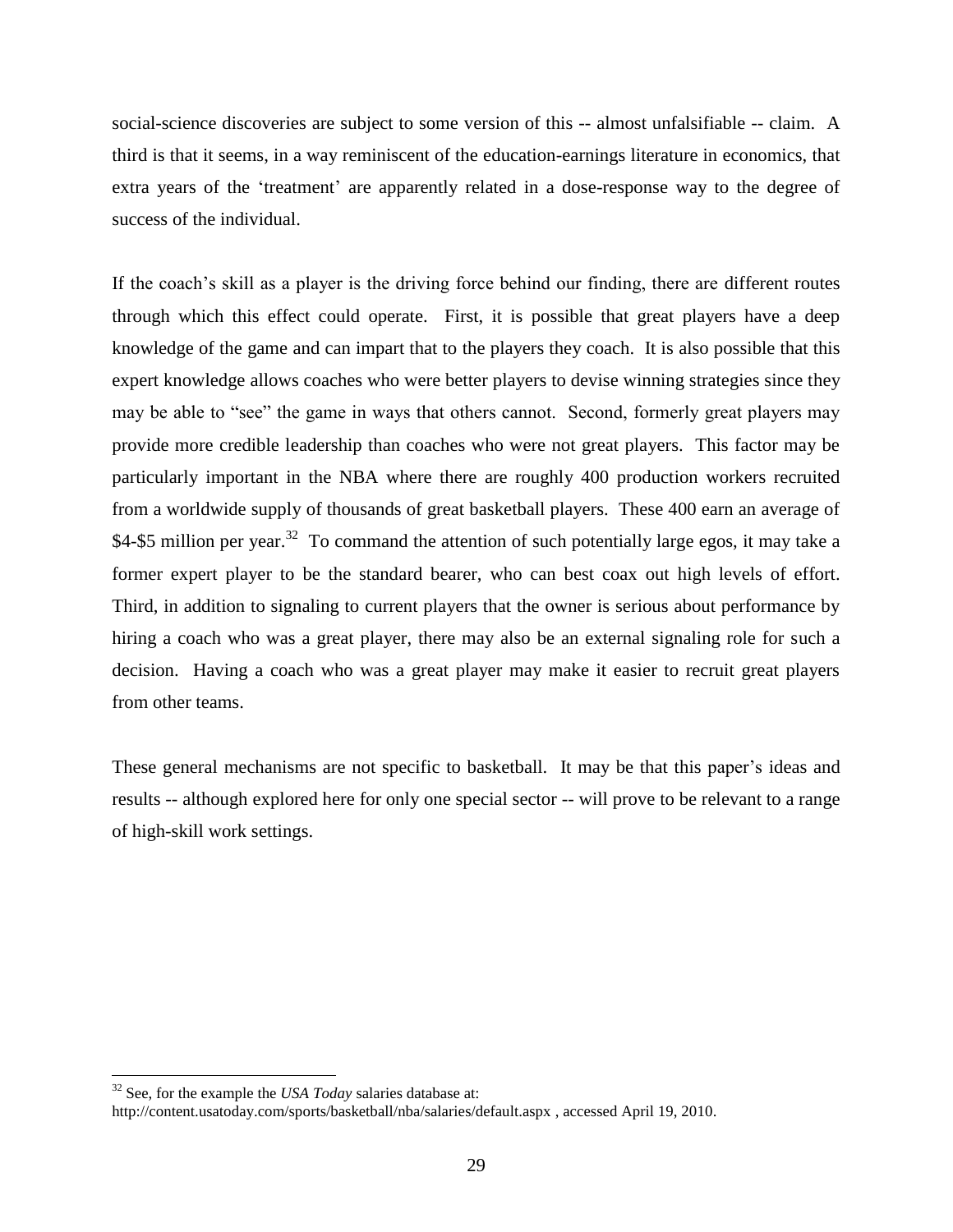#### **References**

- Arbak, E., Villeval, M.C., 2007. Endogenous leadership, IZA Discussion Paper No. 2732, Bonn, Germany, April.
- Becker, A.J., Wrisberg, C.A., 2008. Effective coaching in action: Observations of legendary collegiate basketball coach Pat Summitt. Sport Psychologist 22, 197-211.
- Bennis, W., Nanus, B., 1985. Leaders: The Strategies for Taking Charge. New York: Harper and Row.
- Bennedsen, M., Nielsen, K. M., Pérez-González, F., Wolfenzon, D., 2007 . Inside the family firm: The role of families in succession decisions and performance. Quarterly Journal of Economics 122, 647-691.
- Bennedsen, M., Pérez-González. F., Wolfenzon, D., 2007 . Do CEOs matter? Working paper, Copenhagen Business School.
- Bertrand, M., Schoar, A., 2003. Managing with style: The effect of managers on firm policies, Quarterly Journal of Economics 118, 1169-1208.
- Blanchflower, D.G., Oswald, A.J., Sanfey, P., 1996. Wages, profits and rent sharing. Quarterly Journal of Economics 111, 227-252.
- Borghans, L., Duckworth, A. L., Heckman, J. J., ter Weel, B., 2008. The economics and psychology of personality traits. Journal of Human Resources 43, 972-1059.
- Borghans, L., ter Weel, B., Weinberg, B. A., 2008. Interpersonal styles and labor market outcomes. Journal of Human Resources 43, 815-858.
- Dai, C. F., Lewis, T. R., Lopomo, G., 2006. Delegating management to experts. RAND Journal of Economics 37, 503-520.
- Dawson, P., Dobson, S., 2002. Managerial efficiency and human capital: An application to English Association football. Managerial and Decision Economics 23, 471-486.
- Dawson, P., Dobson. S., Gerrard, B., 2000. Estimating coaching efficiency in professional team sports: Evidence from English Association football. Scottish Journal of Political Economy 47, 399-421.
- Dewan, T., Myatt, D. P., 2008. The qualities of leadership: Direction, communication, and obfuscation. American Political Science Review 102, 351-368.
- Dirks, K.T., 2000. Trust in leadership and team performance: Evidence from NCAA basketball. Journal of Applied Psychology 85, 1004-1012.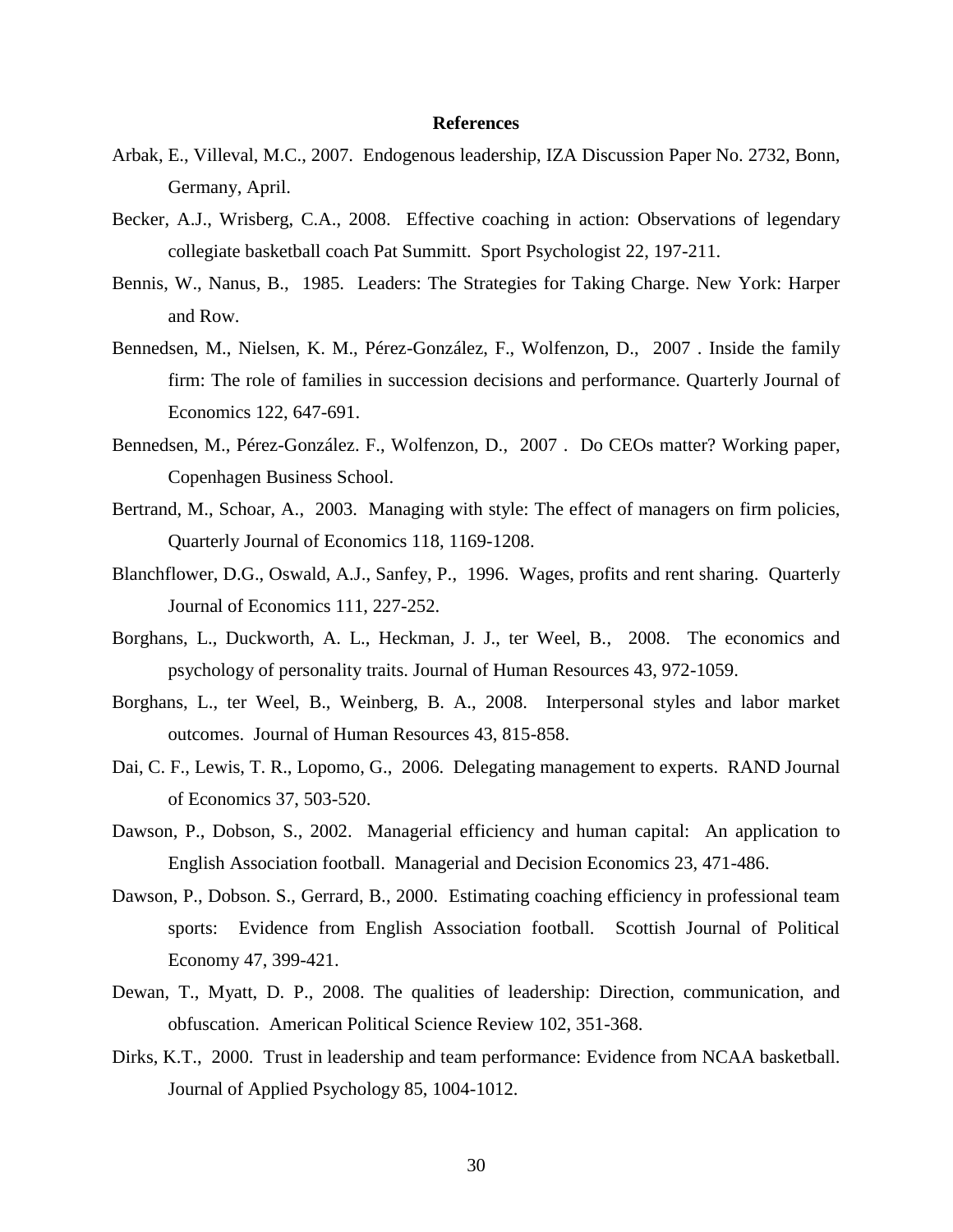- Dvir, T., Eden, D., Avolio, B. J., Boas, S., 2002. Impact of tranformational leadership on follower development and performance: A field experiment. Academy of Management Journal 45, 735-744.
- Frick, B., Simmons, R., 2008. The impact of managerial quality on organizational performance: Evidence from German soccer. Managerial and Decision Economics 29, 593-600.
- Goodall, A.H., 2006. Should research universities be led by top researchers, and are they? Journal of Documentation 62, 388-411.
- Goodall, A.H., 2009a. Socrates in the Boardroom: Why Research Universities Should be Led by Top Scholars. Princeton University Press: Princeton and Oxford.
- Goodall, A.H., 2009b. Highly cited leaders and the performance of research universities. Research Policy 38, 1079-1092.
- Hall, S., Szymanski, S., Zimbalist, A. S., 2002. Testing causality between team performance and payroll. Journal of Sports Economics 3, 149-168.
- Hamilton, B. H., 1997. Racial discrimination and professional basketball salaries in the 1990s. Applied Economics 29, 287-296.
- Hermalin, B. E., 1998. Toward an economic theory of leadership: leading by example. American Economic Review 88, 1188–1206.
- Hermalin, B. E., 2007. Leading for the long term. Journal of Economic Behavior & Organization 62, 1-19.
- Hildreth, A.K.G., Oswald, A.J., 1997. Rent-sharing and wages: Evidence from company and establishment panels. Journal of Labor Economics 15, 318-337.
- Jones, B.F., Olken, B.A., 2005. Do leaders matter? National leadership and growth since World War II. Quarterly Journal of Economics 120, 835-864.
- Kahn, L. M., 1993. Managerial quality, team success and individual player performance in Major League Baseball. Industrial & Labor Relations Review 46, 531-547.
- Kahn, L. M., 2000. The sports business as a labor market laboratory. Journal of Economic Perspectives 14, 75-94.
- Kahn, L. M., 2006. Race, performance, pay and retention among National Basketball Association head coaches. Journal of Sports Economics 7, 119-149.
- Kahn, L. M., Shah, M., 2005. Race, compensation and contract length in the NBA: 2001-2. Industrial Relations 44, 444-462.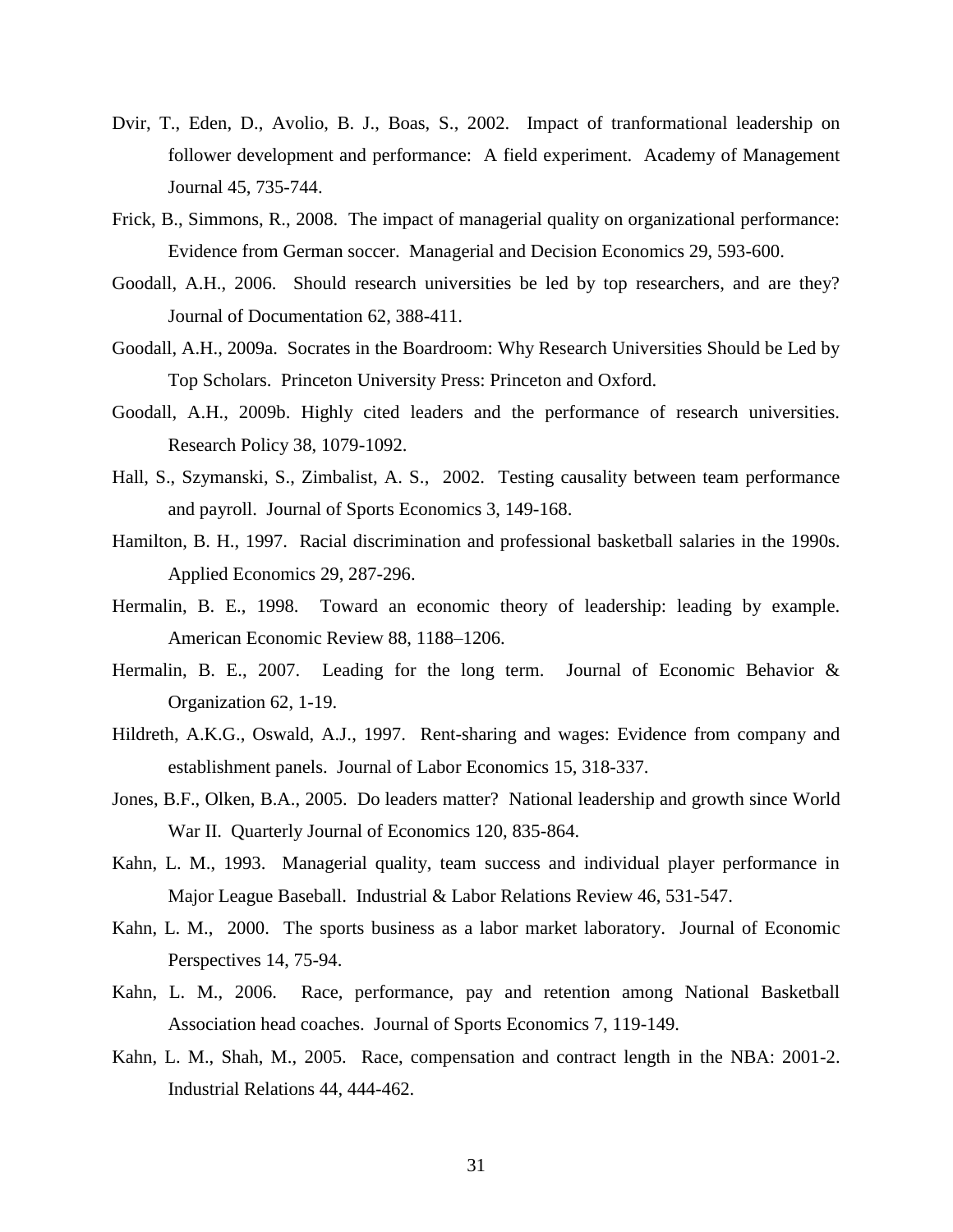- Kahn, L. M., Sherer, P. D., 1988. Racial differences in professional basketball players' compensation. Journal of Labor Economics 6, 40-61.
- Kaplan, S. N., Klebanov, M. M., Sorensen, M., 2008. Which CEO characteristics and abilities matter? National Bureau of Economic Research Working Paper No. 14195. Cambridge, Mass.: National Bureau of Economic Research.
- Kuhn, P., Weinberger, C., 2005. Leadership skills and wages. Journal of Labor Economics. 23, 395-436.
- Lee, Y. H., Berri, D., 2008. A re-examination of production functions and efficiency estimates for the National Basketball Association. Scottish Journal of Political Economy 55, 51- 66.
- Majumdar, S., Mukand, S., 2007. The leader as catalyst: On leadership and the mechanics of institutional change. Working paper 1128, Queens University, Canada.
- NBA Collective Bargaining Agreement, September 1995.

NBA Collective Bargaining Agreement, January 1999.

- NBA Collective Bargaining Agreement, December 2005.
- Pérez-González, F., 2006. Inherited control and firm performance. American Economic Review 96, 1559-1588.
- Porter, P., Scully, G., 1982. Measuring managerial efficiency: The case of baseball. Southern Economic Journal 48, 642-650.
- Rosen, S., Sanderson, A., 2001. Labour markets in professional sports. Economic Journal 111, F47-F57.
- Rotemberg, J. J., Saloner, G., 2000. Visionaries, managers, and strategic direction. RAND Journal of Economics 31, 693-716.
- Rottenberg, S., 1956. The baseball players" labor market. Journal of Political Economy 64, 242- 260.
- Ruggiero, J., Hadley, L., Gustafson, E., 1996. Technical efficiency in Major League Baseball. In: Fizel, J., Gustafson, E., Hadley, L. (Eds.). Baseball Economics: Current Research. Westport, Connecticut: Praeger, 191-200.
- Szymanski, S., 2000. A market test for discrimination in the English professional soccer leagues. Journal of Political Economy 108, 590-603.
- Szymanski, S., 2003. The economic design of sporting contests. Journal of Economic Literature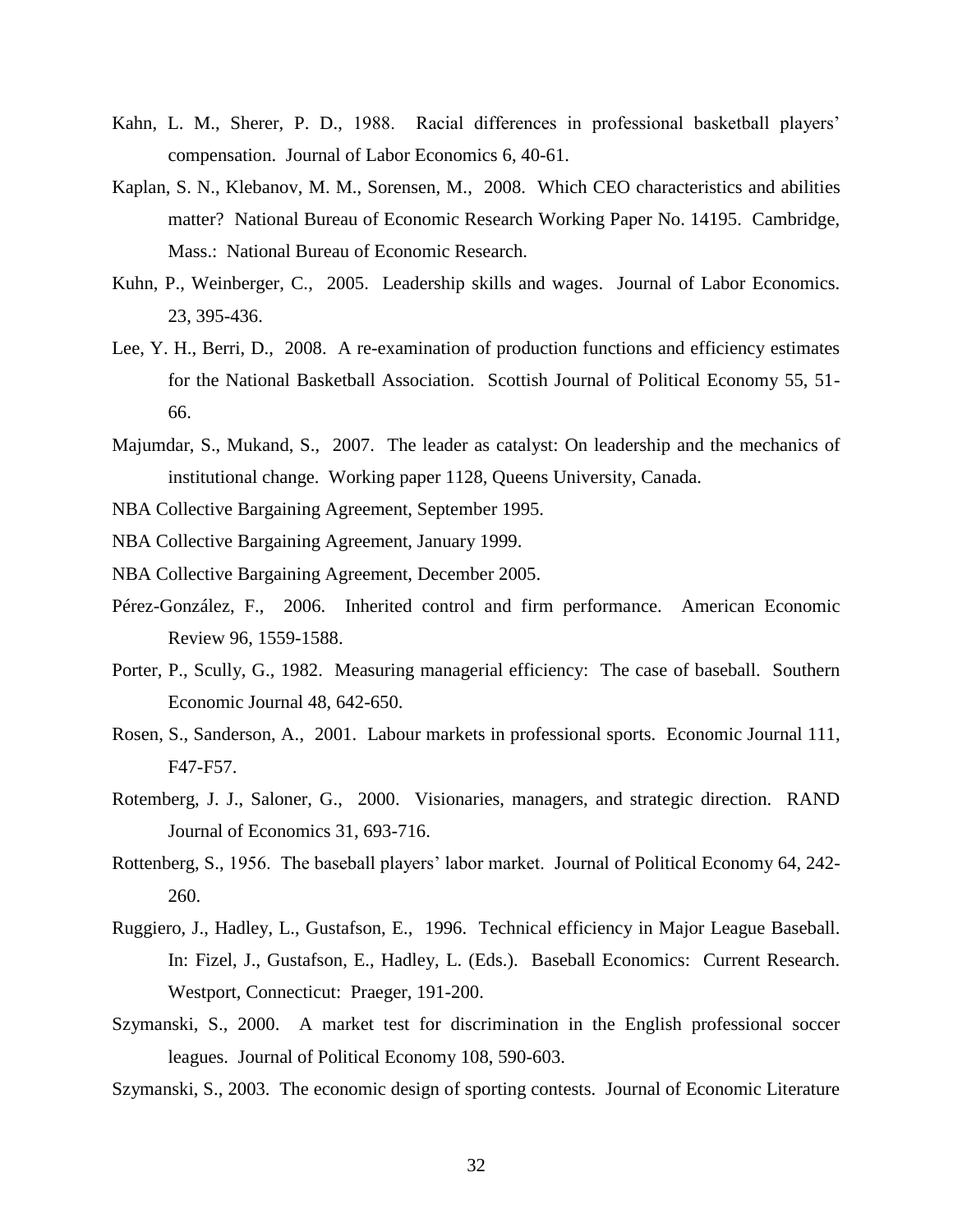41, 1137-1187.

United States Department of Commerce., 1998. State and Metropolitan Area Data Book 1997- 98. Springfield, Va.: National Technical Information Service.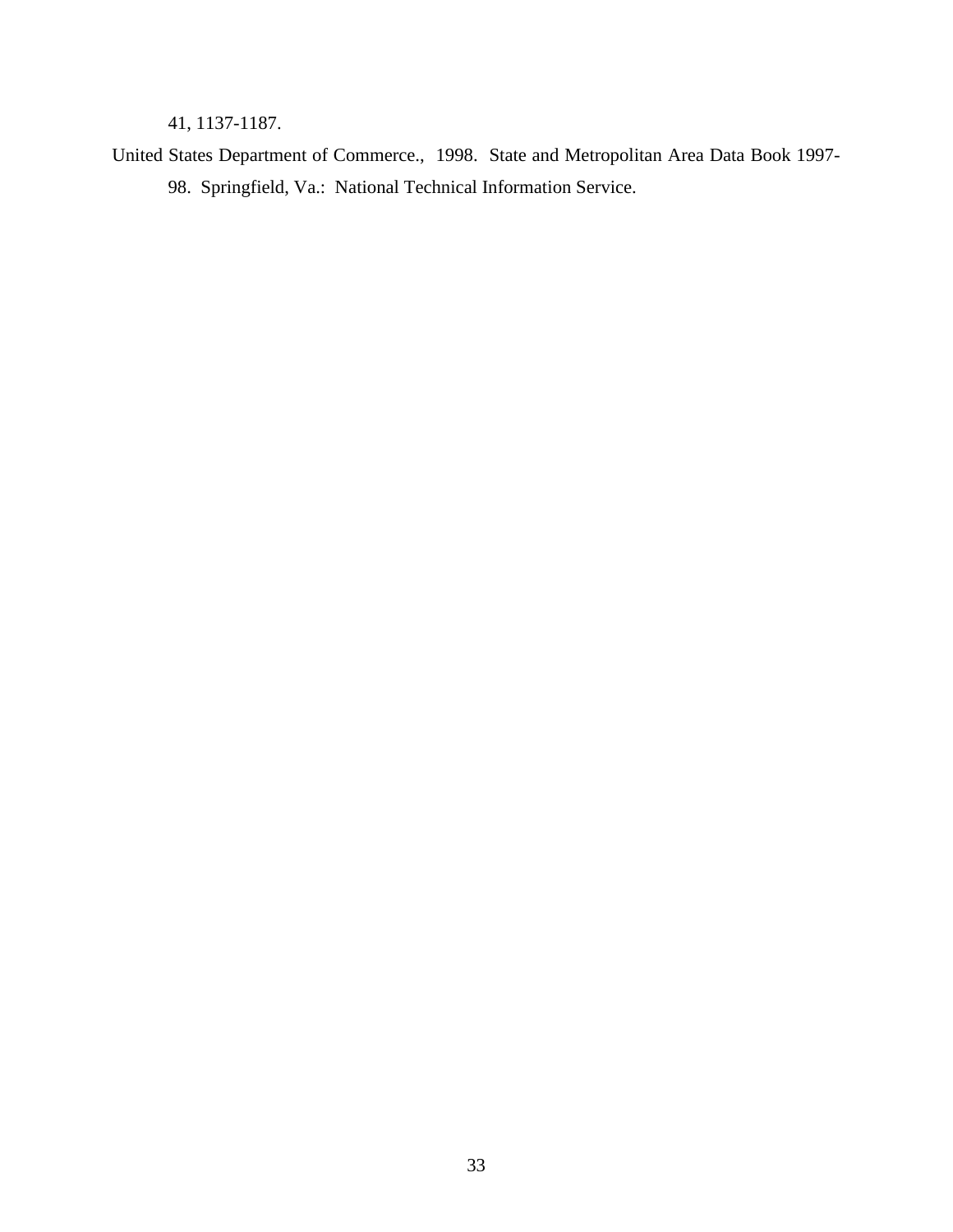

#### Figure 1: Team Winning Percentage (WPCT) Before and After Arrival of New Coach (2 year moving average)

Note to Figure 1: for negative years (i.e., before the coach's arrival), values are the average of that year's WPCT and the previous one; for positive years, values are the average of that year"s WPCT and the subsequent one.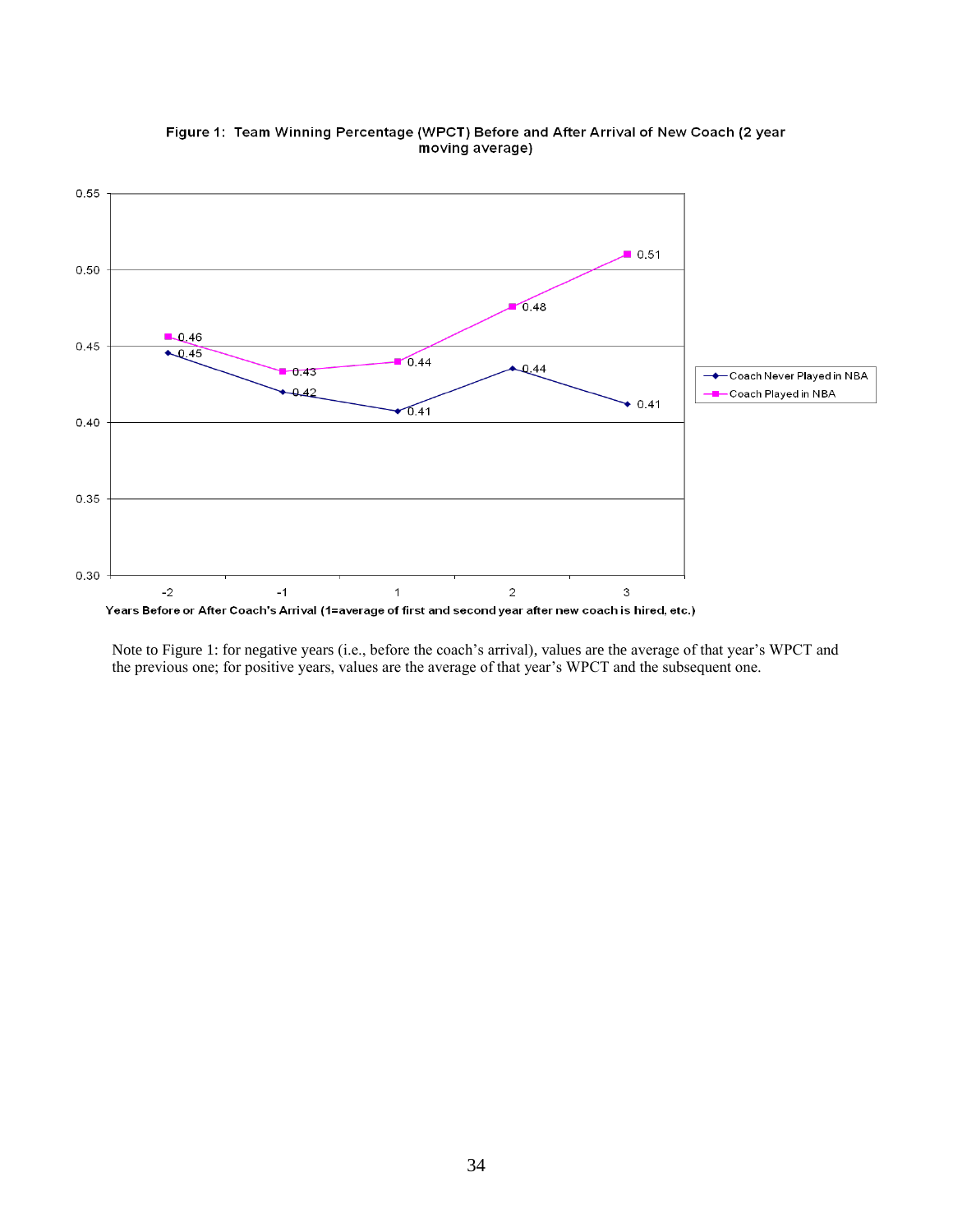

Figure 2: Team Playoff Success Before and After Arrival of New Coach (2 year moving average)

Notes to Figure 2: Playoff success takes on 5 values: 0=missed playoffs; 1=lost in first round; 2=lost in second round; 3=lost in third round; 4=lost in finals; 5=won championship. For negative years, values are the average of that year's playoff success and the previous one; for positive years, values are the average of that year's playoff success and the subsequent one.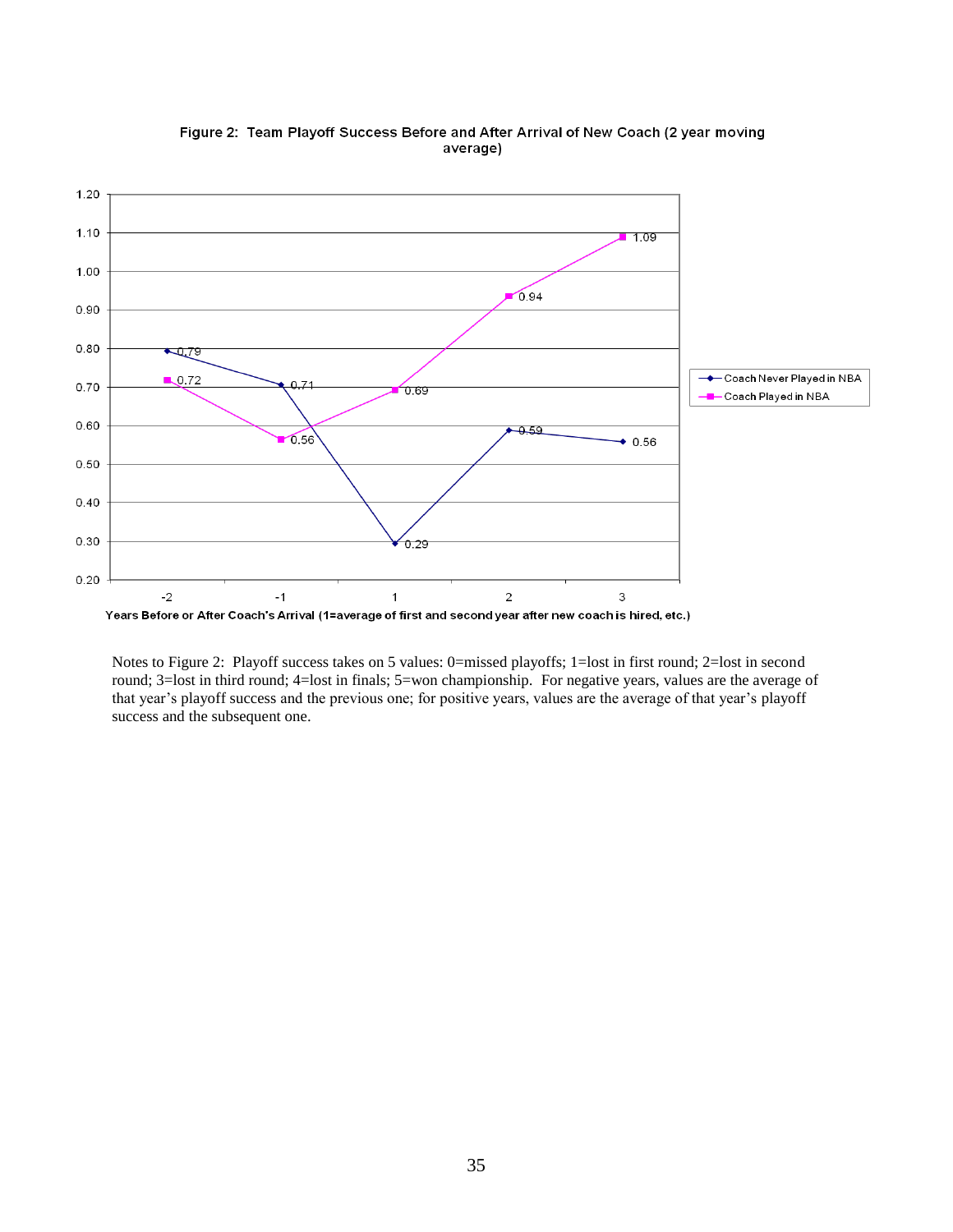|                                                                                                                                                                            |                               |                                               |                            | Table 1: Regular Season Winning Percentage and Playoff Success by Coach Playing Expertise |                                               |                            |
|----------------------------------------------------------------------------------------------------------------------------------------------------------------------------|-------------------------------|-----------------------------------------------|----------------------------|-------------------------------------------------------------------------------------------|-----------------------------------------------|----------------------------|
|                                                                                                                                                                            |                               | <b>Regular Season Winning Percentage</b>      |                            |                                                                                           | <b>Playoff Success</b>                        |                            |
|                                                                                                                                                                            |                               |                                               |                            |                                                                                           |                                               |                            |
|                                                                                                                                                                            | <b>Never Played</b><br>in NBA | Played in<br><b>NBA, Never</b><br>an All Star | Was NBA All<br><b>Star</b> | <b>Never Played</b><br>in NBA                                                             | Played in<br><b>NBA, Never</b><br>an All Star | Was NBA All<br><b>Star</b> |
| A. Full Sample                                                                                                                                                             |                               |                                               |                            |                                                                                           |                                               |                            |
| Mean                                                                                                                                                                       | 0.445                         | 0.488                                         | 0.533                      | 0.707                                                                                     | 1.141                                         | 1.061                      |
| <b>Minimum</b>                                                                                                                                                             | 0.000                         | 0.000                                         | 0.186                      | 0                                                                                         | $\mathbf 0$                                   | $\pmb{0}$                  |
| Maximum                                                                                                                                                                    | 0.744                         | 0.841                                         | 0.780                      | 5                                                                                         | 5                                             | 4                          |
| <b>Number of Coaches</b>                                                                                                                                                   | 26                            | 26                                            | 16                         | 26                                                                                        | 26                                            | 16                         |
| <b>Number of Coach-Year</b><br><b>Observations</b>                                                                                                                         | 75                            | 78                                            | 66                         | 75                                                                                        | 78                                            | 66                         |
| <b>B. Coaches in Their First</b><br><b>Year with Team</b>                                                                                                                  |                               |                                               |                            |                                                                                           |                                               |                            |
| Mean                                                                                                                                                                       | 0.354                         | 0.391                                         | 0.495                      | 0.000                                                                                     | 0.500                                         | 0.615                      |
| <b>Minimum</b>                                                                                                                                                             | 0.207                         | 0.134                                         | 0.207                      | $\Omega$                                                                                  | $\Omega$                                      | $\mathbf 0$                |
| Maximum                                                                                                                                                                    | 0.500                         | 0.817                                         | 0.707                      | 0                                                                                         | 5                                             | 3                          |
| <b>Number of Coaches</b>                                                                                                                                                   | 17                            | 26                                            | 13                         | 17                                                                                        | 26                                            | 13                         |
| Note: playoff success takes on 5 values: 0=missed playoffs; 1=lost in first round; 2=lost in second round; 3=lost in third<br>round; 4=lost in finals; 5=won championship. |                               |                                               |                            |                                                                                           |                                               |                            |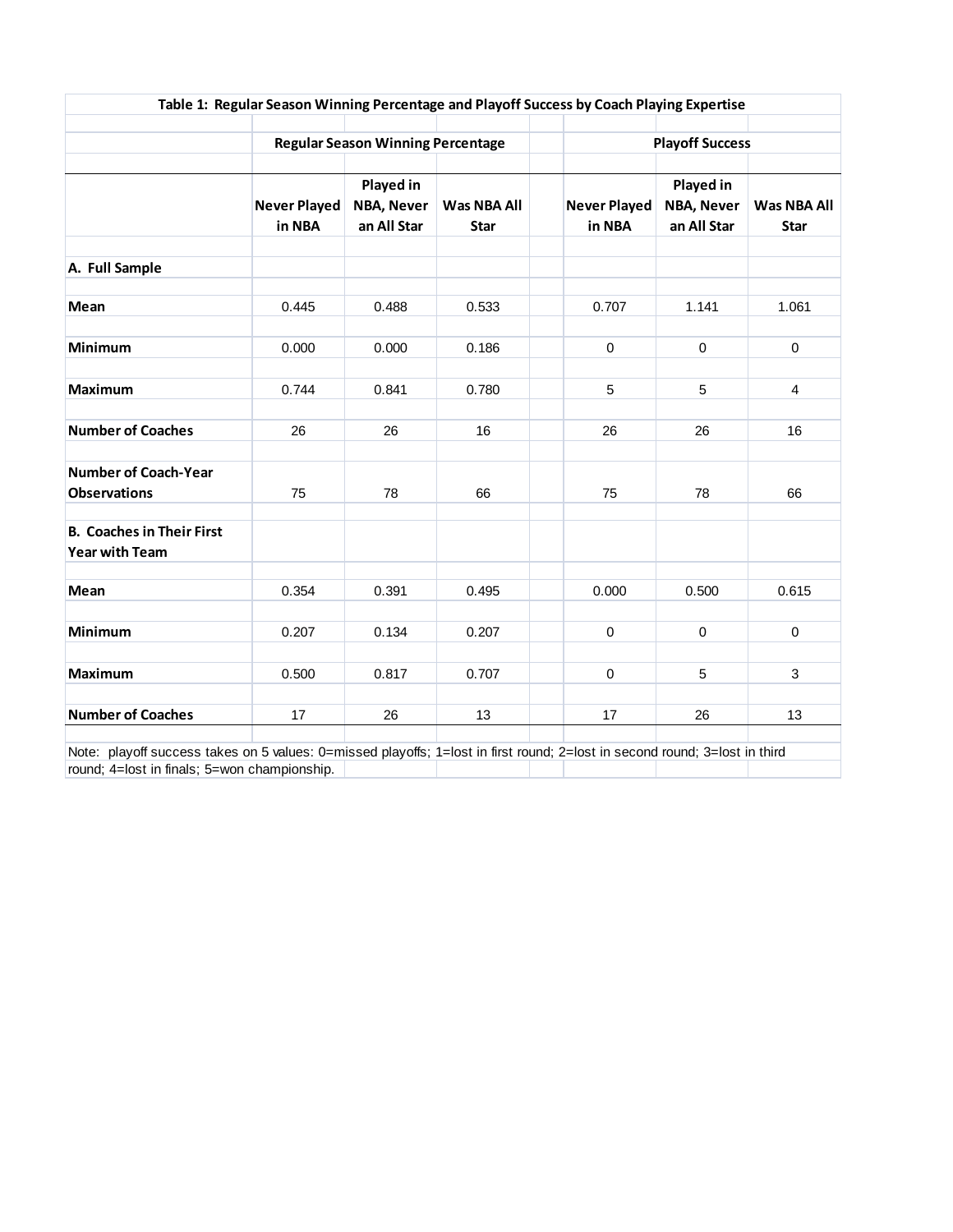| Table 2: Regular Season Winning Percentage and Playoff Success by Coach Playing |                                                         |                |                                    |
|---------------------------------------------------------------------------------|---------------------------------------------------------|----------------|------------------------------------|
|                                                                                 | <b>Expertise, Before and After Arrival of New Coach</b> |                |                                    |
|                                                                                 |                                                         |                |                                    |
|                                                                                 | Never Played in                                         | Played in NBA, |                                    |
|                                                                                 | <b>NBA</b>                                              |                | Never an All Star Was NBA All Star |
|                                                                                 |                                                         |                |                                    |
| A. Regular Season Winning                                                       |                                                         |                |                                    |
| Percentage                                                                      |                                                         |                |                                    |
|                                                                                 |                                                         |                |                                    |
| Year t-3                                                                        | 0.455                                                   | 0.458          | 0.459                              |
| Year t-2                                                                        | 0.436                                                   | 0.439          | 0.482                              |
| Year t-1                                                                        | 0.404                                                   | 0.387          | 0.464                              |
| Year t (Coach's first year)                                                     | 0.354                                                   | 0.391          | 0.495                              |
| Year <sub>t+1</sub>                                                             | 0.462                                                   | 0.423          | 0.516                              |
| Year t+2                                                                        | 0.410                                                   | 0.509          | 0.476                              |
| Year t+3                                                                        | 0.415                                                   | 0.529          | 0.510                              |
| <b>Average Before Coach's Arrival</b>                                           | 0.432                                                   | 0.428          | 0.469                              |
| <b>Average After Coach's Arrival</b>                                            | 0.410                                                   | 0.463          | 0.499                              |
|                                                                                 |                                                         |                |                                    |
| <b>B. Playoff Success</b>                                                       |                                                         |                |                                    |
|                                                                                 |                                                         |                |                                    |
| Year t-3                                                                        | 0.765                                                   | 0.692          | 1.077                              |
| Year t-2                                                                        | 0.824                                                   | 0.500          | 0.846                              |
| Year t-1                                                                        | 0.588                                                   | 0.346          | 0.846                              |
| Yeart (Coach's first year)                                                      | 0.000                                                   | 0.500          | 0.615                              |
| Year t+1                                                                        | 0.588                                                   | 0.769          | 1.000                              |
| Year t+2                                                                        | 0.588                                                   | 1.154          | 0.769                              |
| Year t+3                                                                        | 0.529                                                   | 1.115          | 1.231                              |
| <b>Average Before Coach's Arrival</b>                                           | 0.725                                                   | 0.513          | 0.923                              |
| <b>Average After Coach's Arrival</b>                                            | 0.426                                                   | 0.885          | 0.904                              |
|                                                                                 |                                                         |                |                                    |

Note: playoff success takes on 5 values: 0=missed playoffs; 1=lost in first round; 2=lost in second round; 3=lost in third round; 4=lost in finals; 5=won championship.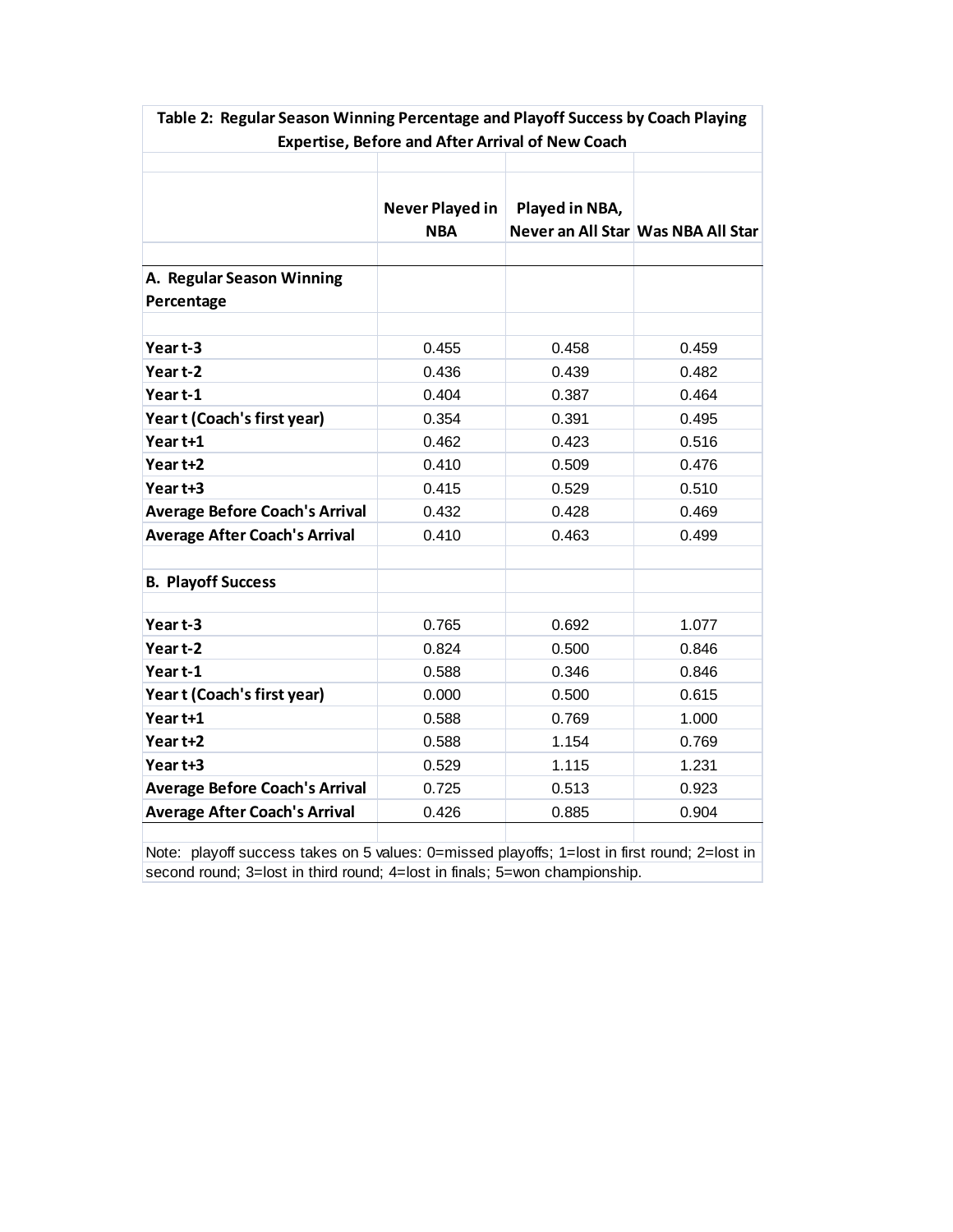| Table 3: Ordinary Least Squares (OLS) Results for Team's Regular-Season Winning Percentage |       |           |       |           |       |           |          |       |          |           |
|--------------------------------------------------------------------------------------------|-------|-----------|-------|-----------|-------|-----------|----------|-------|----------|-----------|
| Variable                                                                                   | Coef  | <b>SE</b> | Coef  | <b>SE</b> | Coef  | <b>SE</b> | Coef     | SE    | Coef     | <b>SE</b> |
| Coach's Total Years as NBA Player                                                          | 0.006 | 0.003     | 0.006 | 0.003     | 0.003 | 0.003     | 0.009    | 0.005 | 0.007    | 0.005     |
| <b>Team Relative Payroll</b>                                                               |       |           | 0.258 | 0.055     | 0.185 | 0.096     | 0.189    | 0.059 | 0.116    | 0.075     |
| White                                                                                      |       |           |       |           |       |           | 0.071    | 0.038 | 0.069    | 0.029     |
| Age                                                                                        |       |           |       |           |       |           | $-0.022$ | 0.020 | $-0.042$ | 0.021     |
| Age squared                                                                                |       |           |       |           |       |           | 0.000    | 0.000 | 0.000    | 0.000     |
| NBA Head Coaching Experience (exp)                                                         |       |           |       |           |       |           | 0.018    | 0.008 | 0.022    | 0.008     |
| Exp squared                                                                                |       |           |       |           |       |           | $-0.001$ | 0.000 | $-0.001$ | 0.000     |
| Years of College Head Coaching                                                             |       |           |       |           |       |           | 0.002    | 0.004 | 0.002    | 0.005     |
| Years of Other Pro Head Coaching                                                           |       |           |       |           |       |           | 0.012    | 0.007 | 0.014    | 0.007     |
| Years as NBA Assistant Coach                                                               |       |           |       |           |       |           | 0.005    | 0.005 | 0.008    | 0.005     |
| Team fixed effects?                                                                        | no    |           | no    |           | yes   |           | no       |       | yes      |           |
| R squared                                                                                  | 0.039 |           | 0.158 |           | 0.447 |           | 0.259    |       | 0.517    |           |
| Coach's Total Years as NBA Allstar Player                                                  | 0.007 | 0.004     | 0.007 | 0.003     | 0.010 | 0.004     | 0.010    | 0.004 | 0.023    | 0.009     |
| Team Relative Payroll                                                                      |       |           | 0.265 | 0.059     | 0.191 | 0.103     | 0.196    | 0.058 | 0.139    | 0.076     |
| White                                                                                      |       |           |       |           |       |           | 0.054    | 0.038 | 0.043    | 0.027     |
| Age                                                                                        |       |           |       |           |       |           | $-0.015$ | 0.018 | $-0.054$ | 0.019     |
| Age squared                                                                                |       |           |       |           |       |           | 0.000    | 0.000 | 0.000    | 0.000     |
| NBA Head Coaching Experience (exp)                                                         |       |           |       |           |       |           | 0.018    | 0.008 | 0.027    | 0.008     |
| Exp squared                                                                                |       |           |       |           |       |           | $-0.001$ | 0.000 | $-0.001$ | 0.000     |
| Years of College Head Coaching                                                             |       |           |       |           |       |           | $-0.004$ | 0.003 | 0.002    | 0.004     |
| Years of Other Pro Head Coaching                                                           |       |           |       |           |       |           | 0.009    | 0.006 | 0.019    | 0.007     |
| Years as NBA Assistant Coach                                                               |       |           |       |           |       |           | 0.003    | 0.005 | 0.010    | 0.005     |
| Team fixed effects?                                                                        | no    |           | no    |           | yes   |           | no       |       | yes      |           |
| R squared                                                                                  | 0.016 |           | 0.159 |           | 0.451 |           | 0.245    |       | 0.527    |           |
| Coach Ever an NBA Allstar Player                                                           | 0.065 | 0.033     | 0.075 | 0.029     | 0.059 | 0.028     | 0.086    | 0.034 | 0.114    | 0.047     |
| <b>Team Relative Payroll</b>                                                               |       |           | 0.277 | 0.058     | 0.200 | 0.103     | 0.215    | 0.055 | 0.150    | 0.080     |
| White                                                                                      |       |           |       |           |       |           | 0.056    | 0.036 | 0.049    | 0.024     |
| Age                                                                                        |       |           |       |           |       |           | $-0.014$ | 0.018 | $-0.053$ | 0.021     |
| Age squared                                                                                |       |           |       |           |       |           | 0.000    | 0.000 | 0.000    | 0.000     |
| NBA Head Coaching Experience (exp)                                                         |       |           |       |           |       |           | 0.016    | 0.007 | 0.023    | 0.007     |
| Exp squared                                                                                |       |           |       |           |       |           | 0.000    | 0.000 | $-0.001$ | 0.000     |
| Years of College Head Coaching                                                             |       |           |       |           |       |           | $-0.003$ | 0.003 | 0.002    | 0.004     |
| Years of Other Pro Head Coaching                                                           |       |           |       |           |       |           | 0.010    | 0.007 | 0.017    | 0.007     |
| Years as NBA Assistant Coach                                                               |       |           |       |           |       |           | 0.004    | 0.005 | 0.010    | 0.005     |
| Team fixed effects?                                                                        | no    |           | no    |           | yes   |           | no       |       | yes      |           |
| R squared                                                                                  | 0.031 |           | 0.157 |           | 0.451 |           | 0.262    |       | 0.524    |           |

Sample size is 219. Standard errors clustered by coach. All explanatory variables are measured as deviations from the season mean.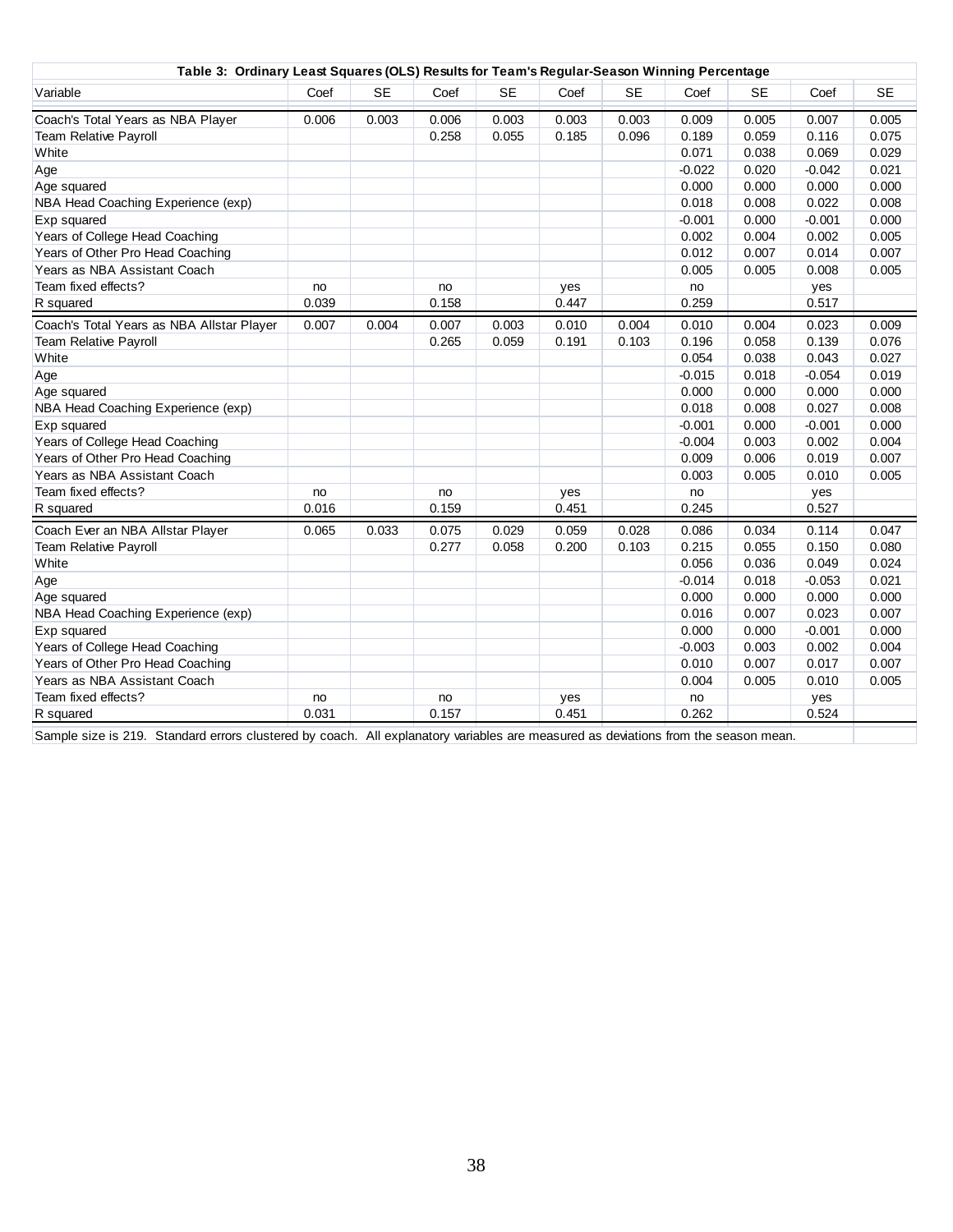| Table 4: Instrumental Variable Results for Team's Regular-Season Winning Percentage |       |       |       |       |       |       |
|-------------------------------------------------------------------------------------|-------|-------|-------|-------|-------|-------|
|                                                                                     |       |       |       |       |       |       |
| Variable                                                                            | Coef  | SE.   | Coef  | SE.   | Coef  | SE.   |
| Coach Ever an NBA Allstar Player                                                    | 0.229 | 0.081 |       |       |       |       |
| Coach's Total Years as NBA Allstar Player                                           |       |       | 0.045 | 0.019 |       |       |
| Coach's Total Years as NBA Player                                                   |       |       |       |       | 0.009 | 0.003 |
| <b>Team Relative Payroll</b>                                                        | 0.367 | 0.092 | 0.288 | 0.104 | 0.337 | 0.083 |
| Team fixed effects?                                                                 | no.   |       | no    |       | no    |       |
|                                                                                     |       |       |       |       |       |       |
| Coach Ever an NBA Allstar Player                                                    | 0.170 | 0.099 |       |       |       |       |
| Coach's Total Years as NBA Allstar Player                                           |       |       | 0.056 | 0.026 |       |       |
| Coach's Total Years as NBA Player                                                   |       |       |       |       | 0.006 | 0.003 |
| <b>Team Relative Payroll</b>                                                        | 0.332 | 0.150 | 0.171 | 0.170 | 0.279 | 0.134 |
| Team fixed effects?                                                                 | yes   |       | yes   |       | yes   |       |

Sample size is 219. Standard errors clustered by coach. Instruments include lagged team relative payroll, coach's height if he played in the NBA (0 otherwise) , a dummy variable for having been an NBA guard, and dummy variables for having been born in and having attended in college in the same state in which the team is located. Except for team dummies, all explanatory variables and instruments are measured as deviations from within year mean.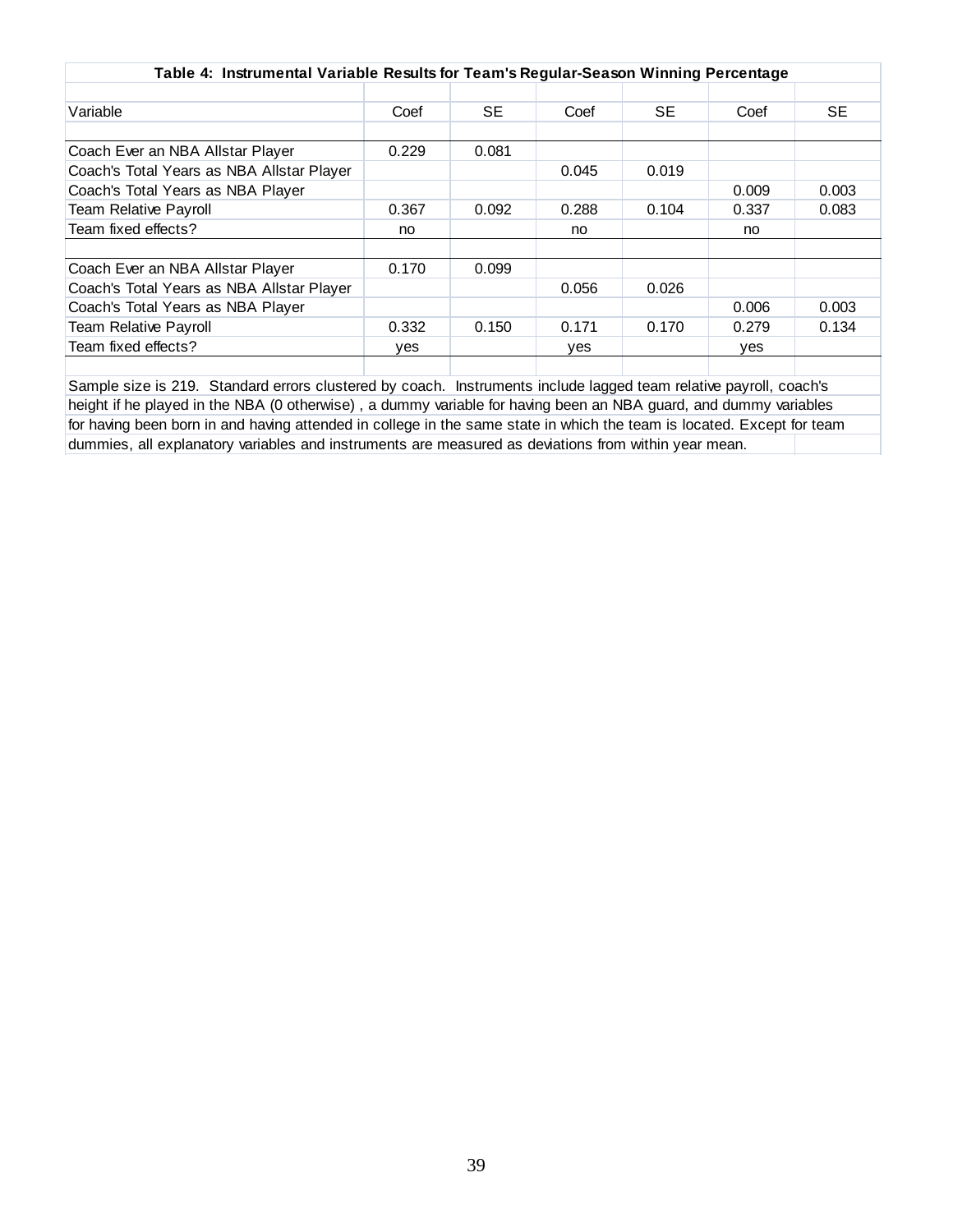| Table 5: Ordered Logit Results for Team's Playoff Performance                                                                     |       |           |          |           |          |           |          |           |
|-----------------------------------------------------------------------------------------------------------------------------------|-------|-----------|----------|-----------|----------|-----------|----------|-----------|
| Variable                                                                                                                          | Coef  | <b>SE</b> | Coef     | <b>SE</b> | Coef     | <b>SE</b> | Coef     | <b>SE</b> |
| Coach's Total Years as NBA Player                                                                                                 | 0.059 | 0.036     | 0.101    | 0.057     | 0.141    | 0.067     | 0.187    | 0.080     |
| Team Relative Payroll                                                                                                             | 2.925 | 0.853     | 2.561    | 1.596     | 2.390    | 0.760     | 1.335    | 1.003     |
| White                                                                                                                             |       |           |          |           | 0.920    | 0.479     | 1.485    | 0.570     |
| Age                                                                                                                               |       |           |          |           | $-0.390$ | 0.307     | $-0.686$ | 0.458     |
| Age squared                                                                                                                       |       |           |          |           | 0.003    | 0.003     | 0.005    | 0.004     |
| NBA Head Coaching Experience (exp)                                                                                                |       |           |          |           | 0.137    | 0.127     | 0.204    | 0.169     |
| Exp squared                                                                                                                       |       |           |          |           | $-0.003$ | 0.004     | $-0.001$ | 0.006     |
| Years of College Head Coaching                                                                                                    |       |           |          |           | 0.050    | 0.058     | 0.057    | 0.108     |
| Years of Other Pro Head Coaching                                                                                                  |       |           |          |           | 0.256    | 0.125     | 0.566    | 0.174     |
| Years as NBA Assistant Coach                                                                                                      |       |           |          |           | 0.086    | 0.079     | 0.131    | 0.082     |
| Cutoff: 1                                                                                                                         | 0.005 | 0.204     | $-0.706$ | 0.870     | 0.033    | 0.202     | $-1.761$ | 1.104     |
| Cutoff: 2                                                                                                                         | 1.163 | 0.223     | 0.780    | 0.877     | 1.320    | 0.286     | $-0.048$ | 1.056     |
| Cutoff: 3                                                                                                                         | 2.061 | 0.244     | 1.825    | 0.932     | 2.281    | 0.325     | 1.123    | 1.085     |
| Cutoff: 4                                                                                                                         | 2.883 | 0.407     | 2.735    | 0.840     | 3.140    | 0.435     | 2.138    | 1.018     |
| Cutoff: 5                                                                                                                         | 3.653 | 0.707     | 3.609    | 0.858     | 3.971    | 0.683     | 3.245    | 1.146     |
| Team fixed effects?                                                                                                               | no    |           | yes      |           | no       |           | yes      |           |
|                                                                                                                                   |       |           |          |           |          |           |          |           |
| Coach's Total Years as NBA Allstar Player                                                                                         | 0.075 | 0.044     | 0.162    | 0.081     | 0.122    | 0.055     | 0.364    | 0.224     |
| <b>Team Relative Payroll</b>                                                                                                      | 2.916 | 0.830     | 2.526    | 1.886     | 2.391    | 0.807     | 1.372    | 1.023     |
| White                                                                                                                             |       |           |          |           | 0.718    | 0.520     | 0.873    | 0.662     |
| Age                                                                                                                               |       |           |          |           | $-0.248$ | 0.235     | $-0.862$ | 0.546     |
| Age squared                                                                                                                       |       |           |          |           | 0.002    | 0.002     | 0.007    | 0.005     |
| NBA Head Coaching Experience (exp)                                                                                                |       |           |          |           | 0.132    | 0.111     | 0.310    | 0.206     |
| Exp squared                                                                                                                       |       |           |          |           | $-0.003$ | 0.004     | $-0.006$ | 0.008     |
| Years of College Head Coaching                                                                                                    |       |           |          |           | $-0.045$ | 0.050     | $-0.043$ | 0.113     |
| Years of Other Pro Head Coaching                                                                                                  |       |           |          |           | 0.176    | 0.099     | 0.588    | 0.185     |
| Years as NBA Assistant Coach                                                                                                      |       |           |          |           | 0.042    | 0.069     | 0.204    | 0.138     |
| Cutoff: 1                                                                                                                         | 0.007 | 0.201     | 0.350    | 1.151     | 0.040    | 0.195     | 1.132    | 2.500     |
| Cutoff: 2                                                                                                                         | 1.156 | 0.224     | 1.837    | 1.153     | 1.308    | 0.274     | 2.854    | 2.517     |
| Cutoff: 3                                                                                                                         | 2.051 | 0.246     | 2.870    | 1.211     | 2.250    | 0.305     | 4.007    | 2.580     |
| Cutoff: 4                                                                                                                         | 2.870 | 0.427     | 3.756    | 1.129     | 3.089    | 0.453     | 4.990    | 2.514     |
| Cutoff: 5                                                                                                                         | 3.627 | 0.739     | 4.582    | 1.184     | 3.867    | 0.727     | 6.037    | 2.563     |
| Team fixed effects?                                                                                                               | no    |           | yes      |           | no       |           | yes      |           |
| Coach Ever an NBA Allstar Player                                                                                                  | 0.575 | 0.367     | 0.377    | 0.529     | 0.796    | 0.417     | 0.702    | 0.799     |
| Team Relative Payroll                                                                                                             | 3.037 | 0.846     | 2.594    | 1.869     | 2.586    | 0.785     | 1.325    | 1.074     |
| White                                                                                                                             |       |           |          |           | 0.715    | 0.493     | 1.115    | 0.583     |
| Age                                                                                                                               |       |           |          |           | $-0.202$ | 0.230     | $-0.537$ | 0.539     |
| Age squared                                                                                                                       |       |           |          |           | 0.002    | 0.002     | 0.004    | 0.005     |
| NBA Head Coaching Experience (exp)                                                                                                |       |           |          |           | 0.098    | 0.110     | 0.175    | 0.163     |
| Exp squared                                                                                                                       |       |           |          |           | $-0.001$ | 0.004     | 0.000    | 0.006     |
| Years of College Head Coaching                                                                                                    |       |           |          |           | $-0.042$ | 0.051     | $-0.079$ | 0.099     |
| Years of Other Pro Head Coaching                                                                                                  |       |           |          |           | 0.183    | 0.101     | 0.521    | 0.221     |
| Years as NBA Assistant Coach                                                                                                      |       |           |          |           | 0.044    | 0.069     | 0.125    | 0.122     |
| Cutoff: 1                                                                                                                         | 0.012 | 0.201     | $-0.982$ | 0.913     | 0.045    | 0.191     | $-1.902$ | 1.146     |
| Cutoff: 2                                                                                                                         | 1.167 | 0.224     | 0.489    | 0.909     | 1.317    | 0.278     | $-0.202$ | 1.120     |
| Cutoff: 3                                                                                                                         | 2.055 | 0.250     | 1.521    | 0.968     | 2.250    | 0.315     | 0.948    | 1.165     |
| Cutoff: 4                                                                                                                         | 2.868 | 0.414     | 2.406    | 0.889     | 3.081    | 0.445     | 1.923    | 1.117     |
| Cutoff: 5                                                                                                                         | 3.626 | 0.736     | 3.233    | 0.917     | 3.860    | 0.728     | 2.940    | 1.151     |
| Team fixed effects?                                                                                                               | no    |           | yes      |           | no       |           | yes      |           |
|                                                                                                                                   |       |           |          |           |          |           |          |           |
| Dependent variable takes on five values: 0=missed playoffs; 1=lost in first round; 2=lost in second round; 3=lost in third round; |       |           |          |           |          |           |          |           |
| 4=lost in finals; 5=won championship. Sample size is 219. Standard errors clustered by coach. All explanatory variables           |       |           |          |           |          |           |          |           |
| measured as deviations from within-season mean.                                                                                   |       |           |          |           |          |           |          |           |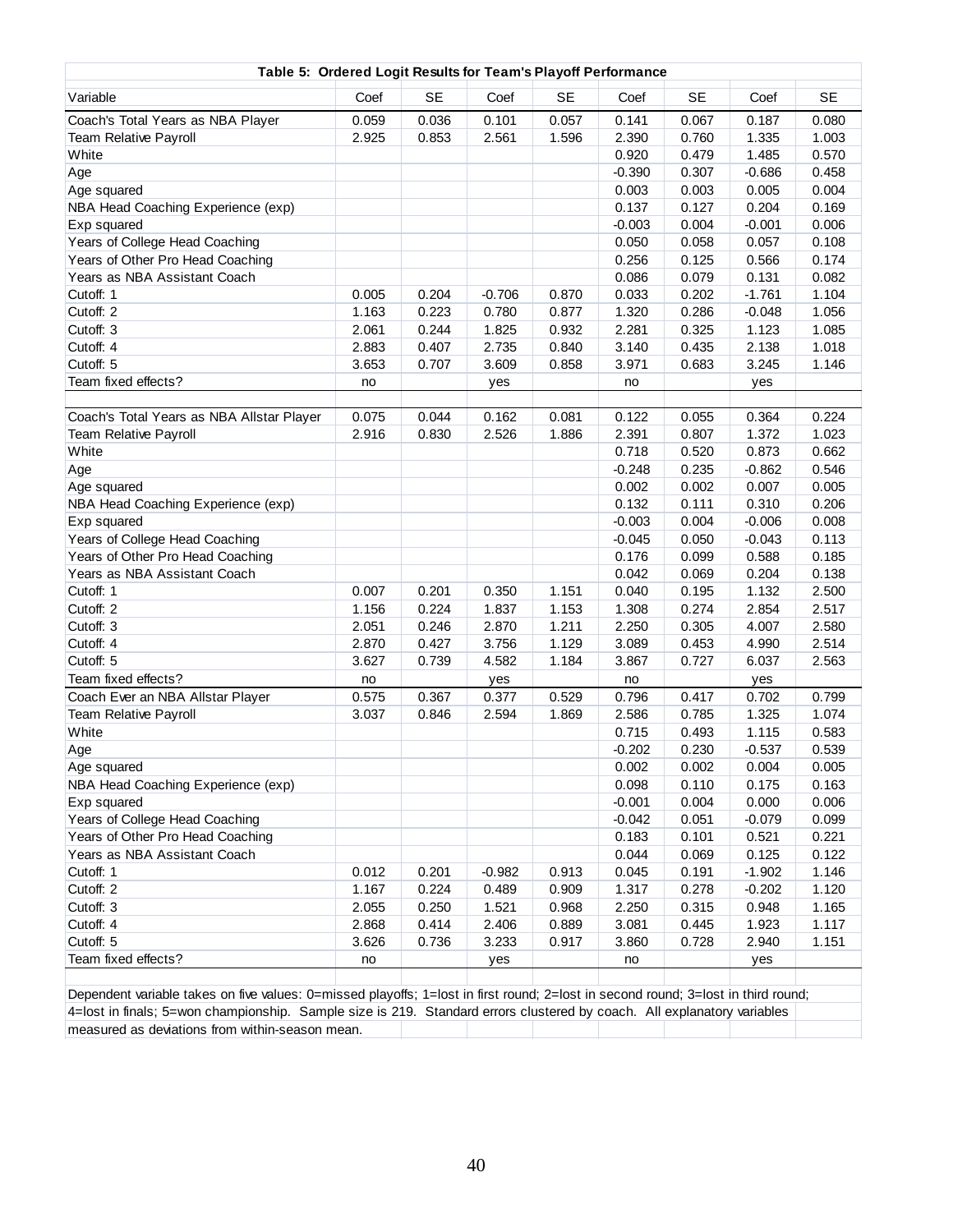| Table 5 (2): Ordered Logit Results for Team's Playoff Performance (ctd) |       |           |          |           |          |           |          |           |
|-------------------------------------------------------------------------|-------|-----------|----------|-----------|----------|-----------|----------|-----------|
| Variable                                                                | Coef  | <b>SE</b> | Coef     | <b>SE</b> | Coef     | <b>SE</b> | Coef     | <b>SE</b> |
| Coach Ever an NBA Allstar Player                                        | 0.575 | 0.367     | 0.377    | 0.529     | 0.796    | 0.417     | 0.702    | 0.799     |
| <b>Team Relative Payroll</b>                                            | 3.037 | 0.846     | 2.594    | 1.869     | 2.586    | 0.785     | 1.325    | 1.074     |
| White                                                                   |       |           |          |           | 0.715    | 0.493     | 1.115    | 0.583     |
| Age                                                                     |       |           |          |           | $-0.202$ | 0.230     | $-0.537$ | 0.539     |
| Age squared                                                             |       |           |          |           | 0.002    | 0.002     | 0.004    | 0.005     |
| NBA Head Coaching Experience (exp)                                      |       |           |          |           | 0.098    | 0.110     | 0.175    | 0.163     |
| Exp squared                                                             |       |           |          |           | $-0.001$ | 0.004     | 0.000    | 0.006     |
| Years of College Head Coaching                                          |       |           |          |           | $-0.042$ | 0.051     | $-0.079$ | 0.099     |
| Years of Other Pro Head Coaching                                        |       |           |          |           | 0.183    | 0.101     | 0.521    | 0.221     |
| Years as NBA Assistant Coach                                            |       |           |          |           | 0.044    | 0.069     | 0.125    | 0.122     |
| Cutoff: 1                                                               | 0.012 | 0.201     | $-0.982$ | 0.913     | 0.045    | 0.191     | $-1.902$ | 1.146     |
| Cutoff: 2                                                               | 1.167 | 0.224     | 0.489    | 0.909     | 1.317    | 0.278     | $-0.202$ | 1.120     |
| Cutoff: 3                                                               | 2.055 | 0.250     | 1.521    | 0.968     | 2.250    | 0.315     | 0.948    | 1.165     |
| Cutoff: 4                                                               | 2.868 | 0.414     | 2.406    | 0.889     | 3.081    | 0.445     | 1.923    | 1.117     |
| Cutoff: 5                                                               | 3.626 | 0.736     | 3.233    | 0.917     | 3.860    | 0.728     | 2.940    | 1.151     |
| Team fixed effects?                                                     | no    |           | yes      |           | no       |           | ves      |           |

measured as deviations from within-season mean.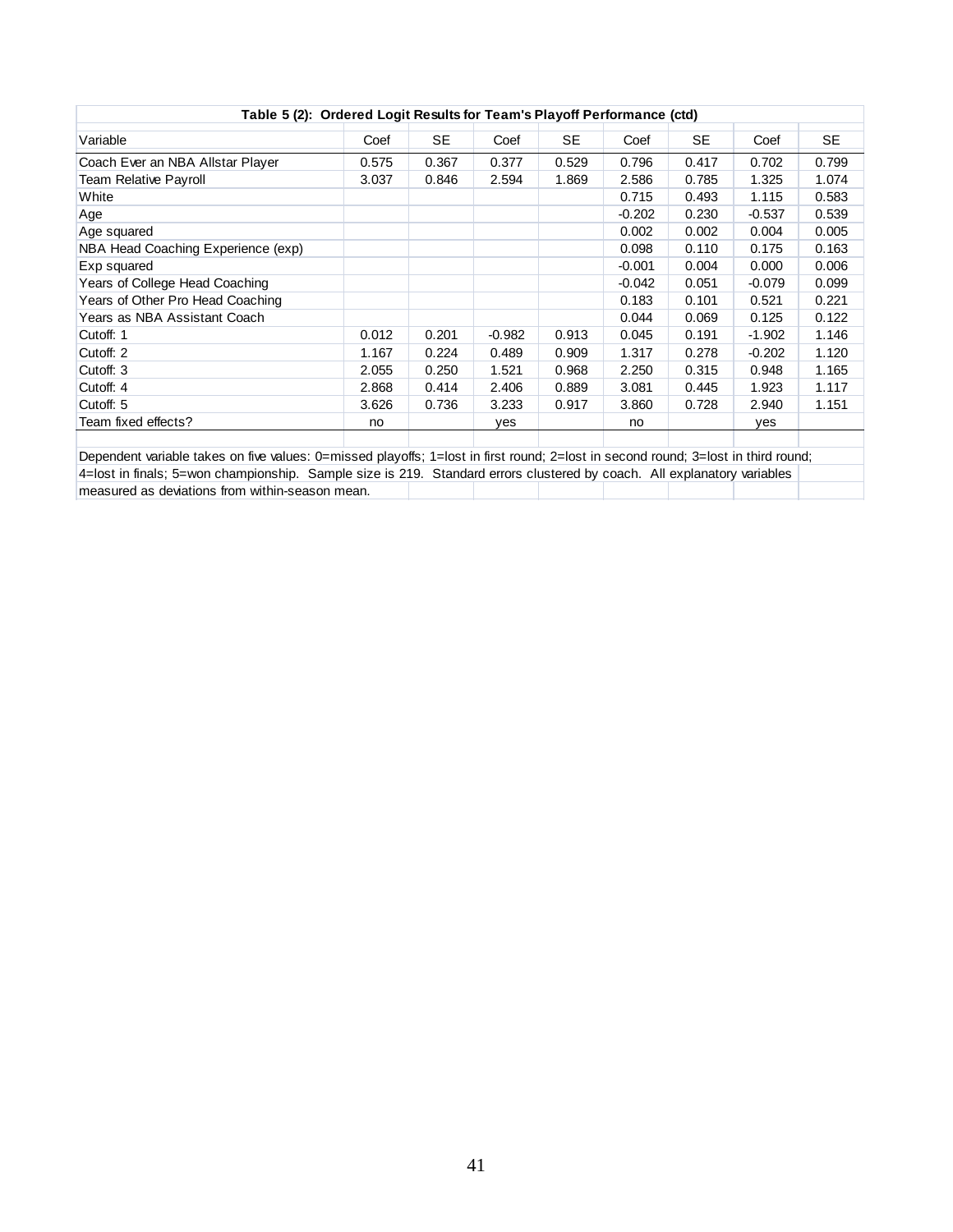| Table 6: Instrumental Variable Results for Team's Playoff Performance (ordered logit)                                             |       |           |        |           |       |           |
|-----------------------------------------------------------------------------------------------------------------------------------|-------|-----------|--------|-----------|-------|-----------|
| Variable                                                                                                                          | Coef  | <b>SE</b> | Coef   | <b>SE</b> | Coef  | <b>SE</b> |
| Coach Ever an NBA Allstar Player                                                                                                  | 3.321 | 0.653     |        |           |       |           |
| Coach's Total Years as NBA Allstar Player                                                                                         |       |           | 0.630  | 0.104     |       |           |
| Coach's Total Years as NBA Player                                                                                                 |       |           |        |           | 0.126 | 0.035     |
| <b>Team Relative Payroll</b>                                                                                                      | 4.336 | 1.003     | 3.110  | 0.971     | 3.775 | 0.860     |
| Cutoff: 1                                                                                                                         | 0.032 | 0.159     | 0.033  | 0.126     | 0.025 | 0.139     |
| Cutoff: 2                                                                                                                         | 1.226 | 0.155     | 1.273  | 0.185     | 1.199 | 0.170     |
| Cutoff: 3                                                                                                                         | 2.137 | 0.164     | 2.231  | 0.236     | 2.095 | 0.204     |
| Cutoff: 4                                                                                                                         | 2.964 | 0.303     | 3.099  | 0.302     | 2.912 | 0.270     |
| Cutoff: 5                                                                                                                         | 3.736 | 0.476     | 3.873  | 0.423     | 3.675 | 0.443     |
| Team fixed effects?                                                                                                               | no    |           | no     |           | no    |           |
|                                                                                                                                   |       |           |        |           |       |           |
| Coach Ever an NBA Allstar Player                                                                                                  | 5.961 | 2.857     |        |           |       |           |
| Coach's Total Years as NBA Allstar Player                                                                                         |       |           | 1.771  | 0.437     |       |           |
| Coach's Total Years as NBA Player                                                                                                 |       |           |        |           | 0.212 | 0.080     |
| <b>Team Relative Payroll</b>                                                                                                      | 5.973 | 3.294     | 1.561  | 3.318     | 4.099 | 3.162     |
| Cutoff: 1                                                                                                                         | 3.559 | 2.276     | 15.047 | 4.004     | 0.131 | 1.114     |
| Cutoff: 2                                                                                                                         | 5.078 | 2.342     | 16.642 | 4.003     | 1.653 | 1.105     |
| Cutoff: 3                                                                                                                         | 6.131 | 2.402     | 17.732 | 4.098     | 2.705 | 1.012     |
| Cutoff: 4                                                                                                                         | 7.060 | 2.479     | 18.705 | 4.149     | 3.634 | 0.933     |
| Cutoff: 5                                                                                                                         | 7.981 | 2.581     | 19.698 | 4.208     | 4.551 | 1.062     |
| Team fixed effects?                                                                                                               | yes   |           | yes    |           | yes   |           |
|                                                                                                                                   |       |           |        |           |       |           |
| Dependent variable takes on five values: 0=missed playoffs; 1=lost in first round; 2=lost in second round; 3=lost in third round; |       |           |        |           |       |           |
| 4=lost in finals; 5=won championship. Sample size is 219. Bootstrapped standard errors (50 replications). Instruments             |       |           |        |           |       |           |
| include lagged team relative payroll, coach's height if played (0 otherwise), a dummy variable for having been an NBA             |       |           |        |           |       |           |
| guard, and a dummy variables for having been born in and having attended college in the same state in which the team              |       |           |        |           |       |           |
| is located. Except for team dummies, all explanatory variables and instruments are measured as deviations from within year        |       |           |        |           |       |           |
| means.                                                                                                                            |       |           |        |           |       |           |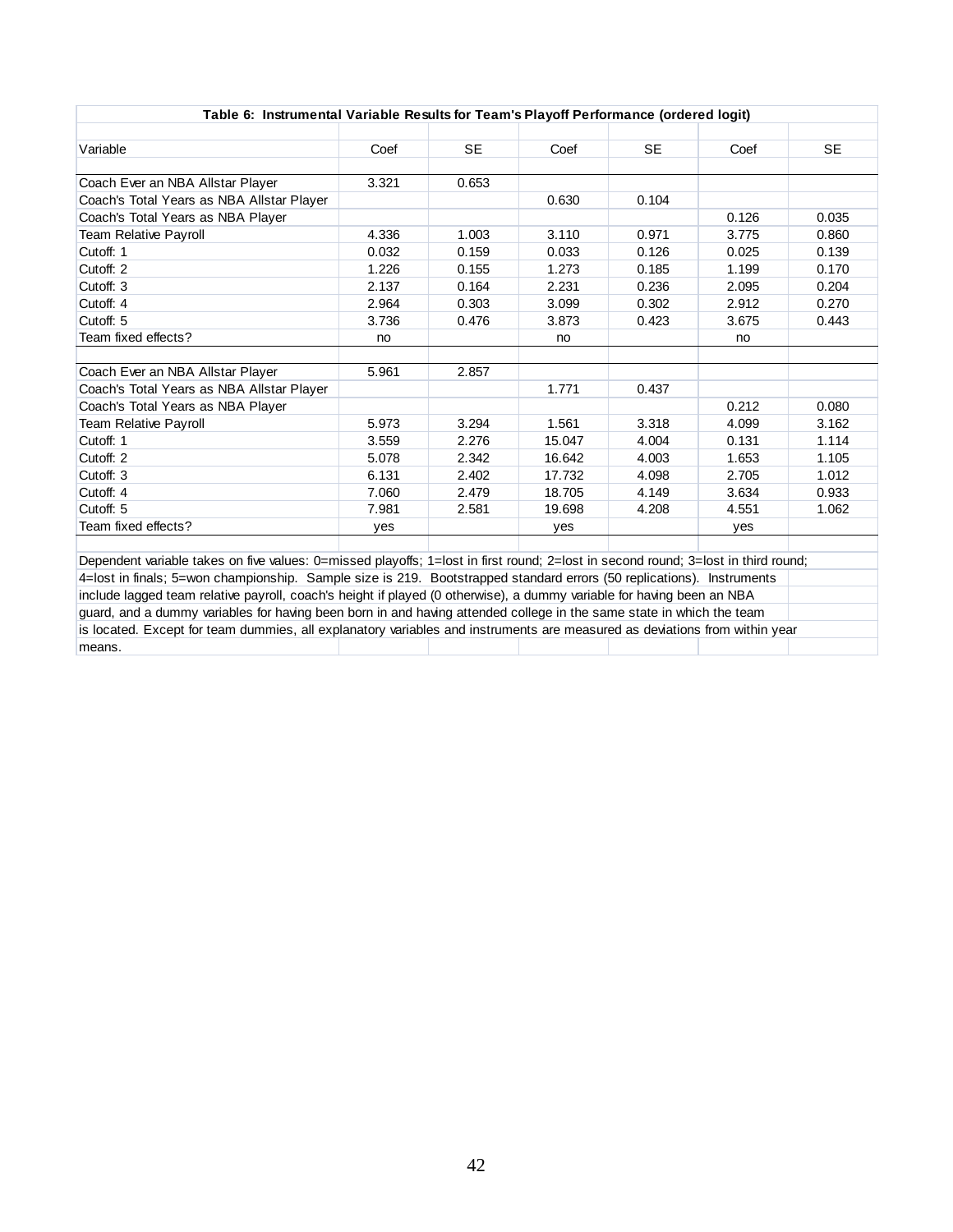### **Table 7: OLS Results for Team's Regular-Season Winning Percentage, Coaches in Their First Season with the**

| Table 7: OLS Results for Team's Regular-Season Winning Percentage, Coaches in Their First Season with the |       | Team      |       |           |       |           |
|-----------------------------------------------------------------------------------------------------------|-------|-----------|-------|-----------|-------|-----------|
|                                                                                                           |       |           |       |           |       |           |
| Variable                                                                                                  | Coef  | <b>SE</b> | Coef  | <b>SE</b> | Coef  | <b>SE</b> |
|                                                                                                           |       |           |       |           |       |           |
| Coach Ever an NBA Allstar Player                                                                          | 0.091 | 0.040     |       |           |       |           |
| Coach's Total Years as NBA Allstar Player                                                                 |       |           | 0.015 | 0.006     |       |           |
| Coach's Total Years as NBA Player                                                                         |       |           |       |           | 0.005 | 0.004     |
| Last Season's Team Winning Percentage                                                                     | 0.392 | 0.123     | 0.370 | 0.128     | 0.417 | 0.122     |
| Year effects?                                                                                             | ves   |           | ves   |           | ves   |           |
| R squared                                                                                                 | 0.347 |           | 0.366 |           | 0.315 |           |
|                                                                                                           |       |           |       |           |       |           |
| Coach Ever an NBA Allstar Player                                                                          | 0.092 | 0.041     |       |           |       |           |
| Coach's Total Years as NBA Allstar Player                                                                 |       |           | 0.015 | 0.006     |       |           |
| Coach's Total Years as NBA Player                                                                         |       |           |       |           | 0.005 | 0.004     |
| Last Season's Team Winning Percentage                                                                     | 0.374 | 0.132     | 0.358 | 0.135     | 0.406 | 0.128     |
| This Season's Team Relative Payroll                                                                       | 0.034 | 0.097     | 0.022 | 0.094     | 0.021 | 0.104     |
| Year effects?                                                                                             | yes   |           | yes   |           | yes   |           |
| R squared                                                                                                 | 0.349 |           | 0.367 |           | 0.316 |           |
|                                                                                                           |       |           |       |           |       |           |
| Sample size is 56. Standard errors clustered by coach. Variables measured in absolute levels except for   |       |           |       |           |       |           |
| team relative payroll.                                                                                    |       |           |       |           |       |           |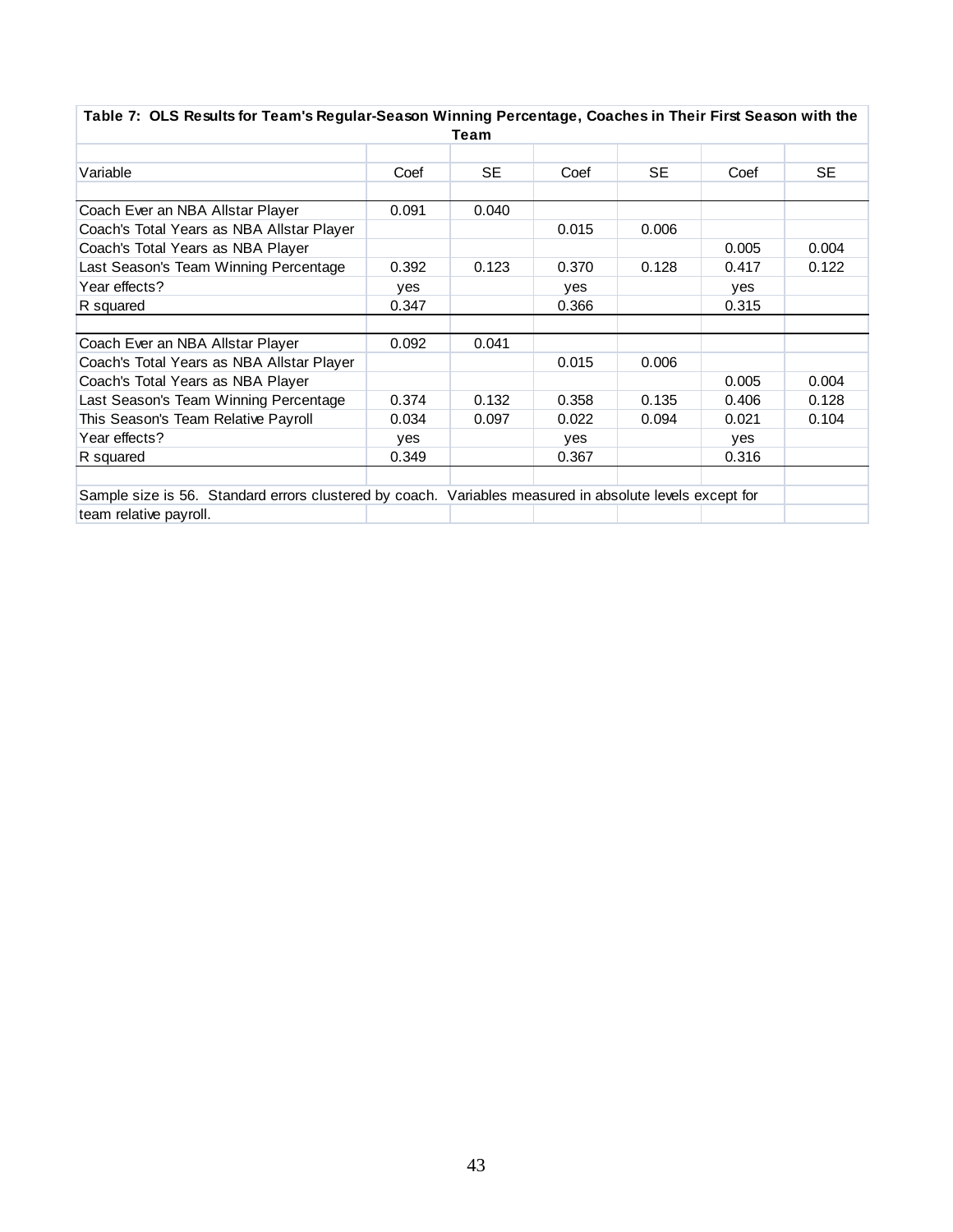| Table 8: Ordered Logit Results for Team's Playoff Success, Coaches in Their First Season with the Team      |       |           |          |           |       |           |
|-------------------------------------------------------------------------------------------------------------|-------|-----------|----------|-----------|-------|-----------|
| Variable                                                                                                    | Coef  | <b>SE</b> | Coef     | <b>SE</b> | Coef  | <b>SE</b> |
| Coach Ever an NBA Allstar Player                                                                            | 0.757 | 0.885     |          |           |       |           |
| Coach's Total Years as NBA Allstar Player                                                                   |       |           | 0.288    | 0.108     |       |           |
| Coach's Total Years as NBA Player                                                                           |       |           |          |           | 0.120 | 0.084     |
| Last Season's Team Winning Percentage                                                                       | 4.639 | 1.953     | 3.956    | 2.299     | 4.942 | 2.158     |
| Year effects?                                                                                               | yes   |           | yes      |           | yes   |           |
| Cutoff: 1                                                                                                   | 4.243 | 1.272     | 4.391    | 1.165     | 4.996 | 1.497     |
| Cutoff: 2                                                                                                   | 5.409 | 1.298     | 5.703    | 1.207     | 6.188 | 1.574     |
| Cutoff: 3                                                                                                   | 6.437 | 1.343     | 6.900    | 1.235     | 7.238 | 1.533     |
| Cutoff: 5                                                                                                   | 7.180 | 1.461     | 7.724    | 1.656     | 8.000 | 1.668     |
|                                                                                                             |       |           |          |           |       |           |
| Coach Ever an NBA Allstar Player                                                                            | 0.760 | 0.891     |          |           |       |           |
| Coach's Total Years as NBA Allstar Player                                                                   |       |           | 0.290    | 0.110     |       |           |
| Coach's Total Years as NBA Player                                                                           |       |           |          |           | 0.120 | 0.086     |
| Last Season's Team Winning Percentage                                                                       | 4.578 | 2.239     | 4.046    | 2.529     | 4.868 | 2.294     |
| This Season's Team Relative Payroll                                                                         | 0.140 | 2.187     | $-0.212$ | 2.033     | 0.187 | 2.306     |
| Year effects?                                                                                               | yes   |           | yes      |           | yes   |           |
| Cutoff: 1                                                                                                   | 4.205 | 1.380     | 4.464    | 1.383     | 4.949 | 1.455     |
| Cutoff: 2                                                                                                   | 5.371 | 1.390     | 5.776    | 1.378     | 6.140 | 1.508     |
| Cutoff: 3                                                                                                   | 6.399 | 1.579     | 6.969    | 1.545     | 7.192 | 1.605     |
| Cutoff: 5                                                                                                   | 7.143 | 1.625     | 7.790    | 1.905     | 7.956 | 1.680     |
|                                                                                                             |       |           |          |           |       |           |
| Sample size is 56. Standard errors clustered by coach. Variables measured in absolute levels except for     |       |           |          |           |       |           |
| team relative payroll. Dependent variable takes on four values in this sample: 0=missed playoffs; 1=lost in |       |           |          |           |       |           |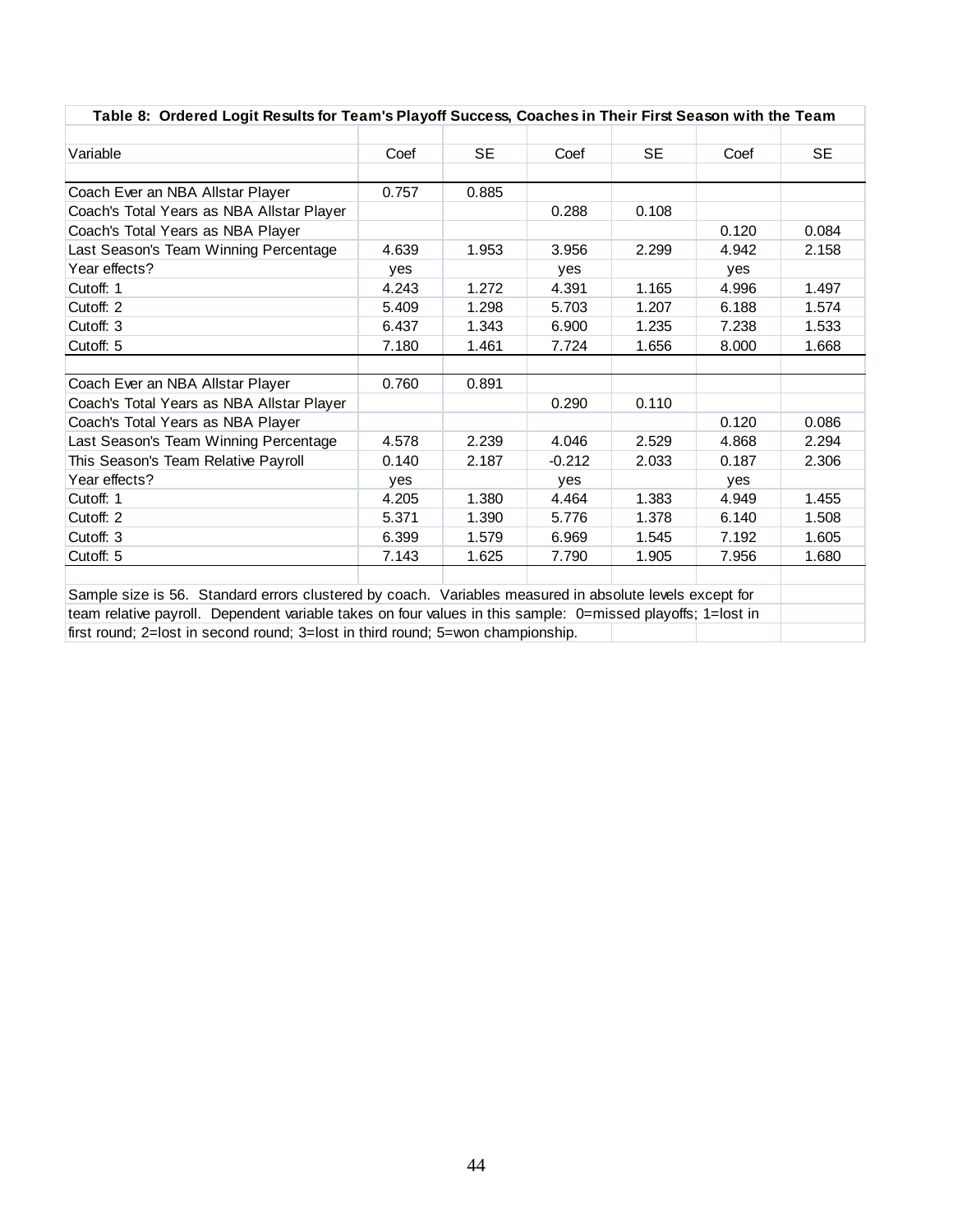| Table A1: First Stage Regression Results for Coach's Playing Quality and Relative Payroll Variables |          |           |                                  |           |                                                              |           |                                       |           |
|-----------------------------------------------------------------------------------------------------|----------|-----------|----------------------------------|-----------|--------------------------------------------------------------|-----------|---------------------------------------|-----------|
|                                                                                                     |          |           |                                  |           |                                                              |           |                                       |           |
|                                                                                                     |          |           |                                  |           | <b>Dependent Variable</b>                                    |           |                                       |           |
|                                                                                                     |          |           |                                  |           |                                                              |           |                                       |           |
|                                                                                                     |          |           |                                  |           |                                                              |           | Coach's Total Years as an NBA Allstar |           |
|                                                                                                     |          |           | Coach Ever an NBA Allstar Player |           |                                                              |           | Player                                |           |
|                                                                                                     |          |           |                                  |           |                                                              |           |                                       |           |
| Variable                                                                                            | Coef     | <b>SE</b> | Coef                             | <b>SE</b> | Coef                                                         | <b>SE</b> | Coef                                  | <b>SE</b> |
|                                                                                                     |          |           |                                  |           |                                                              |           |                                       |           |
| <b>Played Guard</b>                                                                                 | $-0.086$ | 0.170     | 0.008                            | 0.126     | $-0.990$                                                     | 1.048     | $-0.595$                              | 0.805     |
| Height for NBA Players (inches)                                                                     | 0.007    | 0.002     | 0.005                            | 0.002     | 0.041                                                        | 0.013     | 0.028                                 | 0.010     |
| Lagged Team Relative Payroll                                                                        | $-0.102$ | 0.156     | $-0.129$                         | 0.145     | $-0.088$                                                     | 1.037     | 0.614                                 | 0.713     |
| Born in Current Team's State                                                                        | $-0.176$ | 0.241     | $-0.135$                         | 0.148     | 0.038                                                        | 2.781     | $-0.908$                              | 1.007     |
| Attended College in Current Team's State                                                            | 0.121    | 0.109     | 0.099                            | 0.128     | 2.142                                                        | 1.536     | 1.653                                 | 1.120     |
| Team fixed effects?                                                                                 | no       |           | yes                              |           | no                                                           |           | yes                                   |           |
| R squared                                                                                           | 0.196    |           | 0.635                            |           | 0.184                                                        |           | 0.655                                 |           |
|                                                                                                     |          |           |                                  |           |                                                              |           |                                       |           |
|                                                                                                     |          |           | <b>Team Relative Payroll</b>     |           | Coach's Total Years as an NBA Player                         |           |                                       |           |
|                                                                                                     |          |           |                                  |           |                                                              |           |                                       |           |
| Variable                                                                                            | Coef     | <b>SE</b> | Coef                             | <b>SE</b> | Coef                                                         | <b>SE</b> | Coef                                  | <b>SE</b> |
|                                                                                                     |          |           |                                  |           |                                                              |           |                                       |           |
| <b>Played Guard</b>                                                                                 | $-0.005$ | 0.028     | $-0.054$                         | 0.053     | $-0.003$                                                     | 1.605     | 0.425                                 | 1.243     |
| Height for NBA Players (inches)                                                                     | 0.000    | 0.000     | 0.001                            | 0.001     | 0.131                                                        | 0.019     | 0.129                                 | 0.014     |
| Lagged Team Relative Payroll                                                                        | 0.674    | 0.060     | 0.425                            | 0.095     | 0.465                                                        | 1.134     | 0.325                                 | 0.797     |
| Born in Current Team's State                                                                        | 0.047    | 0.048     | 0.078                            | 0.052     | $-1.066$                                                     | 1.403     | $-2.480$                              | 1.265     |
| Attended College in Current Team's State                                                            | 0.029    | 0.043     | $-0.030$                         | 0.077     | 0.473                                                        | 0.637     | 2.996                                 | 1.721     |
| Team fixed effects?                                                                                 | no       |           | yes                              |           | no                                                           |           | yes                                   |           |
| R squared                                                                                           | 0.476    |           | 0.581                            |           | 0.635                                                        |           | 0.851                                 |           |
|                                                                                                     |          |           |                                  |           |                                                              |           |                                       |           |
| Sample size is 219. Standard errors clustered by coach.                                             |          |           |                                  |           | Explanatory variables other than team dummies are defined as |           |                                       |           |
| deviations from within-season means.                                                                |          |           |                                  |           |                                                              |           |                                       |           |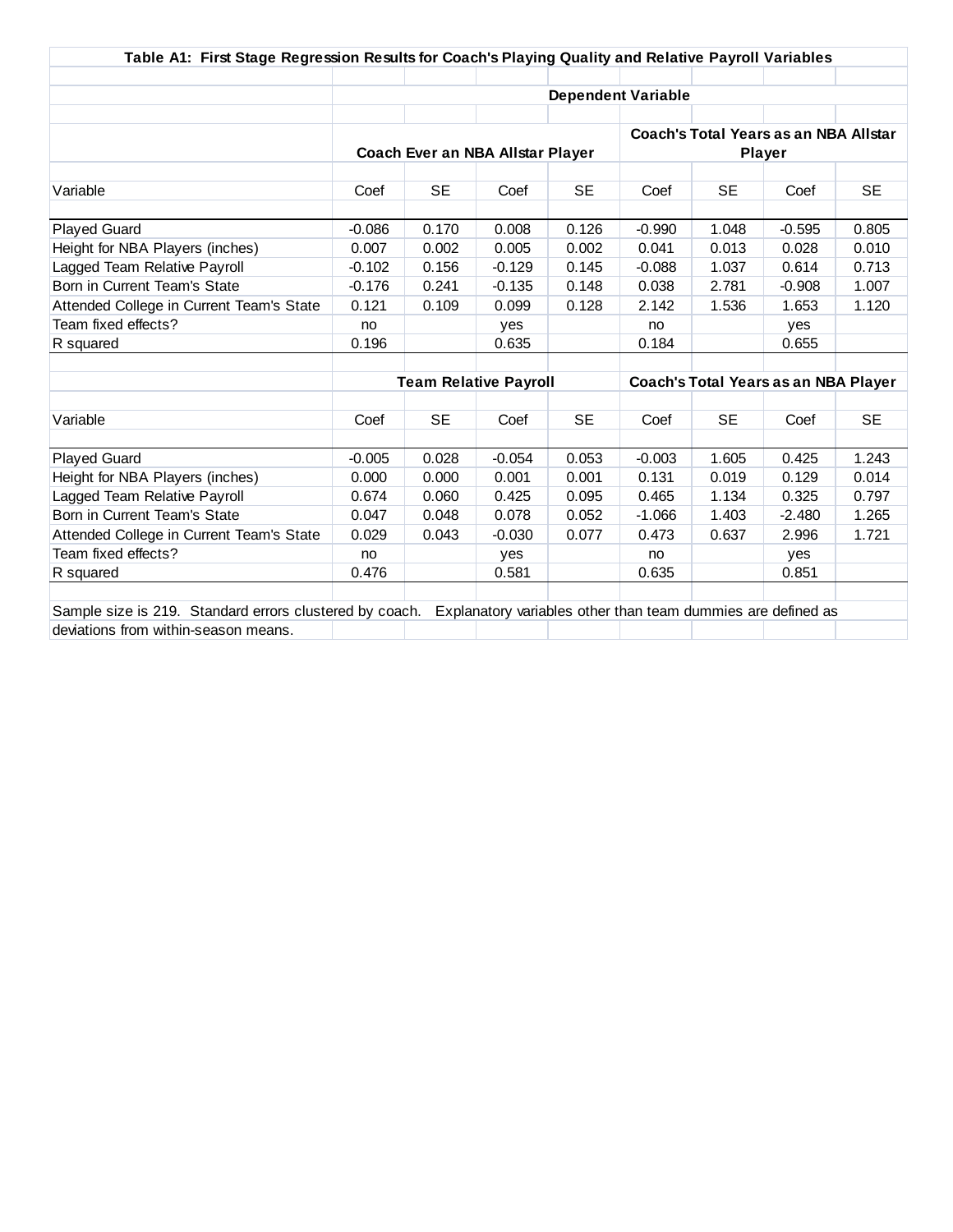| Table A2: Instrumental Variable Results for Team's Regular-Season Winning Percentage with Coach's Birth             |            | <b>Year Dummies as Additional Instruments</b> |            |           |            |           |
|---------------------------------------------------------------------------------------------------------------------|------------|-----------------------------------------------|------------|-----------|------------|-----------|
| Variable                                                                                                            | Coef       | <b>SE</b>                                     | Coef       | <b>SE</b> | Coef       | <b>SE</b> |
|                                                                                                                     |            |                                               |            |           |            |           |
| Coach Ever an NBA Allstar Player                                                                                    | 0.088      | 0.043                                         |            |           |            |           |
| Coach's Total Years as NBA Allstar Player                                                                           |            |                                               | 0.012      | 0.005     |            |           |
| Coach's Total Years as NBA Player                                                                                   |            |                                               |            |           | 0.008      | 0.003     |
| <b>Team Relative Payroll</b>                                                                                        | 0.374      | 0.075                                         | 0.354      | 0.075     | 0.345      | 0.078     |
| Coach's age and age squared included?                                                                               | ves        |                                               | <b>ves</b> |           | yes        |           |
| Team fixed effects?                                                                                                 | no.        |                                               | no         |           | no.        |           |
|                                                                                                                     |            |                                               |            |           |            |           |
| Coach Ever an NBA Allstar Player                                                                                    | 0.068      | 0.036                                         |            |           |            |           |
| Coach's Total Years as NBA Allstar Player                                                                           |            |                                               | 0.011      | 0.005     |            |           |
| Coach's Total Years as NBA Player                                                                                   |            |                                               |            |           | 0.004      | 0.003     |
| <b>Team Relative Payroll</b>                                                                                        | 0.350      | 0.146                                         | 0.336      | 0.144     | 0.302      | 0.135     |
| Coach's age and age squared included?                                                                               | yes        |                                               | ves        |           | yes        |           |
| Team fixed effects?                                                                                                 | <b>ves</b> |                                               | <b>ves</b> |           | <b>ves</b> |           |
|                                                                                                                     |            |                                               |            |           |            |           |
| Sample size is 219. Standard errors clustered by coach. Instruments include lagged team relative payroll, coach's   |            |                                               |            |           |            |           |
| height if he played in the NBA (0 otherwise), a dummy variable for having been an NBA guard, dummy variables        |            |                                               |            |           |            |           |
| for having been born in and having attended in college in the same state in which the team is located, and coach's. |            |                                               |            |           |            |           |
| birth year dummies. Except for team dummies, all explanatory variables and instruments are measured as deviations   |            |                                               |            |           |            |           |
| from within year means.                                                                                             |            |                                               |            |           |            |           |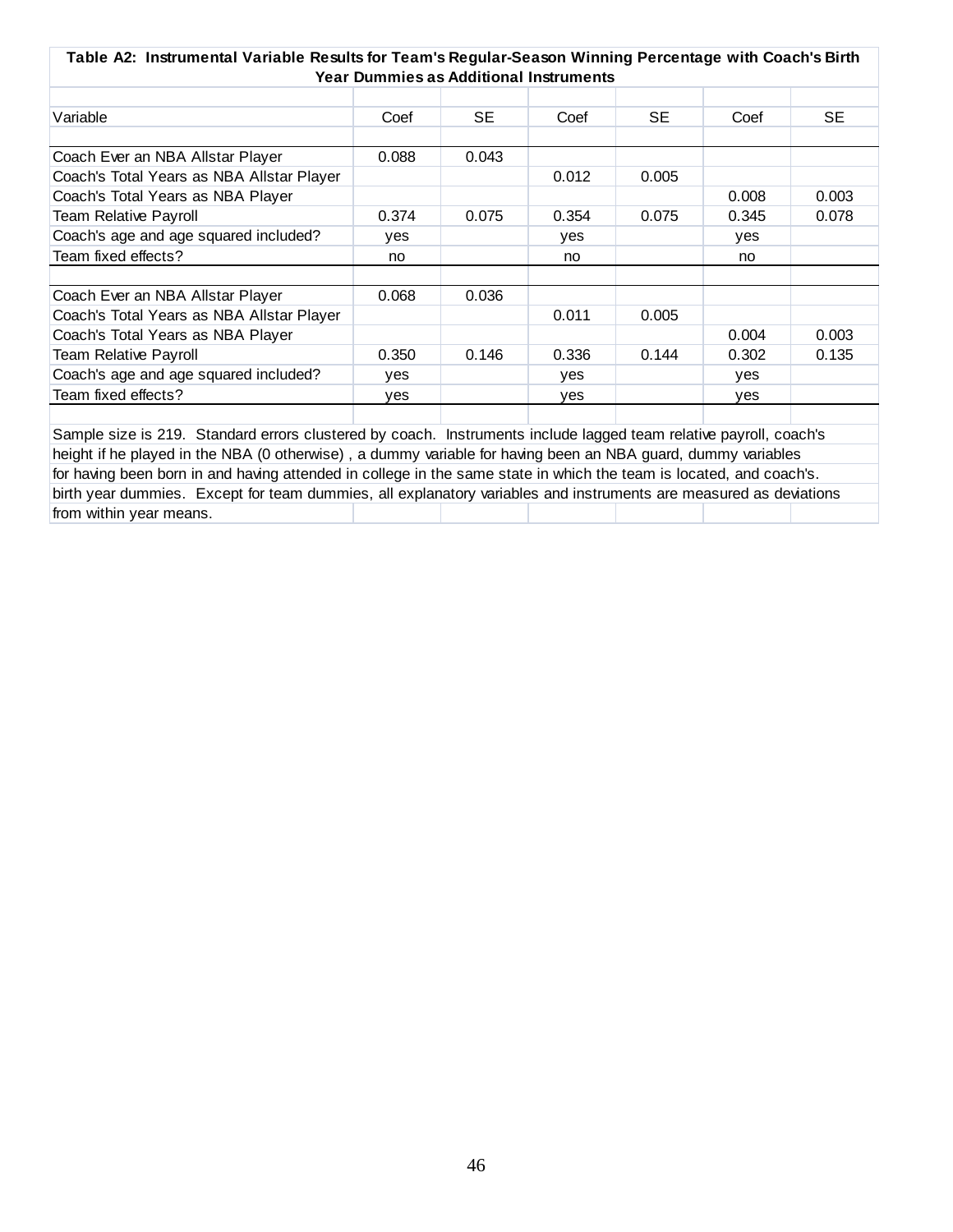| Table A3: Instrumental Variable Results for Team's Playoff Performance with Coach's Birth Year Dummies as Additional                                                                                                                             |       | Instruments (ordered logit) |       |           |       |           |
|--------------------------------------------------------------------------------------------------------------------------------------------------------------------------------------------------------------------------------------------------|-------|-----------------------------|-------|-----------|-------|-----------|
| Variable                                                                                                                                                                                                                                         | Coef  | <b>SE</b>                   | Coef  | <b>SE</b> | Coef  | <b>SE</b> |
| Coach Ever an NBA Allstar Player                                                                                                                                                                                                                 | 0.866 | 0.415                       |       |           |       |           |
| Coach's Total Years as NBA Allstar Player                                                                                                                                                                                                        |       |                             | 0.121 | 0.049     |       |           |
| Coach's Total Years as NBA Player                                                                                                                                                                                                                |       |                             |       |           | 0.101 | 0.025     |
| <b>Team Relative Payroll</b>                                                                                                                                                                                                                     | 3.854 | 1.101                       | 3.609 | 1.006     | 3.788 | 1.020     |
| Cutoff: 1                                                                                                                                                                                                                                        | 0.007 | 0.118                       | 0.005 | 0.180     | 0.009 | 0.164     |
| Cutoff: 2                                                                                                                                                                                                                                        | 1.178 | 0.136                       | 1.173 | 0.163     | 1.210 | 0.161     |
| Cutoff: 3                                                                                                                                                                                                                                        | 2.075 | 0.203                       | 2.077 | 0.201     | 2.117 | 0.182     |
| Cutoff: 4                                                                                                                                                                                                                                        | 2.892 | 0.283                       | 2.898 | 0.291     | 2.936 | 0.222     |
| Cutoff: 5                                                                                                                                                                                                                                        | 3.643 | 0.423                       | 3.651 | 0.461     | 3.703 | 0.414     |
| Coach's age and age squared included?                                                                                                                                                                                                            | yes   |                             | yes   |           | yes   |           |
| Team fixed effects?                                                                                                                                                                                                                              | no    |                             | no    |           | no    |           |
| Coach Ever an NBA Allstar Player                                                                                                                                                                                                                 | 1.496 | 1.170                       |       |           |       |           |
| Coach's Total Years as NBA Allstar Player                                                                                                                                                                                                        |       |                             | 0.223 | 0.170     |       |           |
| Coach's Total Years as NBA Player                                                                                                                                                                                                                |       |                             |       |           | 0.134 | 0.080     |
| <b>Team Relative Payroll</b>                                                                                                                                                                                                                     | 7.094 | 3.243                       | 6.711 | 2.848     | 5.759 | 2.749     |
| Cutoff: 1                                                                                                                                                                                                                                        | 0.952 | 1.433                       | 2.014 | 2.170     | 0.205 | 1.197     |
| Cutoff: 2                                                                                                                                                                                                                                        | 2.482 | 1.464                       | 3.536 | 2.168     | 1.727 | 1.205     |
| Cutoff: 3                                                                                                                                                                                                                                        | 3.531 | 1.460                       | 4.583 | 2.215     | 2.776 | 1.148     |
| Cutoff: 4                                                                                                                                                                                                                                        | 4.459 | 1.492                       | 5.512 | 2.173     | 3.721 | 1.104     |
| Cutoff: 5                                                                                                                                                                                                                                        | 5.391 | 1.570                       | 6.450 | 2.147     | 4.720 | 1.255     |
| Coach's age and age squared included?                                                                                                                                                                                                            | yes   |                             | yes   |           | yes   |           |
| Team fixed effects?                                                                                                                                                                                                                              | yes   |                             | yes   |           | yes   |           |
| Dependent variable takes on five values: 0=missed playoffs; 1=lost in first round; 2=lost in second round; 3=lost in third round;                                                                                                                |       |                             |       |           |       |           |
| 4=lost in finals; 5=won championship. Sample size is 219. Bootstrapped standard errors (50 replications). Instruments                                                                                                                            |       |                             |       |           |       |           |
| include lagged team relative payroll, coach's height if played (0 otherwise), a dummy variable for having been an NBA                                                                                                                            |       |                             |       |           |       |           |
|                                                                                                                                                                                                                                                  |       |                             |       |           |       |           |
| guard, dummy variables for having been born in and having attended college in the same state in which the team<br>is located, and coach's birth year dummies. Except for team dummies, all explanatory variables and instruments are measured as |       |                             |       |           |       |           |

deviations from within year means.